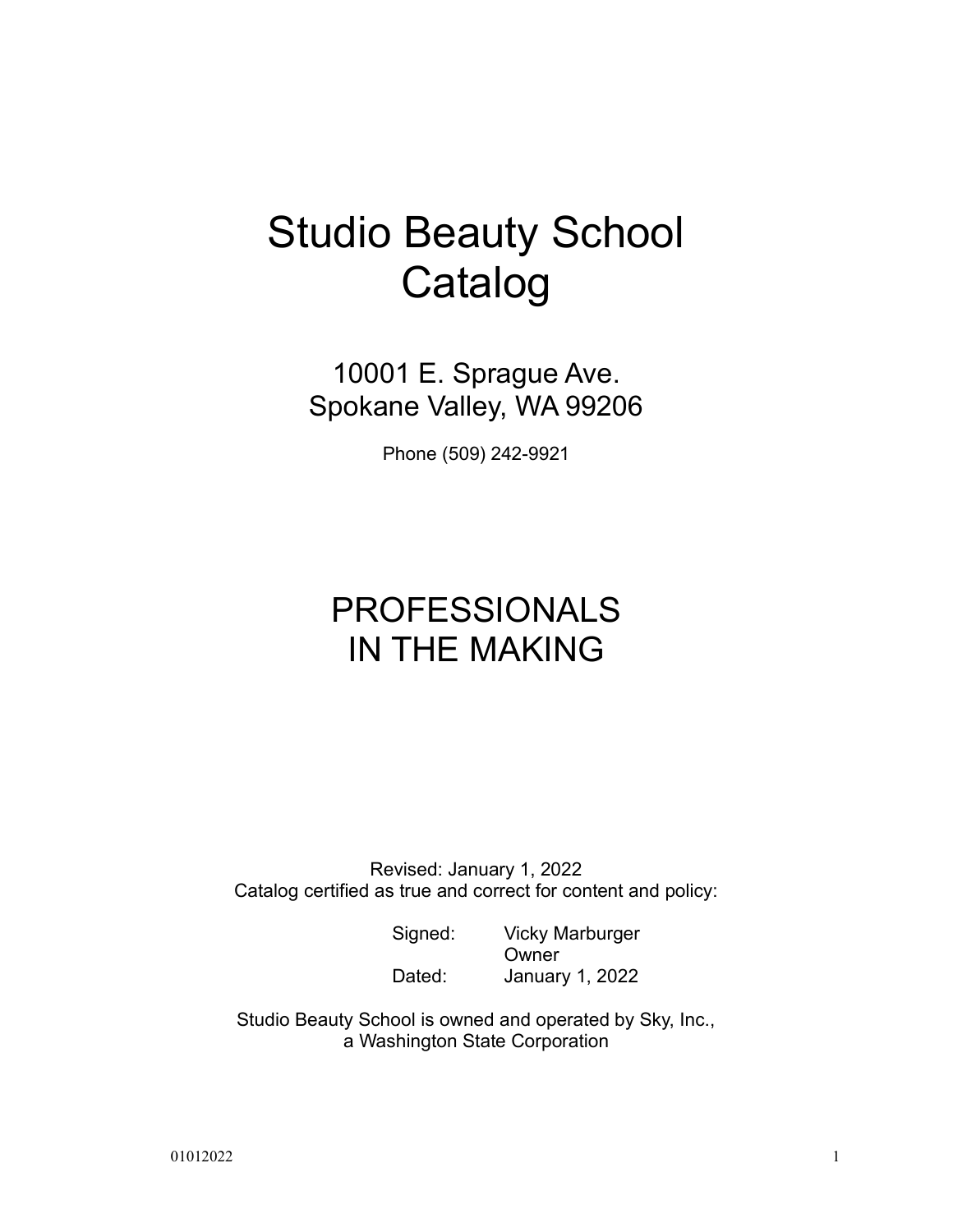# **Table of Contents**

|                                                       | 3         |
|-------------------------------------------------------|-----------|
|                                                       | 3         |
|                                                       | 4         |
|                                                       | 4         |
|                                                       | 5         |
|                                                       | 5         |
|                                                       | 5         |
|                                                       | 5         |
| Ability to Meet Requirements Set Forth By An Employer | 6         |
|                                                       | 6         |
|                                                       | 7         |
|                                                       | 7         |
|                                                       | 8         |
|                                                       | 8         |
|                                                       | 8         |
|                                                       | 8         |
|                                                       | 8         |
|                                                       | 9         |
|                                                       | 9         |
|                                                       | 9         |
| Re-establishment of Satisfactory Academic Progress    | 9         |
| Interruptions, Course Incompletes, Withdrawals        | 9         |
|                                                       | 10        |
|                                                       | 10        |
|                                                       | 10        |
|                                                       | 10        |
|                                                       | 10        |
|                                                       | 11        |
|                                                       | 12        |
|                                                       | 12        |
|                                                       | 12        |
|                                                       | 12        |
|                                                       | 13-19     |
|                                                       | 19        |
|                                                       | 19        |
| Abandoned Equipment & Personal Property               | 19        |
|                                                       | 20        |
|                                                       | 21        |
|                                                       | 22        |
|                                                       | 22        |
| Exceptions, Waivers, Extenuating Circumstances        | 22        |
|                                                       | 23        |
|                                                       | 23        |
|                                                       | 24-25     |
|                                                       | 25        |
| Title IV Refunds - Federal Student Aid Refund Policy  | 26-29     |
|                                                       | 30        |
|                                                       | 30        |
|                                                       | $31 - 32$ |
| Services Available to Students with Disabilities      | 33        |
|                                                       |           |
|                                                       |           |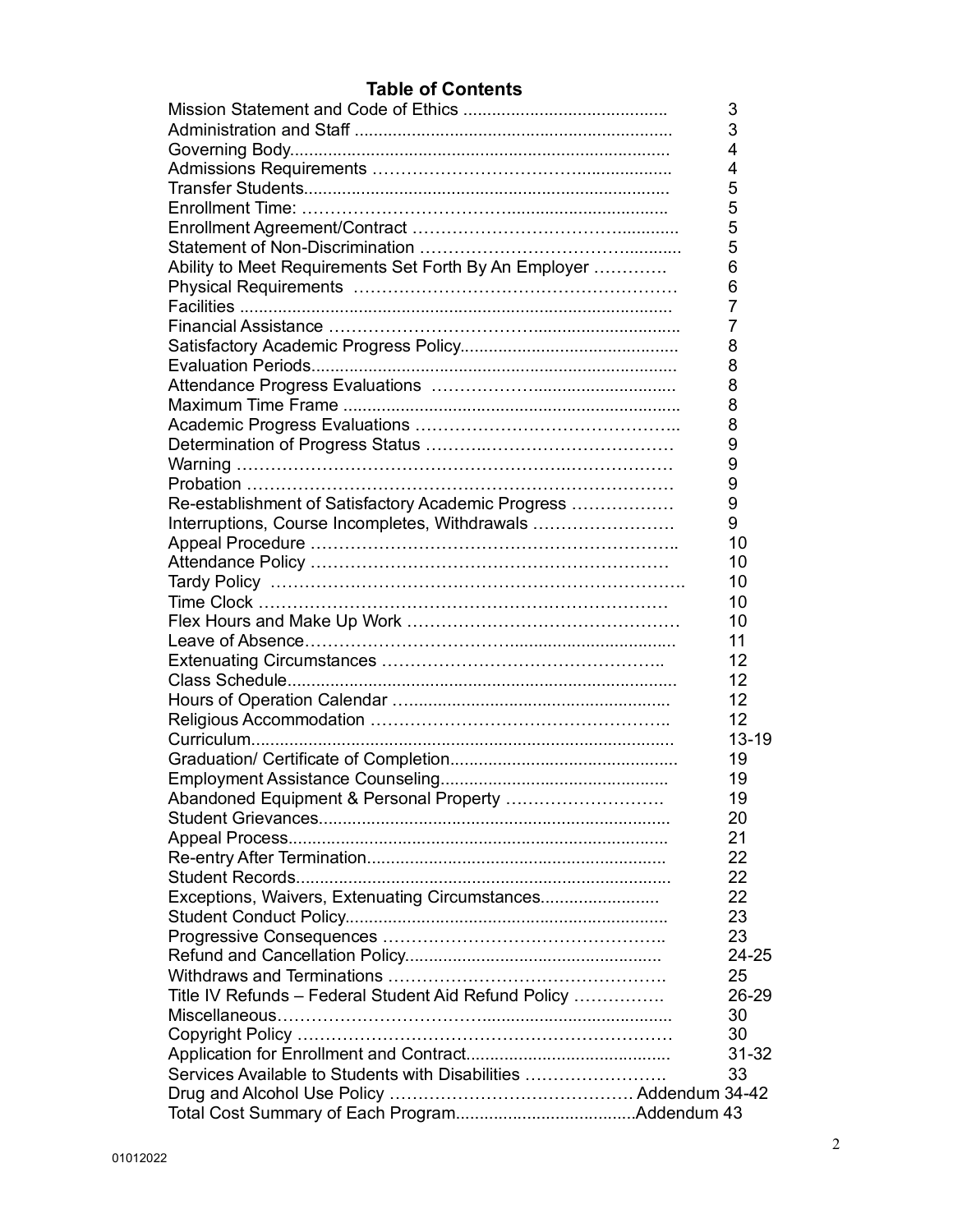# **Studio Beauty School Mission Statement**

The mission of Studio Beauty School is to strive for high academic standards within a caring and supportive environment while preparing the student for employment in the image industry.

# **Our Motto: "Students First, Salon Second"**

# **Administration and Staff of Experts**

**Vicky Marburger** Vicky is the Owner of Studio Beauty School. She is a licensed Expert in Cosmetology, Manicuring, Esthetics, Master Esthetics and Instructor. Vicky also is an Instructor of Permanent Makeup specializing in Microblading. Vicky's main responsibility is the "business" of the school but also participates in education and finances.

**Wes Marburger** Wes is an Administrator of Instruction and Compliance. He has a Master's Degree in Education, a Bachelor's of Science Degree in Pre-Medicine and is a licensed Expert in Cosmetology and Instructor. Wes works closely with Vicky ;)

**Trista Engle** Trista is the Chief Financial Officer of Studio Beauty School. Trista holds her Master of Science in Accountancy, and brings years of technology experience to our administration.

**Paula Pravitz** Paula is a licensed Expert in the State of Washington as a Cosmetology, Esthetics, Master Esthetics, Manicuring and Instructor. Paula enjoys working as the Administrator of Office Services and Director of Financial Aid.

**Sara Chesbrough** Sara is a licensed Expert in the State of Washington as a Manicuring, Esthetics, Cosmetologist and Instructor. Sara is our Administrator of Academics and works with all programs

**Susan Angerman** Susan is our Administrator of Student Records/Instructor. Susan reviews student records for compliance purposes and is a licensed Expert in Manicuring and Instructor.

**Jessica Marburger** Jessica is a licensed Expert in the State of Washington as a Esthetics, Cosmetology and Instructor. Jessica's focus is the Esthetics/Cosmetology programs.

**Alex Hill** Alex is a licensed Expert in the State of Washington as an Esthetician and Instructor.

**Brittini Palacios** Brittini is a licensed Expert in the State of Washington as a Cosmetologist and Instructor. Brittini specializes in waxing, facials, eyelashes, makeup and State Board Prep.

**Josh Niles Josh** is our Administrative Assistant. Josh assists with scheduling, classroom demands, monitoring school access and salon business.

**Andrea Gilliam** Andrea is our Business Assistant. Andrea assists administrators with the business of the school.

**Jaymis Marburger** Jaymis is our Expert all things tech.

**Pauline Ross** Pauline is our Studio Café's Chef and Barista. Pauline specializes in making an ordinary sandwich into a culinary delight and mixing an excellent specialty drink or coffee. Yes, we have an espresso machine right in the school!

| <b>GOVERNING AND LICENSING BODY</b> | <b>National Accrediting Commission</b> |
|-------------------------------------|----------------------------------------|
| STATE OF WASHINGTON                 | of Career Arts & Sciences              |
| DEPARTMENT OF LICENSING             | NACCAS                                 |
| P.O. BOX 9048                       | 3015 Colvin St.                        |
| OLYMPIA, WASHINGTON 98507-9048      | Alexandria, VA 22314                   |
| Phone {360} 664-6626                | Phone {703} 600-7600                   |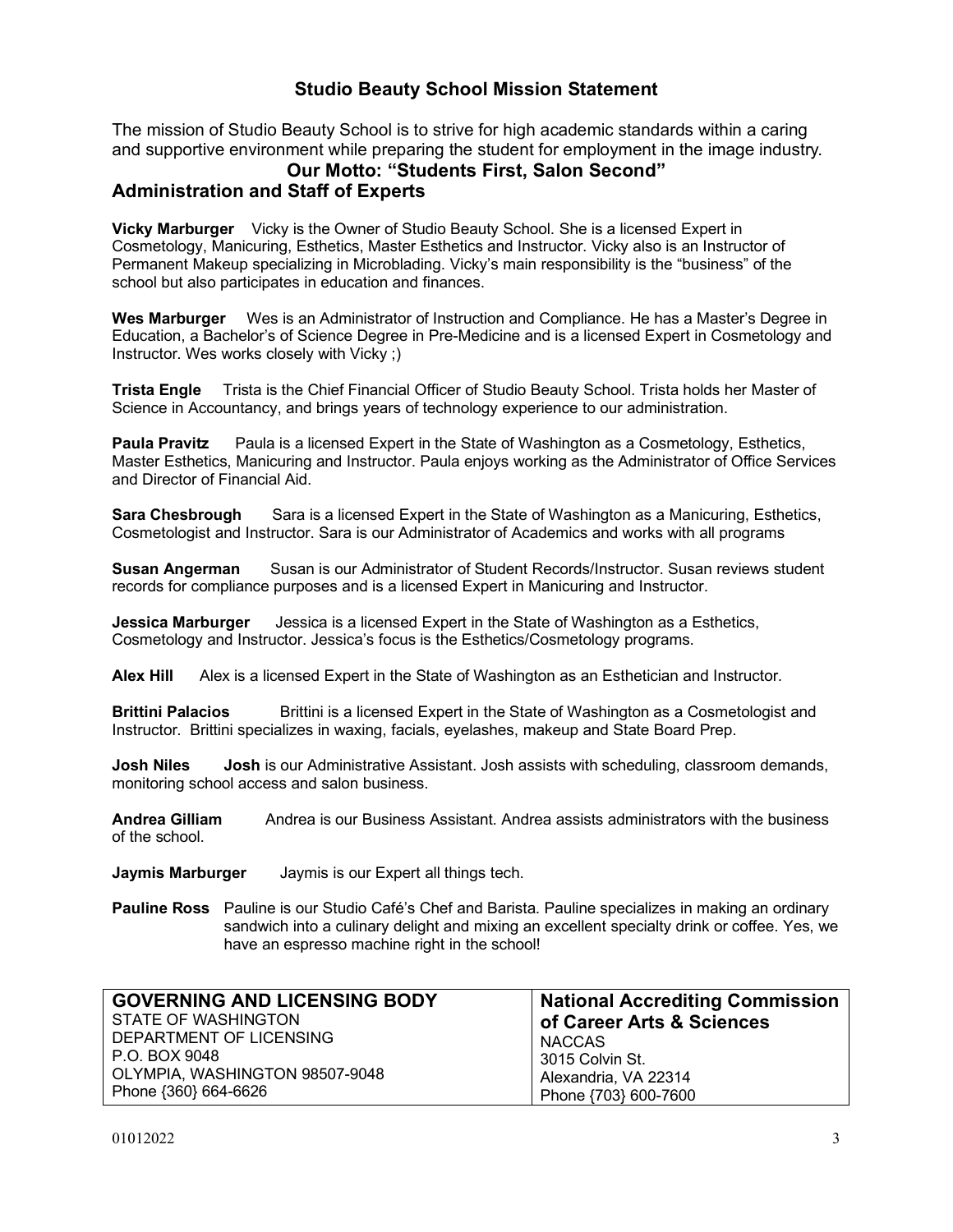# **Veterans Benefits Approval Statement**

Selected programs of study at Studio Beauty School are approved by the Workforce Training and Education Coordinating Board's State Approving Agency (WTECB/SAA) for enrollment of those eligible to receive benefits under Title 38 and Title 10,USC.

## **RCW 18.16.310**

# **Department of licensing tuition recovery trust fund.**

For the purpose of providing relief to students impacted by the voluntary or involuntary closure of schools regulated under this chapter, the director shall establish, maintain, and administer a department of licensing tuition recovery trust fund created in RCW **18.16.320**. The department of licensing tuition recovery trust fund shall be established no later than January 1, 2019. All funds collected for the department of licensing tuition recovery trust fund are payable to the state for the benefit and protection of any student or enrollee of a private school licensed under this chapter, for purposes including but not limited to the settlement of claims related to school closures.

# **Admissions Requirements**

Studio Beauty School's admission policies require that each admitted student meet all of the following:

- 1. Proof that the student is beyond compulsory school attendance in Washington State
- 2. Must be a minimum of 17 years of age.
- 3. Photo Identification.
- 4. High school diploma or high school transcript that clearly denotes high school completion, or equivalent or if home schooled, have a state-issued credential for secondary school completion. Studio Beauty School does not admit Ability-to-Benefit students.

Should an enrolling student provide a foreign high school diploma, the institution will work with the student to obtain an English translation of the document along with confirmation that the education received is equivalent to a U.S. high school diploma. This documentation must come from an outside party.

5. Complete the Studio Beauty School Enrollment Application

**To become an Instructor**, Washington State requires the applicant to:

1. Be at least 17 years old, and,

2. Hold a current Washington state license in one or more of the State's Approved Programs In the event that Studio Beauty School or the Secretary of Education has reason to believe that the diploma is not valid or was not obtained from an entity that provides secondary school education the following procedure will be enacted:

- 1. The student will provide an official high school transcript which also denotes high school completion to Studio Beauty School. Student self-certification is not sufficient documentation
- 2. There is no appeal process if the school is unable to validate high school diploma.

## **Secondary Students Admissions**

For those secondary students not enrolled under a training agreement, the applicant must meet the following admission requirements:

- meet the state requirements for admission (complete  $10<sup>th</sup>$  grade and be 17 years of age)
	- $\circ$  proof of completion of 10<sup>th</sup> grade can be shown through high school transcripts or letter from school official
	- o proof of age can be shown through a drivers license, birth certificate, etc.
- provide permission in writing from the secondary school in which they are enrolled
- successfully complete the pre-enrollment evaluation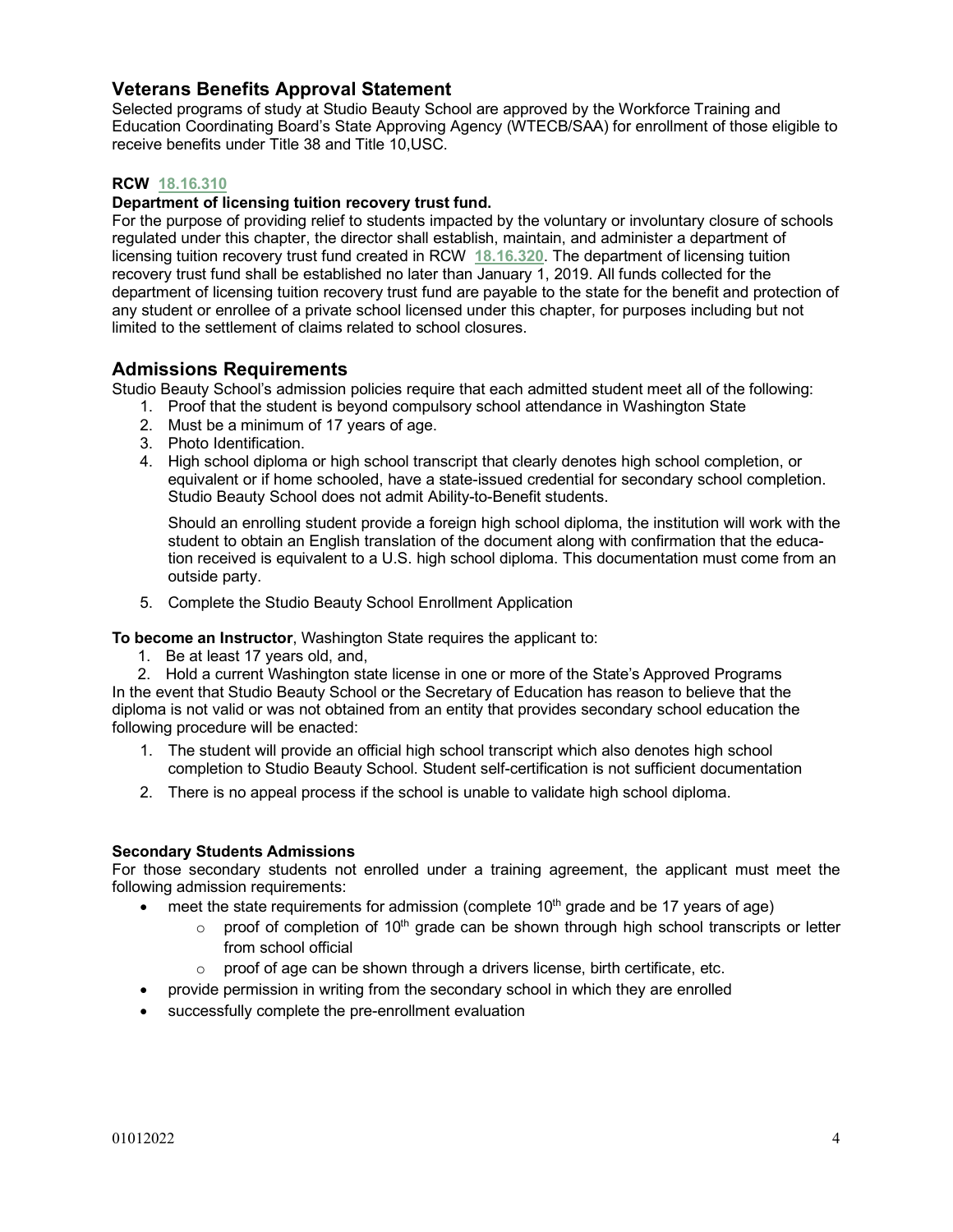# **Transfer/\*Re-Entry Students**

- The applicant who has prior training in any of the school's course offerings and wishes to complete training in our school must first fulfill the admission requirements above.
- Transcripts will be not accepted after you have enrolled, unless noted in contract.
- This school does not recruit students who are currently registered, enrolled or attending another school.
- Students from out of state who move to Washington are NOT eligible for transfer hours.
- Previous hours and operations for said transfer student may be accepted as approved by this school and appropriate clock hours shall be given.

Studio Beauty School will accept clock hours and operations accrued by the student in another Washington Institution under the following conditions:

- 1. A signed and certified transcript prepared by the institution
- 2. All transcripts must have the name of the institution on them.
- 3. The school may require students to take a practical exam to determine amount of hours to be transferred.
- 4. Only hours that have been acquired within the previous 1 year are eligible for transfer.
- 5. Total hours credited will be at the discretion of Studio Beauty School.

Note: All hours from the previous school may not be acceptable. Only those hours applicable to the State of Washington will be considered.

Transfer clock hours form another institution that are accepted toward the student's educational program are counted as both attempted and completed for the purpose of determining when the allowable maximum time frame has been exhausted. SAP evaluation periods are based on actual contracted hours at the institution.

\*Re-entry after withdrawing – see section on Re-Entry After Termination in Grievance Procedures

## **Policy for Evaluating Prior Education/Experience of Veteran Students**

Prior related education and/or military experience of veteran students will be reviewed on a case-by-case individual basis and appropriate clock hours awarded.

**Enrollment Time:** Classes begin on or about the first Monday of each month or as demand indicates. Prospective students must enroll prior to commencing school. Instructors in training must hold a current license.

## **Enrollment Agreement/Contract**

Prior to enrollment, a copy of the Studio Beauty School Catalog will be given to applicant for review during the application process (see Application for Enrollment). Once the applicant has been accepted into Studio Beauty School, the applicant and a school official will sign a contract entitled "Enrollment Agreement." If the applicant is a minor, a parent or legal guardian will sign the contract along with the school official. This agreement shall include the area of study, the number of required instruction hours, cost of schooling, and a payment schedule. It shall also include the school's refund policy.

- A copy of the signed enrollment agreement with the addenda is given to the student. Studio Beauty School will also ensure that the student obtains a current copy of Studio Beauty School's Catalog. The contract must be signed by the first day of school and prior to the collections of any funds.- A student must attend no less than 20 hours a week, not counting breaks. This includes 4 hours/day, Monday through Friday. Students may change their schedule once, without penalty.

# **Statement of Non-Discrimination**

01012022 5 The Studio Beauty School, its admission, instruction and graduation practices, does not discriminate on the basis of race, color, area of origin, sex, religion, financial status, age, ethnic origin, or disabilit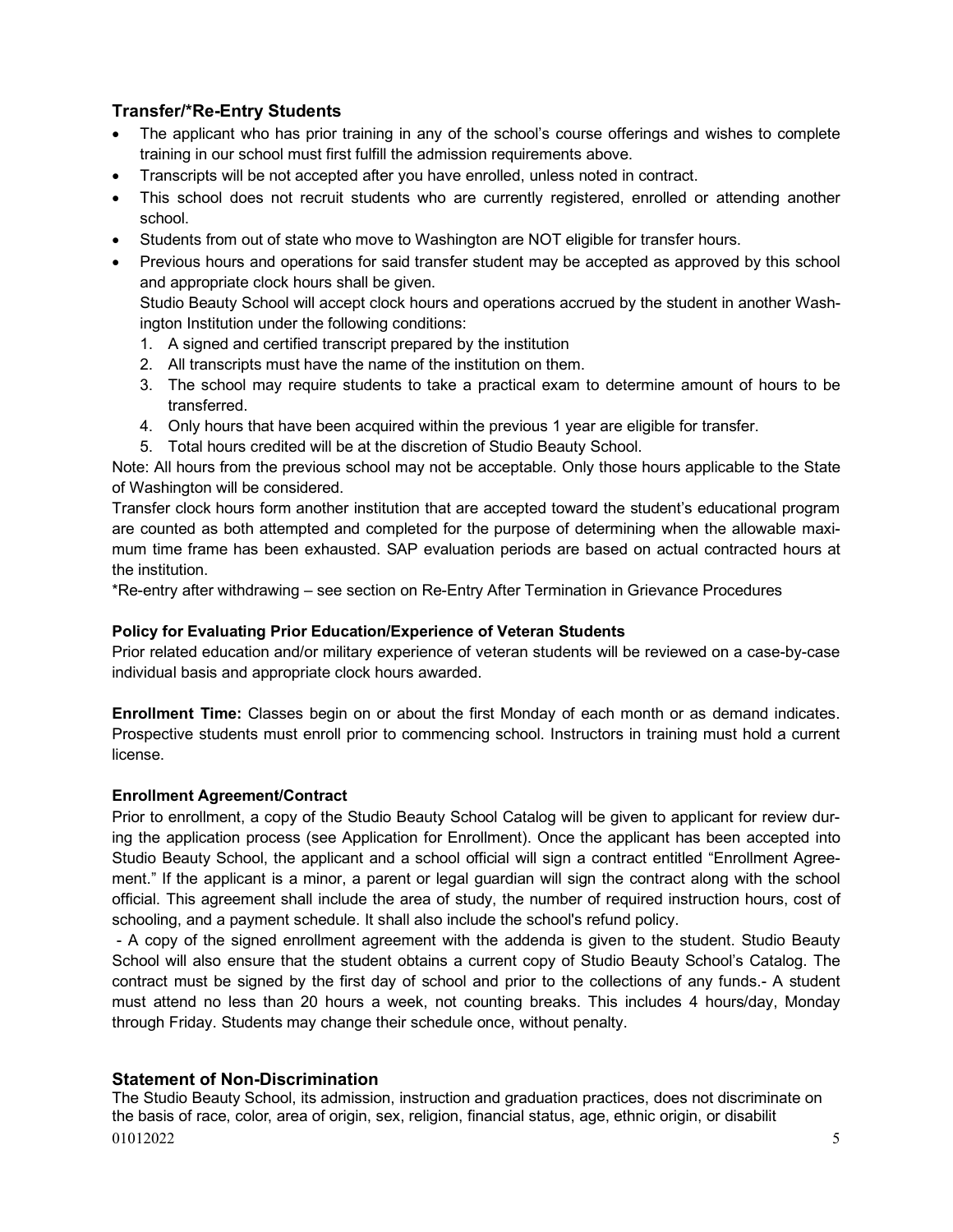# **ABILITY TO MEET REQUIREMENTS SET FORTH BY EMPLOYERS**

- Following are values many beauty and wellness industry employers look for in a job candidate:
- Education High School diploma or equivalent, relevant vocational training in the area in which you are seeking employment, and continuing education (keeping up to date technically & applying new knowledge to your job).
- Licensure Current license issued by Washington's Board of Barbering and Cosmetology
- Related Experience Prior work experience dealing directly with the public. This includes serving customers in restaurants and stores, and receiving clients or guests.
- Cooperation Being pleasant with others on the job and displaying a good natured cooperative attitude.
- Attention to detail Being careful about detail and thorough in completing work tasks.
- Integrity Being honest and ethical.
- Self-control Maintaining composure, keeping emotions in check, controlling anger, and avoiding aggressive behavior, even in difficult situations.
- Dependability Being reliable, responsible and dependable, and fulfilling obligations.
- Innovation Being creative and alternative thinking to develop ideas for and answers to work related problems.
- Concern for others Being sensitive to others' needs and feelings and being understanding and helpful on the job.
- Social orientation Preferring to work with others rather than alone, and being personally connected with others on the job.
- Independence Developing one's own ways of doing things, guiding oneself with little or no supervision, and depending on oneself to get things done.
- Initiative Willingness to take on responsibilities and challenges.
- Stress tolerance Accepting criticism and dealing calmly and effectively with high stress situations.
- Achievement/Effort Establishing and maintaining personally challenging achievement goals and exerting effort toward mastering tasks.
- Adaptability/Flexibility Job requires being open to change (positive or negative) and to considerable variety in the workplace.

Source: Department of Labor O\*Net Summary Reports for Cosmetologists, Barbers, Skincare Specialists, and Massage Therapists.

# **Physical Requirements**

Cosmetologists are trained in skin care and other beauty-related applications. Anyone who can complete cosmetology classes and successfully passes the state licensing exam is eligible to practice as a cosmetologist. However, there are certain physical requirements a person who wants to work as a cosmetologist will need to accomplish her career goal.

## **1) Hygiene**

It is important for cosmetologists to have adequate hygiene for several reasons. The first is simply a matter of self-recommendation. It is a cosmetologist's job to help others look as attractive as possible; therefore it is important for the cosmetologist to have a neat, clean appearance. Most people would not want to go into a salon and have someone do their hair or make-up that clearly doesn't take care of her own hair and make-up. Cosmetologists' physical appearances are walking references to their skill ability. In terms of cleanliness, refined personal hygiene is crucial for cosmetologists. Cosmetologists regularly touch their clients, more so than many other profession, so they need to keep clean as a matter of course or may spread dirt, germs, disease and possibly bugs, such as lice amongst clients.

## **2) Standing for Extended Periods**

Cosmetologists work on their feet. While clients are typically in the sitting position, cosmetologists need to be able to stand over them to cut hair and lean close enough to apply make up and other treatments. If an individual cannot stand or remain standing for long periods of time, they are unlikely to be successful as cosmetologists because they will not be able to perform tasks accurately.

## **3) Steady Hands**

Cosmetologists work with their hands to cut hair, perform manicures and pedicures, make-up and other applications. To perform all these tasks successfully, the cosmetologist must have the ability to control her hands and fingers at all times, including holding the hand very steady while cutting hair, applying make-up or other beauty treatments. A cosmetologist who cannot hold her hands steady is certain to receive a number of complaints from incorrectly or badly performed procedures.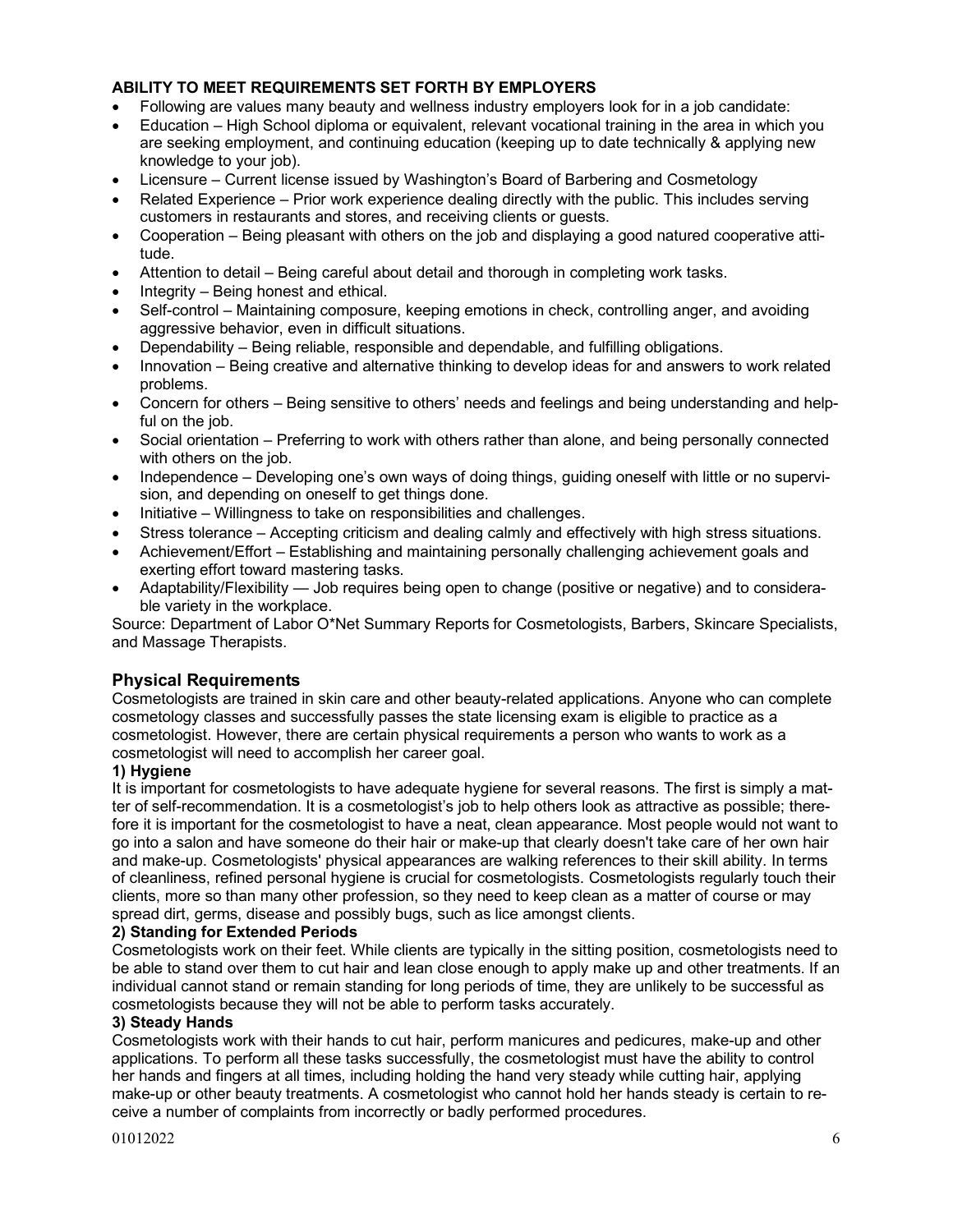# **4) Allergies**

Cosmetologists are required to handle a large number of chemicals and use a variety of cleansing agents. If an individual is highly allergic to any of these products or very sensitive to these sorts of items, they are unlikely to succeed in cosmetology due to their adverse physical reactions to the tools of the trade (Davis, 2013).

**Davis, Jen (2013).** *Physical Requirements for Being a Cosmetologist***. Retrieved from Physical Requirements for Being a Cosmetologist | eHow.comhttp://www.ehow.com/list\_7242160\_physical-requirementsbeingcosmetologist.html#ixzz2GIitB3f5**

# **FACILITIES**

- 
- 
- 
- 
- 5. 1 cosmetology training room 17. Galvanic equipment
- 
- 
- 8. 4 Plumbed pedicure/spa stations 20. DVD library
- 9. Large clinic floor area 3 hair sinks 21. Book library
- 
- 
- 
- 1. 9,600 square feet of space 13. 1 selfie room with ring light/backgrounds<br>2. 3 rest rooms (2 handicap) 14. 1 storage area with 2 copy machines
	- 2. 3 rest rooms (2 handicap) 14. 1 storage area with 2 copy machines
- 3. 2 laundry room facilities 15. 2 staff/teacher's conference rooms
- 4. Administrative offices 16. 3 facial/ brow waxing stations
	-
- 6. 4 classrooms 18. High frequency equipment
- 7. 1 dispensary 19. Skin Care System/equipment
	-
	-
	- Reception area 22. 2 Shampoo sinks
- 11. Commons area with tables/chairs 23. Kitchen with fridge, microwave, toaster, sink
- 12. Lockers 24. In house Snack Shack/Coffee- "Studio Café"

Maximum Class size: 20 students per Instructor

**Vaccination Policy -** Studio Beauty School does not require a student to have immunizations / vaccinations to enroll in our school. Covid-19 restrictions may apply by State Proclamations and may vary with time.

**Financial Assistance -** Each student is responsible for his/her tuition and fees and any other charges incurred while attending this school. Students exceeding their contract end date and going overtime will be charged a fee per hour over contract until completion of program (These fees would depend on which program you're enrolled in, and the contract you signed.)

**Voter Registration** You are encouraged to register to vote in State and Federal Elections. Voter Registration and Election Date information for the state of Washington can be found at http://www.dol.wa.gov. For information on Voter Registration and Election Dates for Federal Elections visit www.eac.gov/voter\_resources.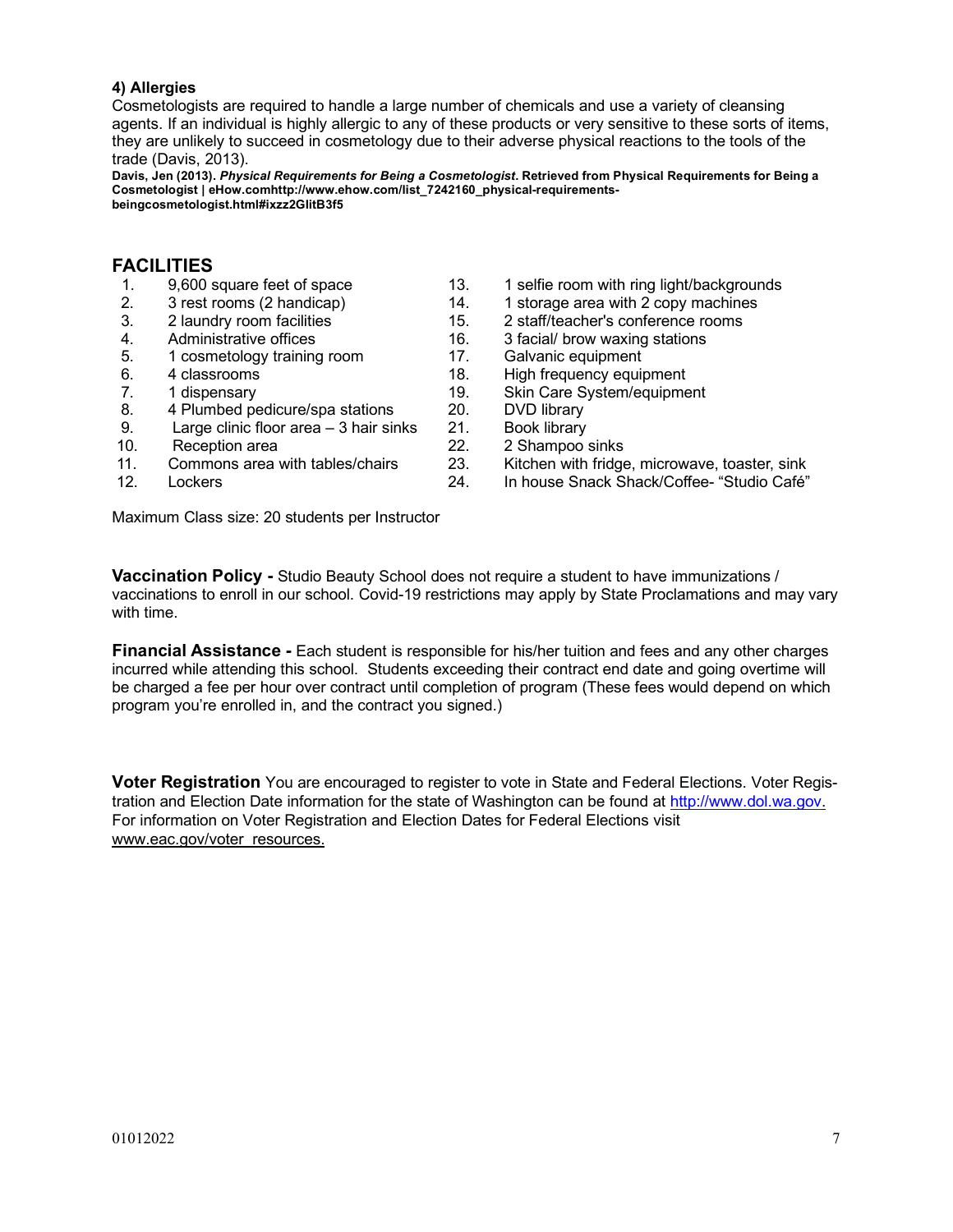# **SATISFACTORY ACADEMIC PROGRESS POLICY**

The Satisfactory Academic Progress Policy is consistently applied to all students enrolled at the school. It is printed in the catalog to ensure that all students receive a copy prior to enrollment. The policy complies with the guidelines established by the National Accrediting Commission of Career Arts and Sciences (NACCAS) and the federal regulations established by the United States Department of Education.

# EVALUATION PERIODS

Students are evaluated for Satisfactory Academic Progress as follows

# **EVALUATION PERIODS**

Students are evaluated for Satisfactory Academic Progress as follows: Cosmetology 450, 900, 1250, 1600 clocked (actual) hours Hair Design 1990, 450, 900, 1150, 1400 clocked (actual) hours<br>Esthatiss 1975, 750 clocked (actual) hours Esthetics 375, 750 clocked (actual) hours

| ESTIBLICS                 | 375, 750 ClOCKED (actual) Hours       |
|---------------------------|---------------------------------------|
| <b>Advanced Esthetics</b> | 450, 900, 1200 clocked (actual) hours |
| Manicuring                | 300, 600 clocked (actual) hours       |
| Instructor                | 300, 600 clocked (actual) hours       |
| Makeup Artistry (pending) | 350, 700 clocked (actual) hours       |

\*Transfer Students- Midpoint of the contracted hours or the established evaluation periods, whichever comes first.

Evaluations will determine if the student has met the minimum requirements for satisfactory academic progress. The frequency of evaluations ensures that students have ample opportunity to meet both the attendance and academic progress requirements of at least one evaluation by midpoint in the course.

## **ATTENDANCE PROGRESS EVALUATIONS**

Students are required to attend a minimum of 80% of the hours possible based on the applicable attendance schedule in order to be considered maintaining satisfactory attendance progress. Evaluations are conducted at the end of each evaluation period to determine if the student has met the minimum requirements. The attendance percentage is determined by dividing the total hours accrued by the total number of hours scheduled. At the end of each evaluation period, the school will determine if the student has maintained at least 80% cumulative attendance since the beginning of the course which indicates that, given the same attendance rate, the student will graduate within the maximum time frame allowed.

The student shall have access to his/her files including their Satisfactory Academic Progress report at all times upon written request and under the direct supervision of a school official.

## **MAXIMUM TIME FRAME**

The maximum time (which does not exceed 125% of the course length) allowed for students to complete each course at satisfactory academic progress is stated below:

| <b>MAXIMUM TIME ALLOWED</b><br><b>COURSE</b>                         |              |                        |
|----------------------------------------------------------------------|--------------|------------------------|
|                                                                      | <b>WEEKS</b> | <b>SCHEDULED HOURS</b> |
| Cosmetology (Full time, 28.0 hrs/wk) -1600 Hours                     | 72 Weeks     | 2000                   |
| Hair Design (Full time, 28.0 hrs/wk) - 1400 Hours                    | 63 Weeks     | 1750                   |
| Esthetics (Full time, 28.0 hrs/wk) - 750 Hours                       | 34 Weeks     | 938                    |
| Advanced Esthetics w/wo online (Full time, 28.0 hrs/wk) - 1200 Hours | 54 Weeks     | 1500                   |
| Manicuring (Full time, 28.0 hrs/wk) – 600 Hours                      | 28 Weeks     | 750                    |
| Instructor (Full time, 28.0 hrs/wk) - 600 Hours                      | 27 Weeks     | 750                    |
| Makeup Artistry (Full time, 28.0 hrs/wk) – 700 Hours (pending)       | 32 Weeks     | 875                    |

The institution operates all programs according to a schedule of 900 clock hours per academic year of instruction.

The maximum time allowed for transfer students who need less than the full course requirements or parttime students will be determined based on 80% of the scheduled hours.

Students who have not completed the course within the maximum timeframe may continue as a student at the institution on a cash pay basis with the approval of the Director.

## **ACADEMIC PROGRESS EVALUATIONS**

 $01012022$  8 The qualitative element used to determine academic progress is a reasonable system of grades as determined by assigned academic learning. Students are assigned academic learning and a minimum number of practical experiences. Academic learning is evaluated after each unit of study. Practical assignments are evaluated as completed and counted toward course completion only when rated as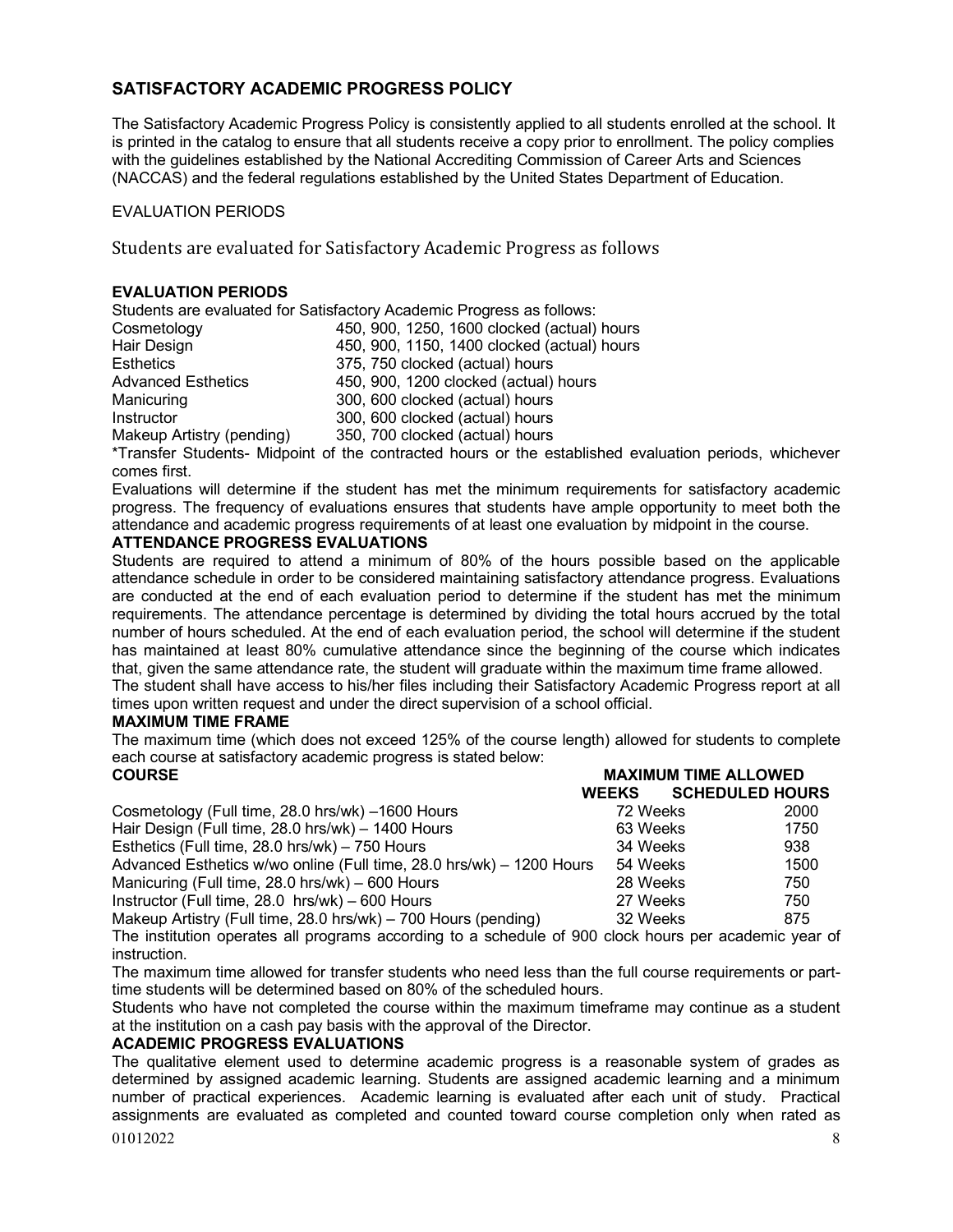satisfactory or better (the computer system will reflect completion of the practical assignment as a 100% rating). If the performance does not meet satisfactory requirements, it is not counted and the performance must be repeated. At least two comprehensive practical skills evaluations will be conducted during the course of study. Practical skills are evaluated according to text procedures and set forth in practical skills evaluation criteria adopted by the school. In addition to evaluating each individual practical skill a number of practical skills is assigned on a daily basis and the student's percentage of completion of these assign skills will be included in the Student's overall Practical Skills evaluation. Students must maintain a written grade average of 80% and pass a FINAL written and practical exam prior to graduation. Students must make up failed or missed tests and incomplete assignments. Numerical grades are considered according to the following scale:

- 93 100 EXCELLENT
- 87 93 VERY GOOD
- 80 87 SATISFACTORY
- 70 79 BELOW STANDARDS UNSATISFACTORY
- 0 69 NEEDS TO IMPROVE

# **DETERMINATION OF PROGRESS STATUS**

Students meeting the minimum requirements for academics and attendance at the evaluation point are considered to be making satisfactory academic progress until the next scheduled evaluation. Students will receive a hard-copy of their Satisfactory Academic Progress Determination at the time of each of the evaluations. Students deemed not maintaining Satisfactory Academic Progress may have their Title IV Funding interrupted, unless the student is on warning or has prevailed upon appeal resulting in a status of probation.

# **WARNING**

Students who fail to meet minimum requirements for attendance or academic progress are placed on warning and considered to be making satisfactory academic progress while during the warning period. The student will be advised in writing on the actions required to attain satisfactory academic progress by the next evaluation. If at the end of the warning period, the student has still not met both the attendance and academic requirements, he/she may be placed on probation and, if applicable, students may be deemed ineligible to receive Title IV funds.

## **PROBATION**

Students who fail to meet minimum requirements for attendance or academic progress after the warning period will be placed on probation and considered to be making satisfactory academic progress while during the probationary period, if the student appeals the decision, and prevails upon appeal. Additionally, only students who have the ability to meet the Satisfactory Academic Progress Policy standards by the end of the evaluation period may be placed on probation. Students placed on an academic plan must be able to meet requirements set forth in the academic plan by the end of the next evaluation period. Students who are progressing according to their specific academic plan will be considered making Satisfactory Academic Progress. The student will be advised in writing of the actions required to attain satisfactory academic progress by the next evaluation. If at the end of the probationary period, the student has still not met both the attendance and academic requirements required for satisfactory academic progress or by the academic plan, he/she will be determined as NOT making satisfactory academic progress and, if applicable, students will not be deemed eligible to receive Title IV funds.

# **RE-ESTABLISHMENT OF SATISFACTORY ACADEMIC PROGRESS**

Students may re-establish satisfactory academic progress and Title IV aid, as applicable, by meeting minimum attendance and academic requirements by the end of the probationary period.

## **INTERRUPTIONS, COURSE INCOMPLETES, WITHDRAWALS**

If enrollment is temporarily interrupted for a Leave of Absence, the student will return to school in the same progress status as prior to the leave of absence. Hours elapsed during a leave of absence will extend the student's contract period and maximum time frame by the same number of days taken in the leave of absence and will not be included in the student's cumulative attendance percentage calculation. Students who withdraw prior to completion of the course and wish to re-enroll will return in the same satisfactory academic progress status as at the time of withdrawal. Course incompletes, repititions, and non-credit remedial courses have no effect upon the institution's satisfactory academic progress standards if the institution has no such items or policies.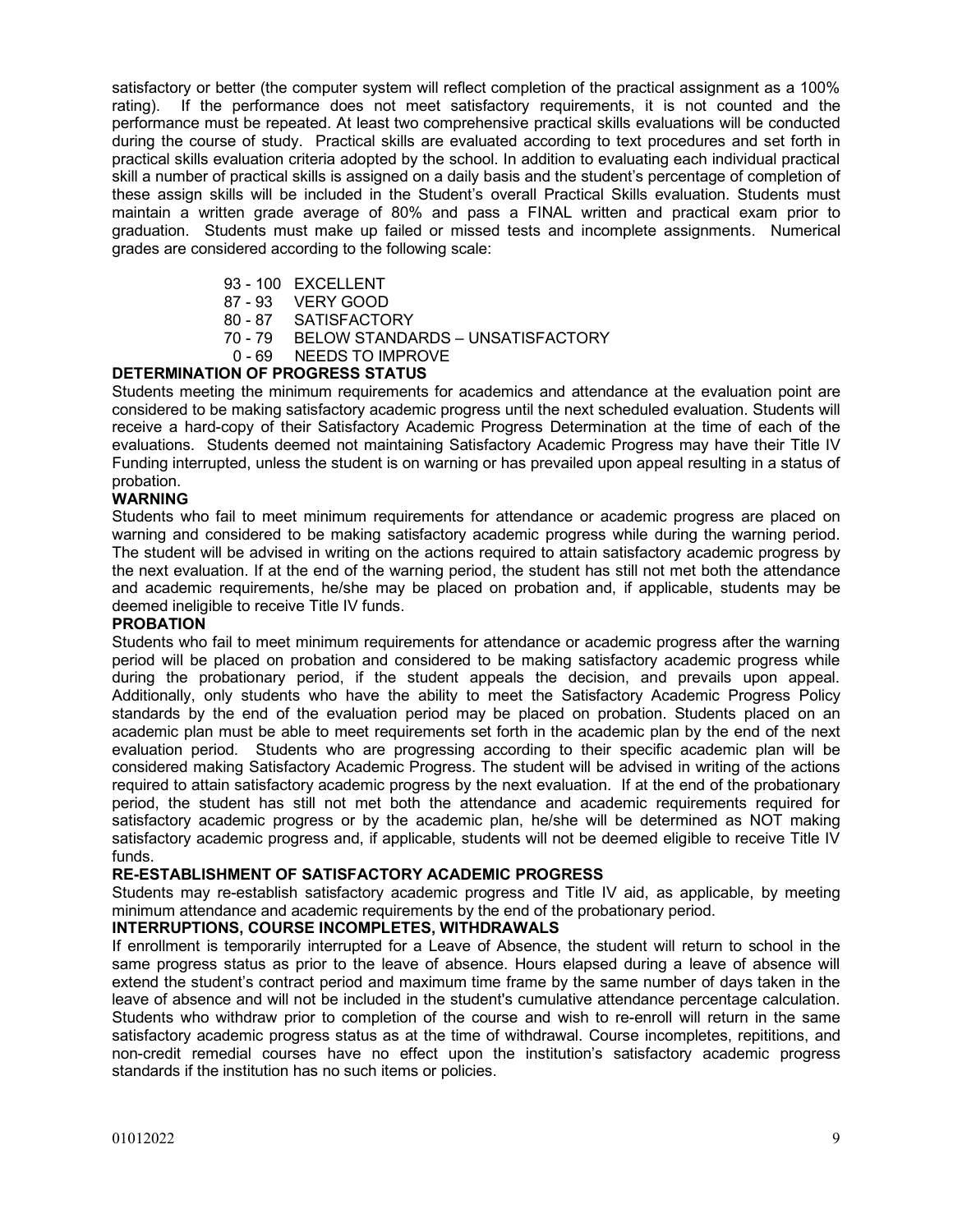# **APPEAL PROCEDURE**

If a student is determined to not be making satisfactory academic progress, the student may appeal the determination within ten calendar days. Reasons for which students may appeal a negative progress determination include death of a relative, an injury or illness of the student, or any other allowable special or mitigating circumstance. The student must submit a written appeal to the school on the designated form with supporting documentation of the reasons why the determination should be reversed. This information should include what has changed about the student's situation that will allow them to achieve Satisfactory Academic Progress by the next evaluation point. Appeal documents will be reviewed and a decision will be made and reported to the student within 30 calendar days. The appeal and decision documents will be retained in the student file. If the student prevails upon appeal, the satisfactory academic progress determination will be reversed and federal financial aid will be reinstated, if applicable. **Access to Satisfactory academic progress evaluation results are available upon request.**

# **TRANSFER HOURS**

With regard to Satisfactory Academic Progress, a student's transfer hours will be counted as both attempted and earned hours for the purpose of determining when the allowable maximum time frame has been exhausted.

# **Attendance Policy:**

- Student agrees to notify a School's Instructor, Office Manager, or Director by phone or text message (notifying another Student will NOT be considered notification) of the Student's absence **before** the Student's absence. Failure to notify the School prior to the absence will result in Progressive Consequences.
- A doctor's excuse may be required if you are absent in excess of 5 straight days.
- If you are on probation, you must bring in a doctor's excuse for any day you are absent.

# TARDY POLICY

Students arriving after 8:00 a.m. without prior approval by an instructor or office manager will be considered late and will not be allowed to clock in for 1 hour following their arrival time. As an example: Students who arrive at 8:00 a.m. will be considered late, and clock hours for the day will not begin until 8:01 a.m. Students must call a supervisor or office manager or text the attendance number before 8:00 a.m. if they are going to be late or absent. Arriving after your scheduled start time on 4 or more occasions in a month may result in suspension or even expulsion at the administration's discretion.

## TIME CLOCK

Students MUST use the time clock for the following:

- 1) Upon arrival in the morning
- 2) When leaving for lunch
- 3) When arriving back from lunch

4) When leaving for the day

You are to clock in and out for lunch if leaving the building. In addition, students must clock out for any event that requires you to exit the building (i.e. smoking, errands, lunch, retrieving an article from your vehicle, taking a phone call to the outside, meeting with a person outside the building, etc.)

Students will not be allowed to clock additional time other than 15 minutes prior to the student's designated program start time unless prior arrangements are made with the student's instructor.

## **Flex Hours and Make Up Work**

Students will be provided a contracted graduation (expiration) date that is based on the total number of hours allowed in the program plus additional non-contract days determined prior to signing of the enrollment agreement. If a student misses a test or fails an assignment or a test he/she will be given a 30-day period to make up the assignment or the test.

If assignments or exams are missed due to absence, the student will make up assignments when the material is covered in the rotation of the curriculum, as all subject matter is usually covered twice during the course length.

Each course/program has been scheduled for completion within an allotted time frame. "Flex hours" are provided to allow for student illness or other circumstances beyond the Student's control (suspensions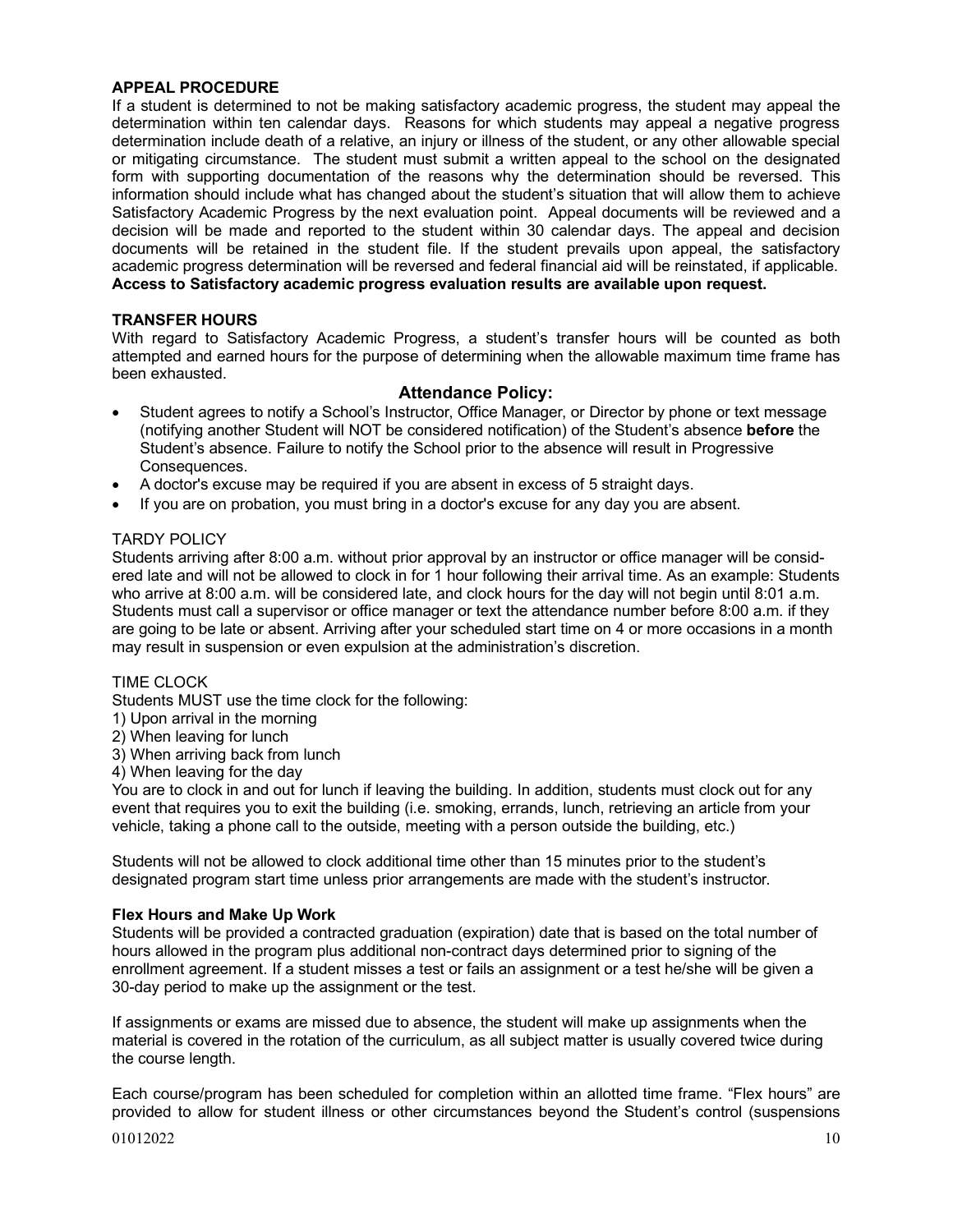are applied against the number of available "flex" hours). Flex hours (also known as a "grace period") are determined by providing 1 flex hour for every 21 hours actually clocked. A flex hour is "earned" as the student attends and is not provided in advance. It is not realistic to expect to receive an education for free. The school has reserved space, equipment, and licensed instructors for each student and course/program. At the time of each absence the additional training hours will be reserved over the graduation contract date and will be billed at the rate of \$10 per (hour missed minus flex hours), payable in advance, until graduation. Students will be notified monthly of these additional charges and payments are arranged, and required to satisfy all remaining charges at the time of program completion unless other financial arrangements are agreed to.

# **Leave of Absence (LOA):**

There may be occasions when students may need time off and must be absent from school. In these instances, they can request a Leave of Absence. The reason for the leave must be extenuating circumstances and cannot exceed 60 days. The appropriate documentation must be submitted at the time of the leave unless it is not feasible due to a emergency medical reason (i.e. Accident). If Studio Beauty School grants a leave of absence due to unforeseen circumstances (i.e. Accident) the School will document the reason for its decision and collect the request from the student at a later date and the beginning date of the approved LOA would be determined by the institution to be the first date the student was unable to attend the School because of the unforeseen circumstance (i.e. Accident. If a Leave of Absence is needed beyond 60 calendar days it can be requested for the reasons listed below:

- Military obligations
- Jury duty
- **Pregnancy**
- Serious health condition
- Director's discretion

A LOA is approved if:

- The student has submitted a written, signed and dated request to the Registrar's department with the appropriate documentation as required. The written request must be in advance of the date of leave of absence unless unforeseen circumstances prevent the student from doing so.
- Leave of absence extends the contract period and maximum time by the same number of days taken in the LOA. Changes to the contract period on the enrollment agreement must be initialed by all parties or an addendum must be signed and dated by all parties.
- The Director has determined that there is reasonable expectation the student will return from the Leave of Absence.
- The Director has approved and signed the Leave of Absence.
- The period of time for which a student has been given an approved leave shall be excluded from the maximum time frame in which an individual student will be expected to complete their program of study.
- The school may allow the student to take multiple Leaves of Absence as long as the sum of the leaves do not exceed 180 calendar days within a 12-month period. All requests are subject to school approval and the decision of the Director is final.

A student granted a Leave of Absence that meets the criteria is not considered to have withdrawn, and no refund calculation is required at the time.

# **LOA extensions:**

A student on an approved Leave of Absence may submit a request to extend the Leave of Absence. Only one extension may be granted for the same reason as requested on the original leave of absence otherwise a new leave of absence must be requested. Such a request must be approved by the Registrar's office and the Director provided:

- The student submits a request on or before the end date of the current approved leave of absence.
- The number of days in the absence period as extended, when added to all other approved leaves, does not exceed 180 calendar days in a twelve (12) month period, calculated from the first day of the student's first leave of absence.
- There is a reasonable expectation that the student will return.
- It does not exceed the 60-day leave of absence unless it falls into one of the categories for leaves longer than 60 days.
- If the request is denied, the student will be withdrawn and return to Title IV and institutional refund policies will be applied using the student's last day of attendance for the calculations.
- Re-admissions following a Leave of Absence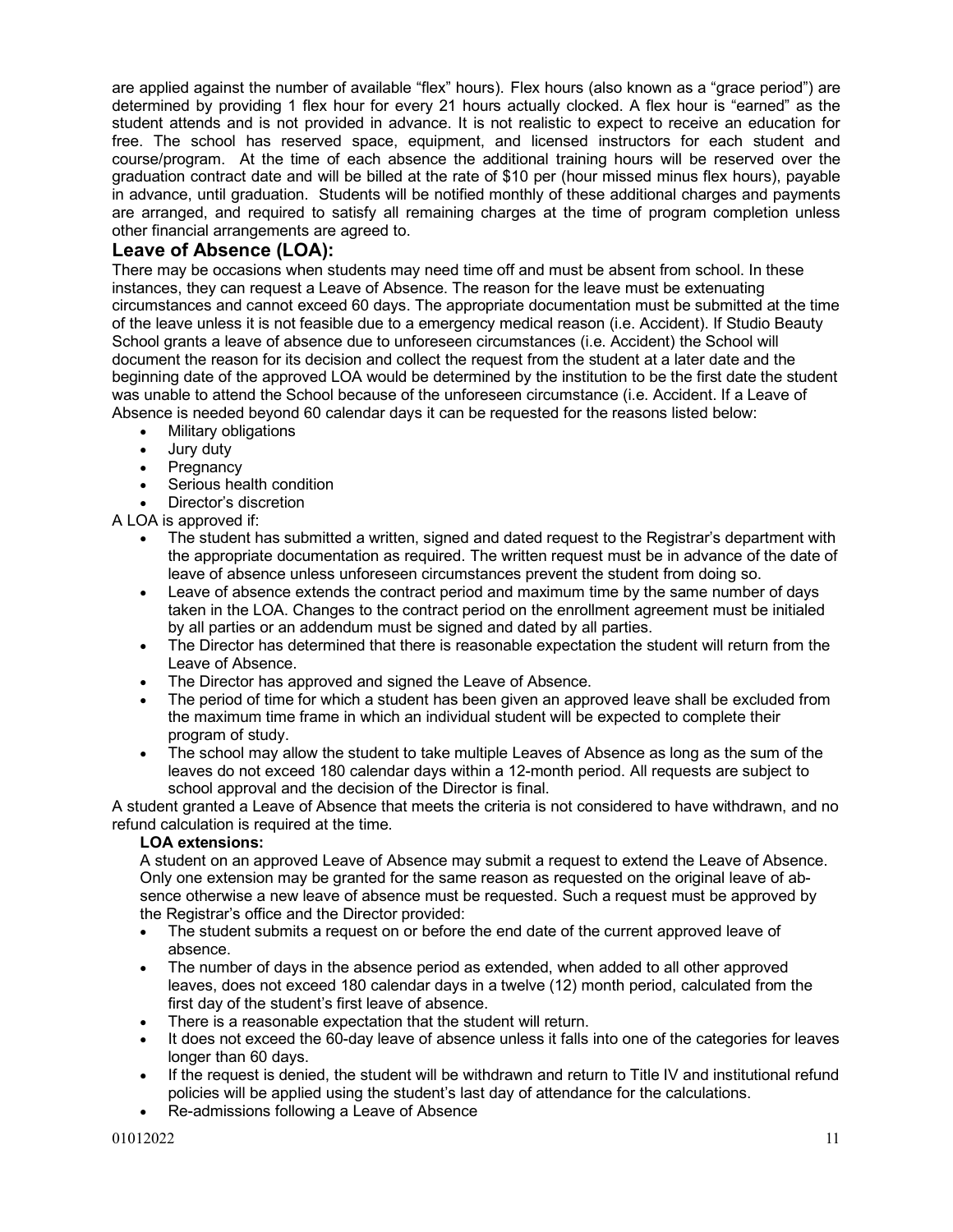- Upon return from a leave of absence, the student will not be charged any additional tuition or fees from when the student took leave or for re-admission after a leave of absence. Any official Leave of Absence will extend your contract without additional charges.
- You must notify the Financial Aid Office upon your return to school, so that Direct Loan, and the National Student Loan Data System (NSLDS) can be notified.
- Failure to return from Leave of Absence: If a student does not return from an approved Leave of Absence, the student will be withdrawn from school using the date the student was supposed to return as the date of determination and the student's last day of physical attendance prior to the start of the leave to calculate the Return to Title IV calculation and institutional refunds. For Federal student loan borrowers: If you do not return from your leave of absence, your grace period will be reduced by the amount of the leave.

# **Extenuating Circumstances**

Extenuating circumstances will be taken into consideration during the probationary period and/or appeal. The following is a list of extenuating circumstances but not limited to said list:

- 1. Hospitalization of student due to serious injury or illness.
- 2. A member of the Student's family requires the care of the Student
- 3. Doctor's orders to remain for a specified number of days beyond (5) day limit.
- 4. Circumstances beyond the student's control (**must be approved)** by the Director.

# **Class Schedule**

All cosmetology, hair design, esthetics, advanced esthetics, instructor, and manicuring training will be under the supervision of a licensed instructor.

A student enrolled in a school of cosmetology esthetics, advanced esthetics, instructor and/or manicuring will be taught academic and practical work. Not all hours are performed on mannequins and/or practice fingers during their required hours of training. Training is given during the hours the student is enrolled.

# **Hours of Operations are: 4 days a week – 8am to 3:30pm for all programs**

| Cosmetology               | Monday - Thursday | $8:00$ AM $-3:30$ PM |
|---------------------------|-------------------|----------------------|
| Hair Design               | Monday - Thursday | $8:00$ AM $-3:30$ PM |
| Esthetics                 | Monday - Thursday | $8:00$ AM $-3:30$ PM |
| <b>Advanced Esthetics</b> | Monday - Thursday | $8:00$ AM $-3:30$ PM |
| Manicuring                | Monday - Thursday | $8:00$ AM $-3:30$ PM |
| Instructor                | Monday - Thursday | $8:00$ AM $-3:30$ PM |
| Makeup Artistry (pending) | Monday - Thursday | $8:00$ AM $-3:30$ PM |
|                           |                   |                      |

\*Note\* Breaks (one half hour break in a 5 hour day) are non-creditable hours

*\*\*NOTE\*\* ANY DAY, A SPECIAL LAB CLASS MAY BE CONDUCTED BY A GUEST ARTIST OR INSTRUCTOR FOR ANY ONE OF THE PROGRAMS.*

# **Calendar Closures and Holidays**

This school observes the holidays listed below. On these days, the school will be closed.

 Memorial Day July  $4<sup>th</sup>$  or the closest work day Labor Day Thanksgiving Day and the following day Winter Break Holidays (to be determined) New Year's Day

**Religious Accommodation:** Senate Bill 5166 Studio Beauty School will provide reasonable religious accommodations to students who have religious practices or beliefs that conflict with a scheduled course/program requirement. Students requesting a religious accommodation should make the request, in writing, directly to their instructor within the first two weeks of the beginning of the course and provide specific dates the student requests an accommodation. Being absent from class or other educational responsibilities does not excuse students from keeping up with any information shared or expectations set during the missed class. Students are responsible for obtaining the materials and information provided during any class missed. The student shall work with the instructor to determine a schedule for making up missed work.

Examples of religious accommodations may include:

- rescheduling of an exam or giving a make-up exam for the student;
- altering the time of a student's presentation;
- allowing extra-credit assignments to substitute for missed class work or arranging for increased flexibility in assignment due dates;
- releasing an instructor trainee from teaching or research responsibilities on a given day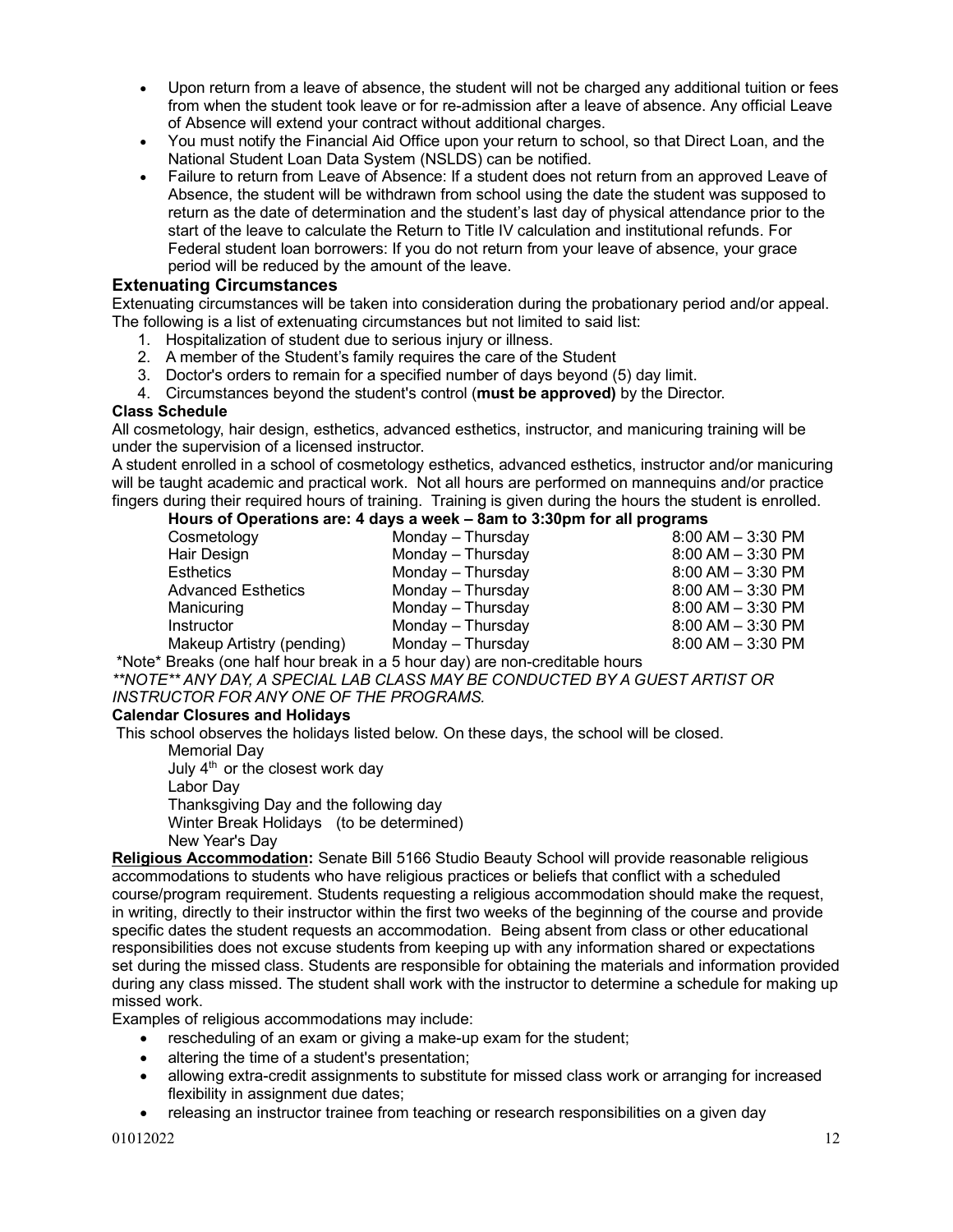# **Cosmetology – 1600 Clocked Hours**

If you are like a lot of creative individuals, you are wondering how to turn your personal talent into a fun, interesting, lucrative and rewarding career. YOU HAVE COME TO THE RIGHT PLACE. As a cosmetology student you will enter a creative and supportive environment where individuals can engage in the hands-on development of their personal talent. You will learn the skills necessary and gain the confidence you need to make an immediate contribution to the image industry. Imagine, earning great money to have fun and help others feel great about themselves and the way they look!

#### **Students in this program learn:**

· Business as related to Cosmetology industry, effective communication skills, visual poise, and proper grooming

· Delivering worthy service for value in an employer/employee relationship

· Skills in the areas of hairstyling, hair shaping, hair coloring, texture services, scalp and hair conditioning, skin and makeup, manicures, and pedicures.

· Analytical skills to determine the best possible makeup, hairstyle, and hair color for each client

|                                                                                    | Minimum hrs<br><b>Technical Theory</b> | Minimum hrs<br><b>Practical Instruction</b> |
|------------------------------------------------------------------------------------|----------------------------------------|---------------------------------------------|
| Manicuring/ Pedicuring (minimum 100 hours)                                         | 10                                     | 90                                          |
| (Manicure, Pedicure)                                                               |                                        |                                             |
| <b>Esthetics Services</b><br>(minimum 100 hours)                                   | 10                                     | 90                                          |
| (Waxing, Make-up Facials)                                                          |                                        |                                             |
| Scalp & Hair analysis                                                              | 15                                     | 20                                          |
| Shampooing                                                                         | 20                                     | 70                                          |
| (Draping, brushing, scalp manipulations, conditioning, & rinsing)                  |                                        |                                             |
| Hair cutting, trimming,                                                            | 55                                     | 200                                         |
| (Shears, clippers, razor, thinning shears, beard and mustache design,              |                                        |                                             |
| ear and nose hair trimming)                                                        |                                        |                                             |
| Styling (dry, wet thermal, extensions, braiding, styling aids)                     | 55                                     | 200                                         |
| Artificial Hair (may include extensions & fitting)                                 | 5                                      | 10                                          |
| Permanent Waving (sectioning, wrapping, preperm test curl, solution                |                                        |                                             |
| application, processing test curl, neutralizing and removal of chemicals)          | 30                                     | 150                                         |
| <b>Chemical Hair Relaxing</b>                                                      |                                        |                                             |
| (Sectioning, strand test, relaxer application, removal of chemicals)               | 10                                     | 20                                          |
| <b>Hair Coloring/bleaching</b>                                                     | 30                                     | 300                                         |
| (PHD test, strand test, measurement, mixing, application and removal of chemicals) |                                        |                                             |
| <b>Diseases and Disorders</b> (scalp, hair, skin and nails)                        | 10                                     | 15                                          |
| <b>Safety</b>                                                                      | 10                                     | 30                                          |
| (Use & storage of chemicals, implements & electrical appliances)                   |                                        |                                             |
| <b>Cleaning &amp; Disinfecting</b>                                                 | 10                                     | 100                                         |
| (Work stations, individual equipment, tools, proper use and storage of linens)     |                                        |                                             |
|                                                                                    |                                        |                                             |
| <b>First Aid (Relates to cosmetology)</b>                                          | 15<br>285                              | <u> 20</u>                                  |
| <b>Totals</b>                                                                      |                                        | 1315                                        |
| Total                                                                              | 1600                                   |                                             |

\*Note\* not all training may be on mannequins.

**INSTRUCTIONAL METHODS and GRADING PROCEDURES**

The Washington State Board of Cosmetology requires the completion of 1600 hours of training to qualify graduates to apply for the Washington State licensing examination for Cosmetology. Students begin with classroom theory and practical sessions. Upon satisfactorily completing all of the beginning practical competencies (a handbook of approximately 300 hours of practical activities), the student will progress to the salon floor to begin servicing clients in all phases of cosmetology. Laboratory/Clinic and practical assignments are graded using a Consultation Work Sheet. Cosmetology is taught mainly through lectures, demonstration, visual aid, practice and on occasion, guest speakers. Written tests are multiple choice format. Students are required to pass a final written and practical test with a satisfactory grade (80% or above) before graduation. Students upon satisfactory completion will receive a "Certificate of Completion".

**Career Opportunities Include:** Trainer, Supply Person, School Owner, Salon Booth Owner, Manager/Operator, Cosmetology Instructor, Chemical Service Technologist, Esthetician, Cosmetologist, Professional Competitor, Manufacturing Representative, School Manager, Stylist, Esthetics Nail Technologist, Barber, Manicurist

| <b>OITADIIYO OCALL DY ACTIVITY</b> |                                |                        |                           |
|------------------------------------|--------------------------------|------------------------|---------------------------|
|                                    | Handbook Grade (first 300 hrs) | Clinic/Salon Floor/Lab | Theory Tests (All levels) |
| <b>Excellent Progress</b>          | 93-100%                        | 93-100%                | 93-100%                   |
| Above Satisfactory                 | 87-93%                         | 87-93%                 | 87-93%                    |
| <b>Satisfactory Progress</b>       | 80-87%                         | 80-87%                 | 80-87%                    |
| Failing, Needs Attention           | 79% or below                   | 79% or below           | 79% or below              |
| Needs Improvement                  | Re-train                       | Re-train               | Re-train                  |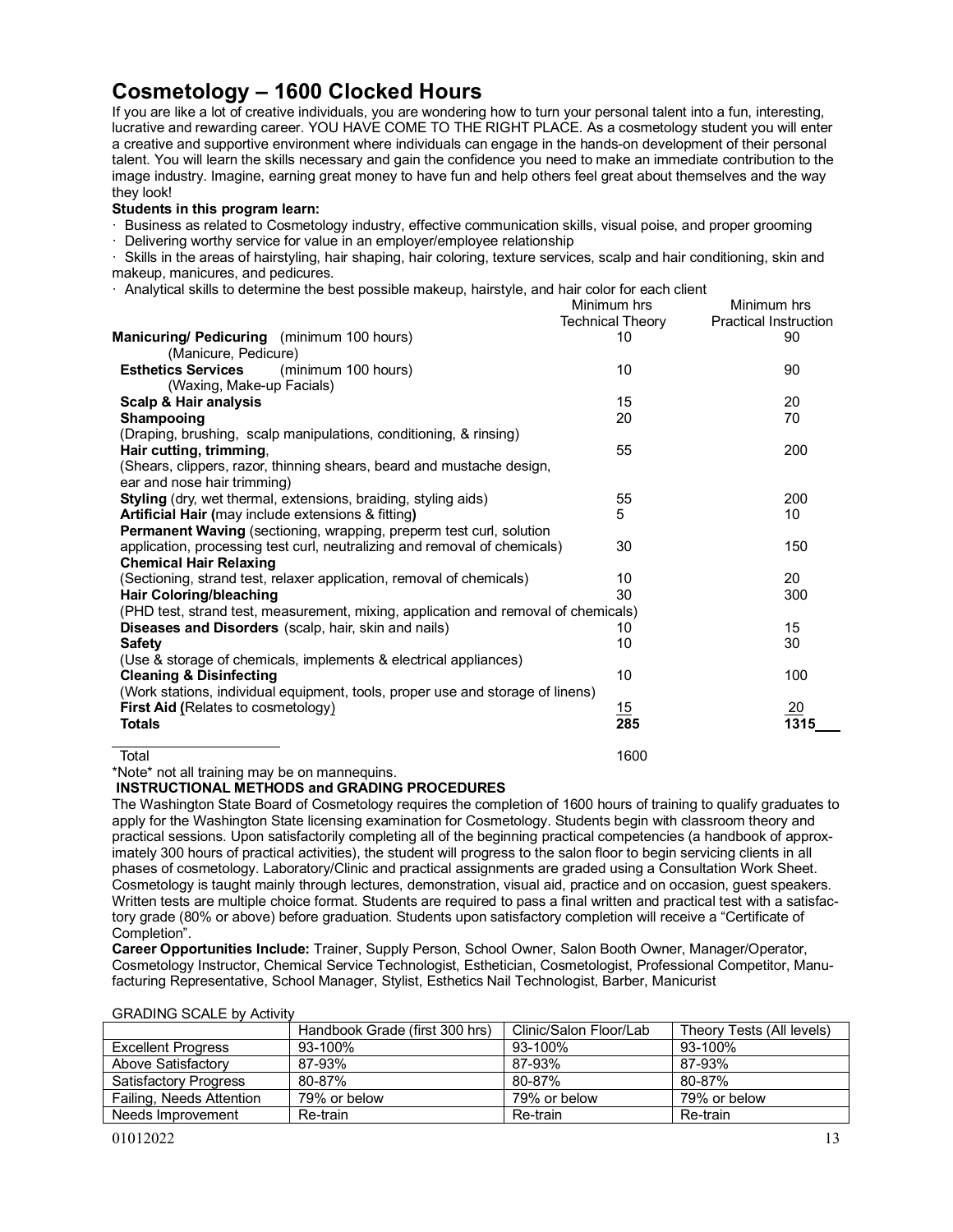# **Hair Design – 1400 Clocked Hours**

If you are like a lot of creative individuals, you are wondering how to turn your personal talent into a fun, interesting, lucrative and rewarding career. YOU HAVE COME TO THE RIGHT PLACE. As a hair design student you will enter a creative and supportive environment where individuals can engage in the hands-on development of their personal talent. You will learn the skills necessary and gain the confidence you need to make an immediate contribution to the image industry. Imagine, earning great money to have fun and help others feel great about themselves and the way they look!

#### **Students in this program learn:**

- · Business as related to Hair Design industry, effective communication skills, visual poise, and proper grooming
- · Delivering worthy service for value in an employer/employee relationship
- · Skills in the areas of hairstyling, hair shaping, hair coloring, texture services, scalp and hair conditioning.
- · Analytical skills to determine the best possible makeup, hairstyle, and hair color for each client

|                                                                                | Minimum hrs             | Minimum hrs                  |
|--------------------------------------------------------------------------------|-------------------------|------------------------------|
|                                                                                | <b>Technical Theory</b> | <b>Practical Instruction</b> |
| <b>Scalp &amp; Hair analysis</b>                                               | 15                      | 20                           |
| Shampooing                                                                     | 20                      | 70                           |
| (Draping, brushing, scalp manipulations, conditioning, & rinsing)              |                         |                              |
| Hair cutting, trimming,                                                        | 50                      | 190                          |
| (Shears, clippers, razor, thinning shears)                                     |                         |                              |
| Styling (wet, dry and thermal styling, braiding and styling aids)              | 55                      | 200                          |
| Cutting and trimming of facial hair                                            | 5                       | 10                           |
| (Beard and mustache design, eyebrow, ear and nose hair trimming)               |                         |                              |
| Artificial Hair (may include extensions & fitting)                             | 5                       | 10                           |
| <b>Permanent Waving</b>                                                        |                         |                              |
| (Sectioning, wrapping, preperm test curl, solution application,                | 30                      | 150                          |
| processing test curl, neutralizing and removal of chemicals)                   |                         |                              |
| <b>Chemical Hair Relaxing</b>                                                  |                         |                              |
| (Sectioning, strand test, relaxer application, removal of chemicals)           | 10                      | 20                           |
| <b>Hair Coloring/bleaching</b>                                                 | 30                      | 300                          |
| (Predisposition test, strand test, measurement, mixing, application and        |                         |                              |
| removal of Chemicals)                                                          |                         |                              |
| Cleaning and disinfecting of individual work stations                          | 10                      | 100                          |
| (Work stations, individual equipment, tools, proper use and storage of linens) |                         |                              |
| Diseases and Disorders of scalp and hair                                       | 10                      | 15                           |
| <b>Safety</b>                                                                  | 10                      | 30                           |
| (Proper use & storage of chemicals, implements & electrical appliances)        |                         |                              |
| <b>First Aid</b>                                                               |                         |                              |
| (Pertaining to hair design)                                                    | 15                      | <u>20</u>                    |
| <b>Totals</b>                                                                  | 265                     | 1135                         |
| Total                                                                          | 1400                    |                              |

\*Note\* not all training may be on mannequins.

#### **INSTRUCTIONAL METHODS and GRADING PROCEDURES**

The Washington State Board of Cosmetology requires the completion of 1400 hours of training to qualify graduates to apply for the Washington State licensing examination for Cosmetology. Students begin with classroom theory and practical sessions. Upon satisfactorily completing all of the beginning practical competencies (a handbook of approximately 250 hours of practical activities), the student will progress to the salon floor to begin servicing clients in all phases of cosmetology. Laboratory/Clinic and practical assignments are graded using a Consultation Work Sheet. Hair Design is taught mainly through lectures, demonstration, visual aid, practice and on occasion, guest speakers. Written tests are multiple choice format. Students are required to pass a final written and practical test with a satisfactory grade (80% or above) before graduation. Students upon satisfactory completion will receive a "Certificate of Completion".

**Career Opportunities Include:** Trainer, Supply Person, School Owner, Salon Booth Owner, Manager/Operator, Hair Design Instructor, Chemical Service Technologist, Professional Competitor, Manufacturing Representative, School Manager, Stylist, Barber.

|                              | Handbook Grade (first 250 hrs) | Clinic/Salon Floor/Lab | Theory Tests (All levels) |
|------------------------------|--------------------------------|------------------------|---------------------------|
| <b>Excellent Progress</b>    | 93-100%                        | 93-100%                | 93-100%                   |
| Above Satisfactory           | 87-93%                         | 87-93%                 | 87-93%                    |
| <b>Satisfactory Progress</b> | 80-87%                         | 80-87%                 | 80-87%                    |
| Failing, Needs Attention     | 79% or below                   | 79% or below           | 79% or below              |
| Needs Improvement            | Re-train                       | Re-train               | Re-train                  |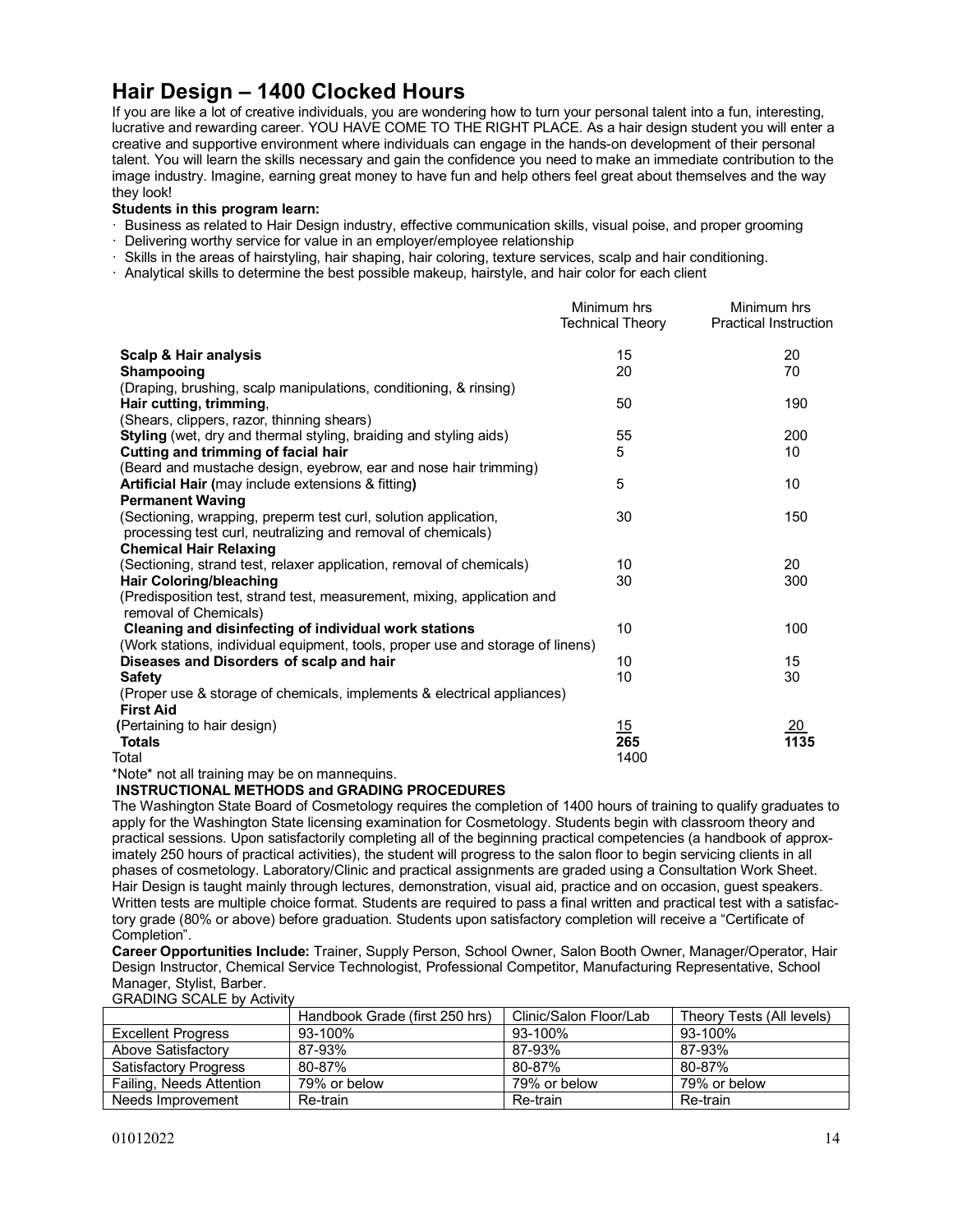# **Esthetics - 750 Clocked Hours**

The esthetics industry has exploded in recent years. Get in on this progressive and sophisticated career. Taught in both a classroom and public clinic setting, our program allows for a wide variety of experiences not always found in a typical school setting. Students will learn the skills necessary to become successful facial and bodywork Esthetics and Make-Up Artists. The program is designed to prepare the student for the professional licensing requirements of the Washington State Board Esthetics Exam.

The educational objective of this course is to train Students in all phases of Esthetics per the curriculum outline. Prepare the Students for the State Board exam and for employment in the field of manicuring including business as it relates to manicuring industry. To teach good work, study, health, and safety habits. Studio Beauty School promotes goal setting, a positive approach to career planning, self-motivation, and ethics. To encourage Students to continue their education, in advanced related courses, including business courses. To disseminate all information regarding starting and operating their own business.

|                                                                                                                                                                                | Minimum hrs<br><b>Technical Theory</b><br>Instruction | Minimum hrs<br><b>Practical Instruction</b> |
|--------------------------------------------------------------------------------------------------------------------------------------------------------------------------------|-------------------------------------------------------|---------------------------------------------|
| <b>Skin Care</b><br>(compresses, message, facial, wraps, masks, exfoliation, use<br>of electrical or mechanical appliances or chemical compounds)                              | 30                                                    | 150                                         |
| <b>Facials</b>                                                                                                                                                                 | 30                                                    | 160                                         |
| <b>Temporary Removal of Superfluous Hair</b><br>(tweezing, waxing, tape, chemicals, lotions, creams, sugaring<br>threading, mechanical or electrical apparatus and appliances) | 20                                                    | 55                                          |
| <b>Business</b><br><b>Cleaning and Disinfecting</b> (work stations, equipment and tools,                                                                                       | 10                                                    |                                             |
| Proper use and storage of linens)<br>Safety and First Aid (proper use and storage of chemical,                                                                                 | 25                                                    | 125                                         |
| Implements and electrical appliances as it relates to esthetics)                                                                                                               | 20                                                    | 50                                          |
| Diseases and Disorders of the Skin                                                                                                                                             | 25                                                    | 50                                          |
| Total                                                                                                                                                                          | 160                                                   | 590                                         |
| <b>Minimum hours of theory</b> (practice of esthetic services, business                                                                                                        |                                                       |                                             |
| practices, and basic human anatomy and physiology)                                                                                                                             | 160                                                   |                                             |
| Minimum hours of practical                                                                                                                                                     | 590<br>750                                            |                                             |

\*Note\* not all training may be on mannequins.

#### **INSTRUCTIONAL METHODS and GRADING PROCEDURES**

The Washington State Board of Cosmetology requires the completion of 750 hours of training to qualify graduates to apply for the Washington State licensing examination for Esthetics. Students begin with classroom theory and practical sessions. Upon satisfactorily completing all of the beginning practical competencies (a handbook of approximately 150 hours of practical activities), the student will progress to the salon floor to begin servicing clients in all phases of esthetics. Laboratory/Clinic and practical assignments are graded using a Consultation Work Sheet. Esthetics is taught mainly through lectures, demonstration, visual aid, practice and on occasion, guest speakers. Written tests are multiple choice format. Students are required to pass a final written and practical test with a satisfactory grade (80% or above) before graduation. Students upon satisfactory completion will receive a "Certificate of Completion".

**Career Opportunities Include:** Facial Expert, Instructor, Manufacturing Representative, Platform Artist, Booth Renter, Demonstrator, Salon Owner

| <b>OIVADING OCALL DV ACTIVITY</b> |                                |                        |                           |
|-----------------------------------|--------------------------------|------------------------|---------------------------|
|                                   | Handbook Grade (first 100 hrs) | Clinic/Salon Floor/Lab | Theory Tests (All levels) |
| <b>Excellent Progress</b>         | $93 - 100\%$                   | $93 - 100\%$           | 93-100%                   |
| Above Satisfactory                | 87-93%                         | 87-93%                 | 87-93%                    |
| <b>Satisfactory Progress</b>      | 80-87%                         | 80-87%                 | 80-87%                    |
| Failing, Needs Attention          | 79% or below                   | 79% or below           | 79% or below              |
| Needs Improvement                 | Re-train                       | Re-train               | Re-train                  |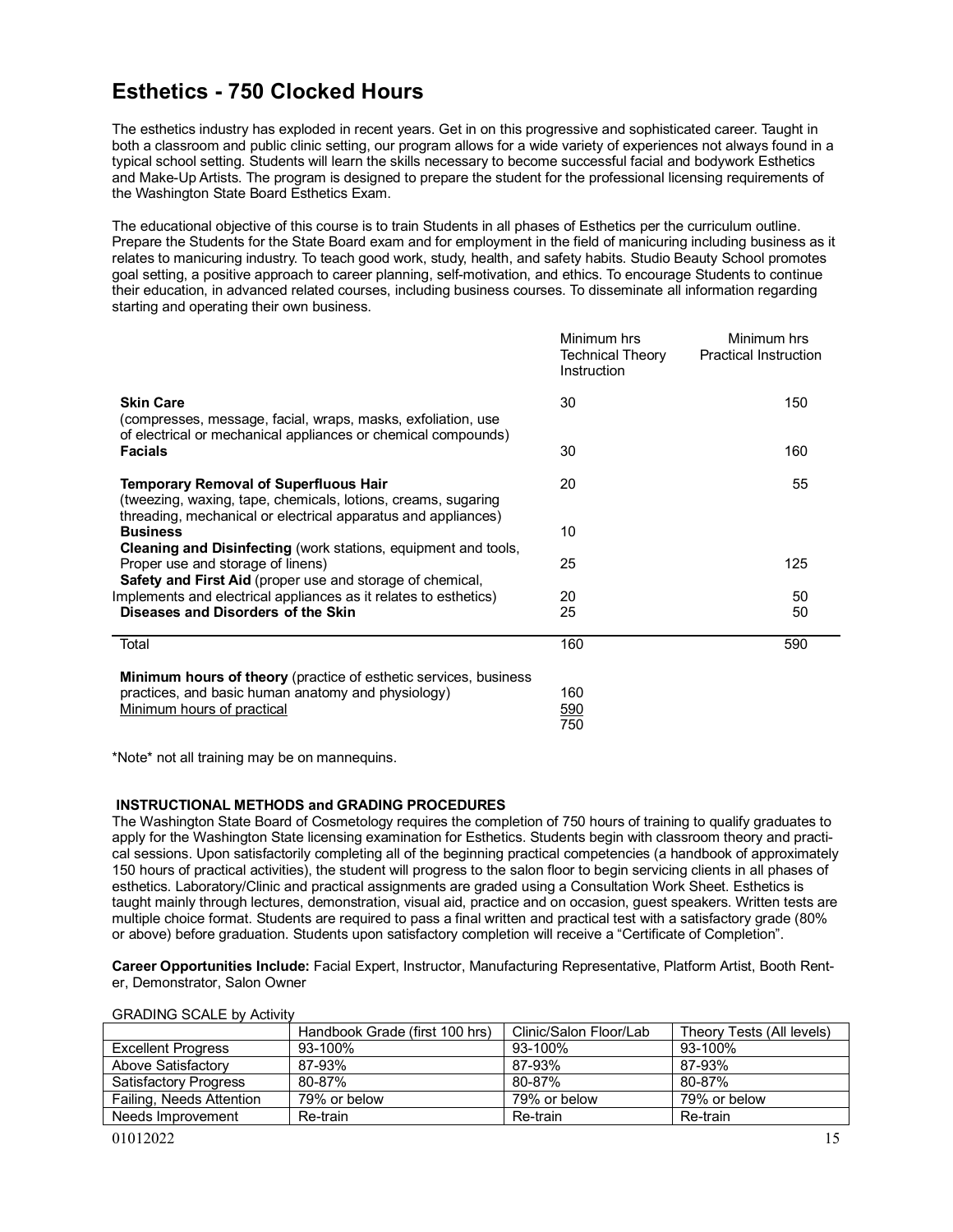# **Manicuring- 600 Clocked Hours**

The Manicuring program is designed to train the serious minded student to work as an active member of the manicuring world. Our "hands-on", oriented program provides the student with all the background and knowledge necessary to pass the Washington State Board Exam. Our ultimate goal is to create highly trained, professional nail technicians for this growing industry.

The educational objective of this course is to train Students in all phases of manicuring per the curriculum below. Prepare the Students for the State Board exam and for employment in the field of manicuring including business as it relates to manicuring industry. To teach good work, study, health, and safety habits. Studio Beauty School promotes goal setting, a positive approach to career planning, self-motivation, and ethics. To encourage Students to continue their education, in advanced related courses, including business courses. To disseminate all information regarding starting and operating their own business.

|                                                                                                                | Minimum hrs<br>Technical Theory | Minimum hrs<br><b>Practical Instruction</b> |
|----------------------------------------------------------------------------------------------------------------|---------------------------------|---------------------------------------------|
| <b>Artificial Nails</b><br>(silk, linen, fiberglass, gel powder extensions, sculpting, preparation,            | 25                              | 200                                         |
| application, finish, removal)<br><b>Manicuring</b>                                                             | 10                              | 50                                          |
| (cleaning, shaping, polishing nails of hands and treatment of cuticles)<br>Pedicuring                          |                                 |                                             |
| (cleaning, shaping, polishing nails of feet and treatment of cuticles)                                         | 10                              | 50                                          |
| <b>Nail Diseases &amp; Disorders</b>                                                                           | 40                              | 50                                          |
| (nails of the hands and feet)                                                                                  |                                 |                                             |
| <b>Safety</b>                                                                                                  | 25                              | 25                                          |
| (use and storage of chemicals, implements, and electrical appliances)<br><b>Cleaning and Disinfecting</b>      | 30                              | 50                                          |
| (work stations, individual equipment and tools, and proper use and<br>storage of linens)                       |                                 |                                             |
| <b>First Aid</b>                                                                                               | 10                              | 25                                          |
| (relating to manicuring and pedicuring)                                                                        |                                 |                                             |
| Total                                                                                                          | 150                             | 450                                         |
| Total hours of Theory + Practical                                                                              | 600                             |                                             |
| *N   = 1 = * == = 1 = 11   1 == 1 = 1 == == == ==<br>a de la constitución de la contextual de la China de la c |                                 |                                             |

\*Note\* not all training using mannequins or training fingers.

#### **INSTRUCTIONAL METHODS and GRADING PROCEDURES**

The Washington State Board of Cosmetology requires the completion of 600 hours of training to qualify graduates to apply for the Washington State licensing examination for Manicuring. Students begin with classroom theory and practical sessions. Upon satisfactorily completing all of the beginning practical competencies (a handbook of approximately 150 hours of practical activities), the student will progress to the salon floor to begin servicing clients in all phases of manicuring. Laboratory/Clinic and practical assignments are graded using a Consultation Work Sheet. Manicuring is taught mainly through lectures, demonstration, visual aid, practice and on occasion, guest speakers. Written tests are multiple choice format. Students are required to pass a final written and practical test with a satisfactory grade (80% or above) before graduation. Students upon satisfactory completion will receive a "Certificate of Completion".

**Career Opportunities Include:** Manicurist, Instructor, Manufacturer's Representative, Platform Artist, Booth Renter, Nail Technician, Salon Manager, Salon Owner

|                              | Handbook Grade (first 300 hrs) | Clinic/Salon Floor/Lab | Theory Tests (All levels) |
|------------------------------|--------------------------------|------------------------|---------------------------|
| <b>Excellent Progress</b>    | 93-100%                        | $93 - 100\%$           | 93-100%                   |
| Above Satisfactory           | 87-93%                         | 87-93%                 | 87-93%                    |
| <b>Satisfactory Progress</b> | 80-87%                         | 80-87%                 | 80-87%                    |
| Failing, Needs Attention     | 79% or below                   | 79% or below           | 79% or below              |
| Needs Improvement            | Re-train                       | Re-train               | Re-train                  |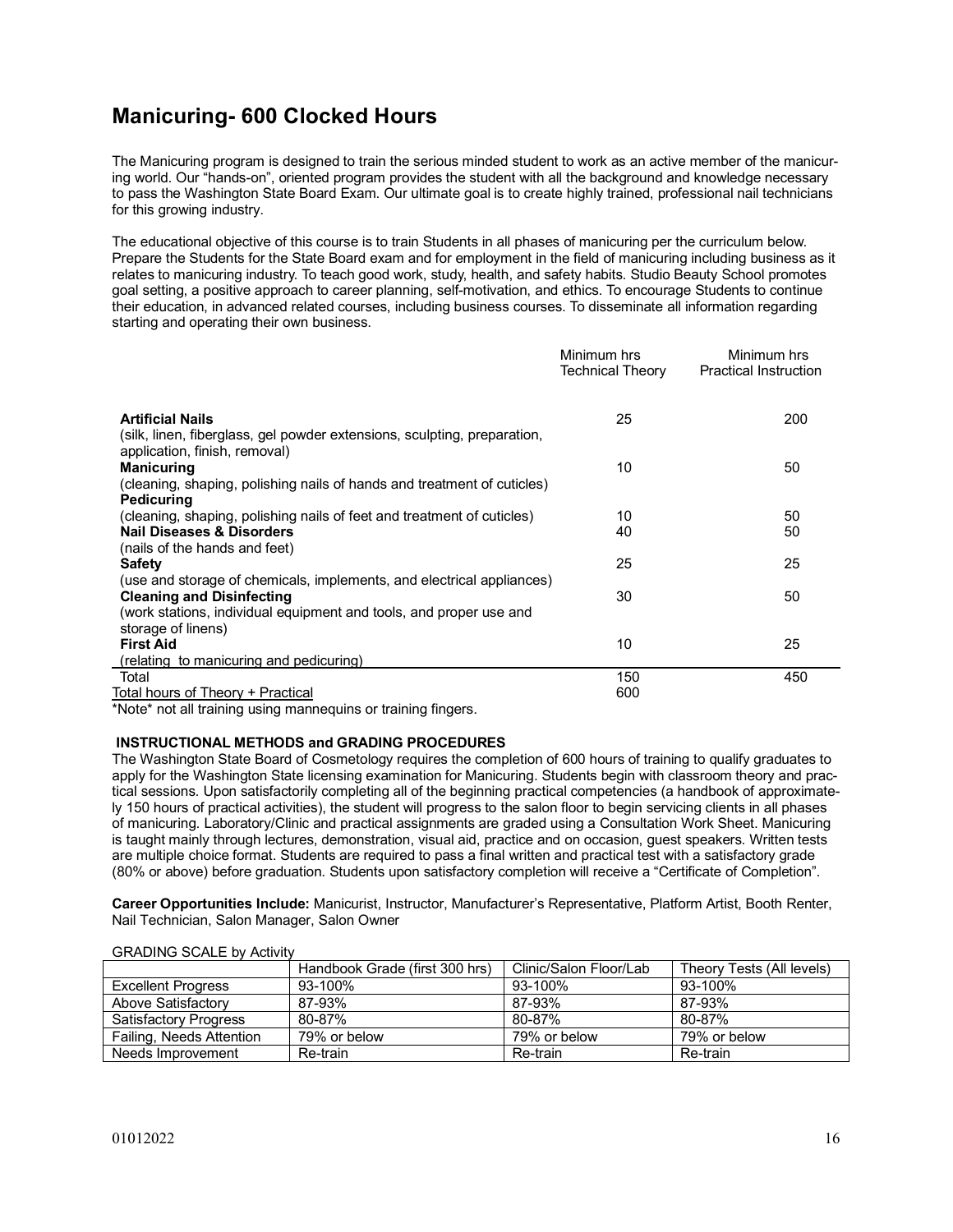# **Instructor - 600 Clocked Hours**

The educational objective of this course is to prepare the Instructor in training to teach effectively all phases of cosmetology and manicuring and esthetics. This course will help the student develop the ability to teach related information, manipulative operations, and techniques. Students will learn how to use various teaching aids such as instruction sheets, visual aids, and tests. To teach leadership, Student motivation, Student grading and counseling, class preparation, objective and lesson plan writing, and goal setting. Students will develop an appreciation of the necessity for constant effort towards achievement of professional competency as a teacher and personal characteristics that contribute to success in teaching.

Skills to be developed: Occupational experiences and personal characteristics that will upgrade the cosmetology profession by producing quality students; Develop lesson plans, outlines, procedures and tests that will insure student comprehension and will instill the will to learn in even the most difficult student; Development of a course content reflecting a comprehensive, correlated unit of study; Development of instructional materials that will facilitate set-up and preparation of class; Development of supplemental teaching aids that will give the student a variety of ideas from which to draw and maintain motivation. You will prepare the student for employment in their fields. Teaching the Students good work, study, health and safety habits. You will teach ethical, business, and legal aspects of their profession. You will assist Students in job placement. You will teach how to work with related agencies in our field. This course requires a state license to be employed.

#### **Additional Hours Explained. This course exceeds the 500 hours required by law.**

Educational teaching techniques include a wide variety of tools and techniques beyond the traditional chalk board to provide a quality presentation in today's technological society. Instructors in training will explore the use of these additional tools to teach, present and prepare materials including computer technology, video projectors, and associated software.

Instructors in training will enjoy numerous theory topics provided by Milady Curriculum and add to those theory topics that is categorized as "best practices" such as "I, We, You" and topics that include Bloom's taxonomy. Working in a school environment may include duties that include working with persons other than students of the school – the client. Skills related to teaching students to receive, manage client services including taking appointments and answering questions over the phone and collect payments through a cash register are now included in your instruction.

Today's instructors will need to be aware of the marketing tools available to promote the school they are employed in and aware of the information that is being shared by students regarding their education through social media. Additional hours will be used to review social media and its use in the image industry and related to the promotion of education through a beauty school. Hours

|                                                                                           | .   |
|-------------------------------------------------------------------------------------------|-----|
| <b>Preparation:</b> Teaching methods, classroom set up, topic/subject matter,             | 150 |
| written lesson plans, student assignments, materials and supplies, recordkeeping          |     |
| <b>Presentation:</b> Lecture Oral/written, demonstration, questions & answers,            | 100 |
| Project methods, discussions                                                              |     |
| Application: Clinic supervision, classroom management, client relations                   | 175 |
| Evaluation: Written/practical/assessment, communication skills                            | 75  |
| Additional Hours: Audio-visual materials, best practices, reception and management,       | 100 |
| use of cash register, telephone techniques, and use of social media in the image industry |     |
| Total                                                                                     | 600 |

# \*Note\* Breaks and lunches are non-creditable hours

#### **INSTRUCTIONAL METHODS and GRADING PROCEDURES**

The Washington State Board of Cosmetology requires the completion of 500 hours of training to qualify graduates to apply for the Washington State licensing examination for Instructor. Students begin with observation of classroom theory and practical sessions. Upon satisfactorily completing all of the beginning practical competencies (beginning educational theory and observation time), the student will progress to the salon floor to begin teaching students in all phases of salon services. Laboratory/Clinic and practical assignments are graded using the Washington State Instructor Objectives. Instructor course is taught mainly through demonstration and practice. Written tests are multiple choice format. Students are required to pass a final written and practical test with a satisfactory grade (80% or above) before graduation. Students upon satisfactory completion will receive a "Certificate of Completion". **Career Opportunities Include:** Instructor, Manager, Salon Owner, School Manager, School Owner.

| <b>GRADING SCALE by Activity</b> |  |  |
|----------------------------------|--|--|
|----------------------------------|--|--|

|                              | Clinic/Salon Floor/Lab | Theory Tests (All levels) |
|------------------------------|------------------------|---------------------------|
| <b>Excellent Progress</b>    | 93-100%                | 93-100%                   |
| Above Satisfactory           | 87-93%                 | 87-93%                    |
| <b>Satisfactory Progress</b> | 80-87%                 | 80-87%                    |
| Failing, Needs Attention     | 79% or below           | 79% or below              |
| Needs Improvement            | Re-train               | Re-train                  |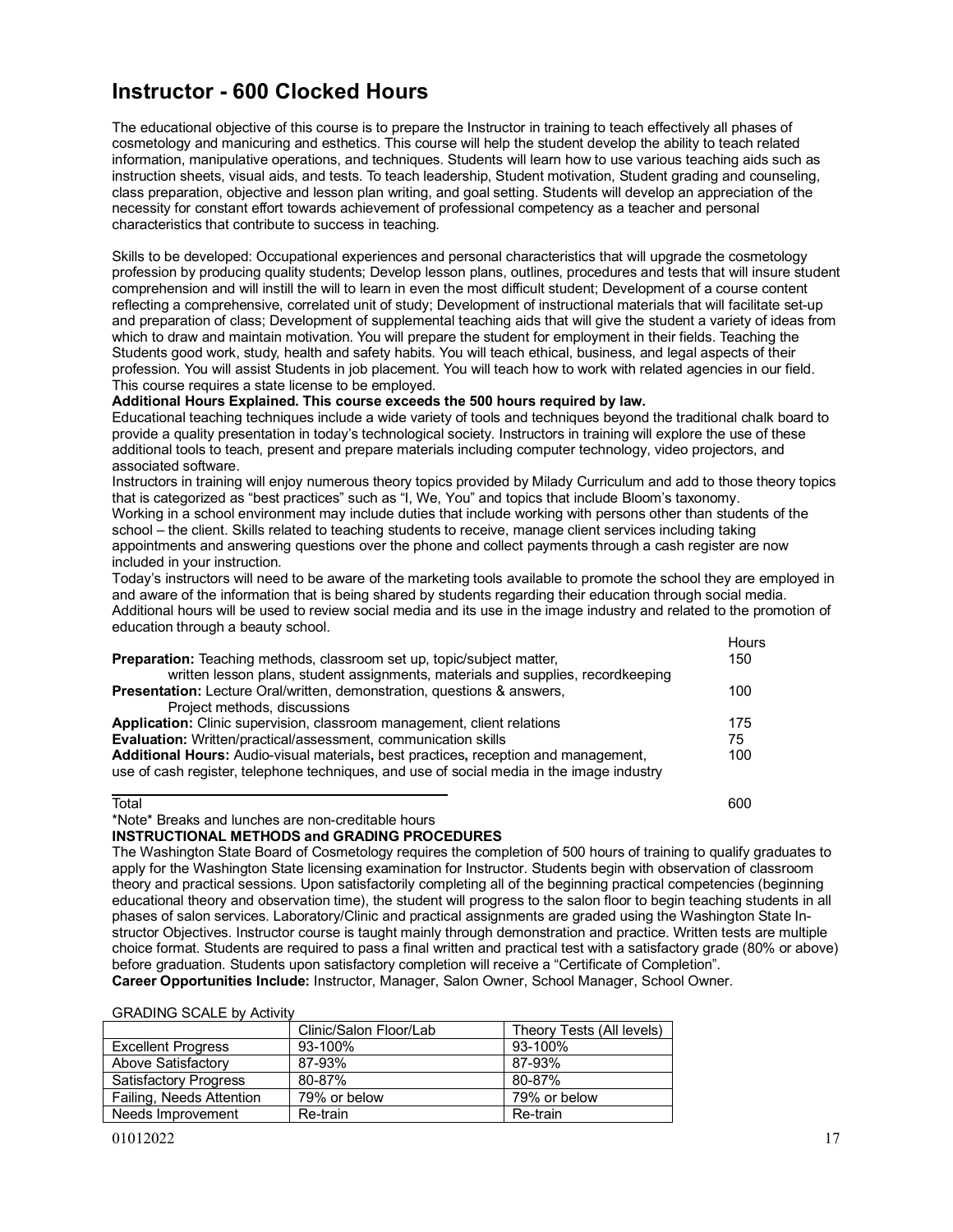# **Makeup Artistry – 700 Clocked Hours (Pending)**

The Washington State Board of Cosmetology does not regulate Makeup Artistry or require passing a State Board Exam to practice the art of makeup application. As a Makeup Artist you will enter a creative and supportive environment where individuals can engage in the hands-on development of their personal talent. You will learn the skills necessary and gain the confidence you need to make an immediate contribution to the image industry. Imagine, earning money to have fun and help others feel great about themselves and the way they look!

#### **Students in this program learn:**

- · Business as related to the makeup artist industry, effective communication skills, visual poise, and proper grooming
- · Delivering worthy service for value in an employer/employee relationship
- · Skills in the areas of Makeup Artistry as related to curriculum outline
- · Analytical skills to determine the best possible makeup, makeup application and color for each client

|                                                                         | Min. hrs. Technical Theory | Min. Hrs. Practical |
|-------------------------------------------------------------------------|----------------------------|---------------------|
| Instruction                                                             |                            |                     |
| <b>Makeup Fundamentals</b>                                              |                            |                     |
| (History, Facial Anatomy, Tools, Color Theory, Client Consultation)     | 35                         | 50                  |
| <b>Makeup Foundations</b>                                               | 40                         | 130                 |
| (Creating the canvas, facial features, Basic Application)               |                            |                     |
| <b>Specialty Makeup</b>                                                 | 30                         | 100                 |
| (Special events, Fashion, Gender and Age Appropriate)                   |                            |                     |
| Advanced Makeup (Camouflage Makeup, Airbrush Makeup, Lashes)            | 30                         | 80                  |
| Special Effects Makeup - Introduction only                              | 20                         | 60                  |
| <b>Cleaning and Disinfecting</b>                                        | 10                         | 20                  |
| <b>Infection Control</b>                                                | 10                         | 20                  |
| <b>Safety</b>                                                           | 15                         | 20                  |
| (Proper use & storage of chemicals, implements & electrical appliances) |                            |                     |
| <b>First Aid (Pertaining to Makeup)</b>                                 | <u>10</u>                  | <u>20</u>           |
| <b>Totals</b>                                                           | 200                        | 500                 |
| *Note* not all training may be on mannequing                            |                            |                     |

'Note\* not all training may be on mannequins.

#### **INSTRUCTIONAL METHODS and GRADING PROCEDURES**

Students begin with classroom theory and practical sessions. Upon satisfactorily completing all of the beginning practical competencies (a handbook of approximately 250 hours of practical activities), the student will progress to the salon floor to begin servicing clients in all phases of makeup artistry. Laboratory/Clinic and practical assignments are graded using a Consultation Work Sheet. Makeup artistry is taught mainly through lectures, demonstration, visual aid, practice and on occasion, guest speakers. Written tests are multiple choice format. Students are required to pass a final written and practical test with a satisfactory grade (80% or above) before graduation. Students upon satisfactory completion will receive a "Certificate of Completion".

**Career Opportunities Include:** Trainer, Supply Person, School Owner, Salon Booth Owner, Manager/Operator, Makeup Artist Instructor, Professional Competitor, Manufacturing Representative, School Manager, Makeup Artist

|                              | Handbook Grade (first 250 hrs) | Clinic/Salon Floor/Lab | Theory Tests (All levels) |
|------------------------------|--------------------------------|------------------------|---------------------------|
| <b>Excellent Progress</b>    | 93-100%                        | 93-100%                | 93-100%                   |
| Above Satisfactory           | 87-93%                         | 87-93%                 | 87-93%                    |
| <b>Satisfactory Progress</b> | 80-87%                         | 80-87%                 | 80-87%                    |
| Failing, Needs Attention     | 79% or below                   | 79% or below           | 79% or below              |
| Needs Improvement            | Re-train                       | Re-train               | Re-train                  |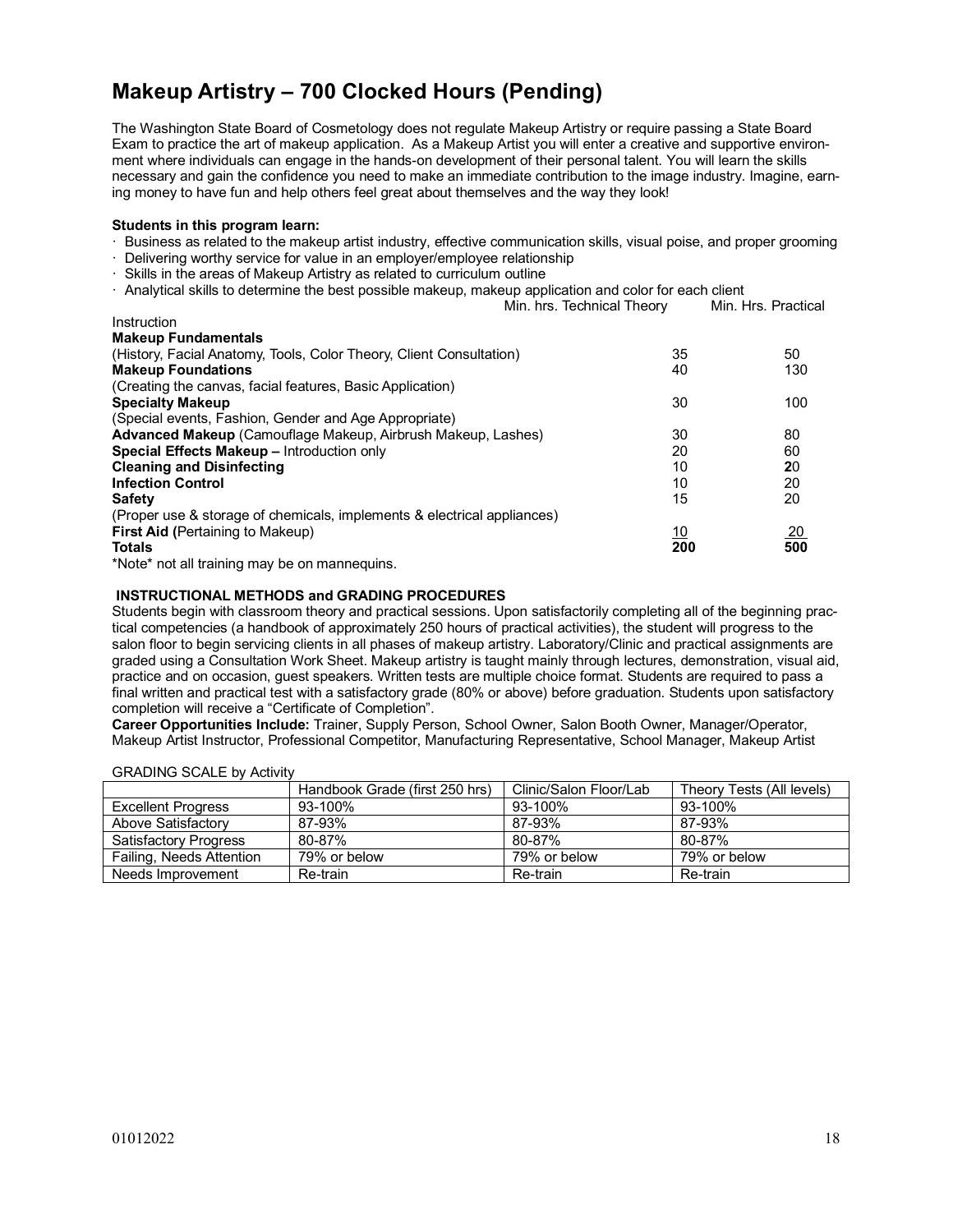# **Advanced (Basic + Master) Esthetics - 1200 Clocked Hours**

The Advanced Esthetics course is designed to include the 750 hours of esthetics topics and the 450 hours of master esthetics topics. You will receive theory in patient assessment, dermatology, and lasers. Are you a licensed esthetician already? Licensed estheticians will enter the program as a transfer student and awarded 750 hours towards the 1200 required hours. The program is designed to prepare the student for the professional licensing requirements of the Washington State Board Master Esthetics Combined Exam.

The educational objective of this course is to train Students in all phases of Advanced Esthetics per the curriculum outline. Prepare the Students for the State Board exam and for employment in the field of esthetics including business as it relates to manicuring industry. To teach good work, study, health, and safety habits. Studio Beauty School promotes goal setting, a positive approach to career planning, self-motivation, and ethics. To encourage Students to continue their education, in advanced related courses, including business courses. To disseminate all information regarding starting and operating their own business.

|                                                                                    | <b>Theory</b> | <b>Practical</b> |
|------------------------------------------------------------------------------------|---------------|------------------|
| <b>Skin Care</b>                                                                   | 30            | 150              |
| (compresses, message, facial, wraps, masks, exfoliation, use                       |               |                  |
| of electrical or mechanical appliances or chemical compounds)                      |               |                  |
| <b>Facials</b>                                                                     | 30            | 160              |
| <b>Temporary Removal of Superfluous Hair</b>                                       | 20            | 55               |
| (tweezing, waxing, tape, chemicals, lotions, creams, sugaring                      |               |                  |
| threading, mechanical or electrical apparatus and appliances)                      |               |                  |
| <b>Business</b>                                                                    | 10            |                  |
| Cleaning and Disinfecting (work stations, equipment and tools,                     |               |                  |
| Proper use and storage of linens)                                                  | 25            | 125              |
| Safety and First Aid (proper use and storage of chemical,                          |               |                  |
| Implements and electrical appliances as it relates to esthetics)                   | 20            | 50               |
| Diseases and Disorders of the Skin                                                 | 25            | 50               |
| (Sub Total)                                                                        | (160)         | (590)            |
| Advanced Theory of Esthetics and Care of the Skin (including Business)             | 270           |                  |
| <b>Exfoliation and Medical Esthetic Procedures</b>                                 | 45            |                  |
| Laser, Light Frequency, Radio Frequency                                            | 40            |                  |
| <b>Ultrasound and Plasma Practices</b>                                             | 5             |                  |
| <b>Medium Depth Chemical Peels</b>                                                 | 10            |                  |
| <b>Advanced Client Assessment</b>                                                  | 5             |                  |
| (Documentation and Indications/Contraindications)                                  |               |                  |
| <b>Advanced Diseases and Disorders of the Skin</b>                                 | 20            |                  |
| <b>Advanced Theories</b>                                                           | 15            |                  |
| (Including Alternative, Touch and Spa Body Treatments)                             |               |                  |
| <b>Pretreatment and Post-treatment Procedures</b>                                  | 5             | 5                |
| Lymphatic Drainage Massage                                                         | 5             | 5                |
| <b>Advanced Facial Massage</b>                                                     | 5             | 15               |
|                                                                                    |               |                  |
| <b>Sub Total</b>                                                                   | 585           | 615              |
| <b>WATER EXIT IN THE EXISTENCE IN THE REAL PROPERTY AND INTERNATIONAL PROPERTY</b> |               | ,,,,             |

**Total** \*Note\* not all training may be on mannequins **1200**

## **INSTRUCTIONAL METHODS and GRADING PROCEDURES**

The Washington State Board of Cosmetology requires the completion of 1200 hours of training to qualify graduates to apply for the Washington State licensing examination for Master Esthetics. Students begin with classroom theory and practical sessions. Upon satisfactorily completing all of the beginning practical competencies (a handbook of approximately 150 hours of practical activities), the student will progress to the salon floor to begin servicing clients in all phases of esthetics. Laboratory/Clinic and practical assignments are graded using a Consultation Work Sheet. Master Esthetics is taught through lectures, demonstration, visual aid, practice and on occasion, guest speakers. Use of Laser technology (theory only) is provided through demonstrations by qualified professionals either in person or video. Written tests are multiple choice format. Students are required to pass a final written and practical test with a satisfactory grade (80% or above) before graduation. Students upon satisfactory completion will receive a "Certificate of Completion".

**Career Opportunities Include:** Skin Care Specialist, Laser Hair Removal Technician, Dermatologist Assistant, Brow Bar Specialist, Facial Expert, Instructor, Manufacturing Representative, Platform Artist, Booth Renter, Salon Owner GRADING SCALE by Activity

|                              | Handbook Grade (first 75 hrs) | Clinic/Salon Floor/Lab | Theory Tests (All levels) |
|------------------------------|-------------------------------|------------------------|---------------------------|
| <b>Excellent Progress</b>    | 93-100%                       | 93-100%                | 93-100%                   |
| Above Satisfactory           | 87-93%                        | 87-93%                 | 87-93%                    |
| <b>Satisfactory Progress</b> | 80-87%                        | 80-87%                 | 80-87%                    |
| Failing, Needs Attention     | 79% or below                  | 79% or below           | 79% or below              |
| Needs Improvement            | Re-train                      | Re-train               | Re-train                  |

**Minimum hrs**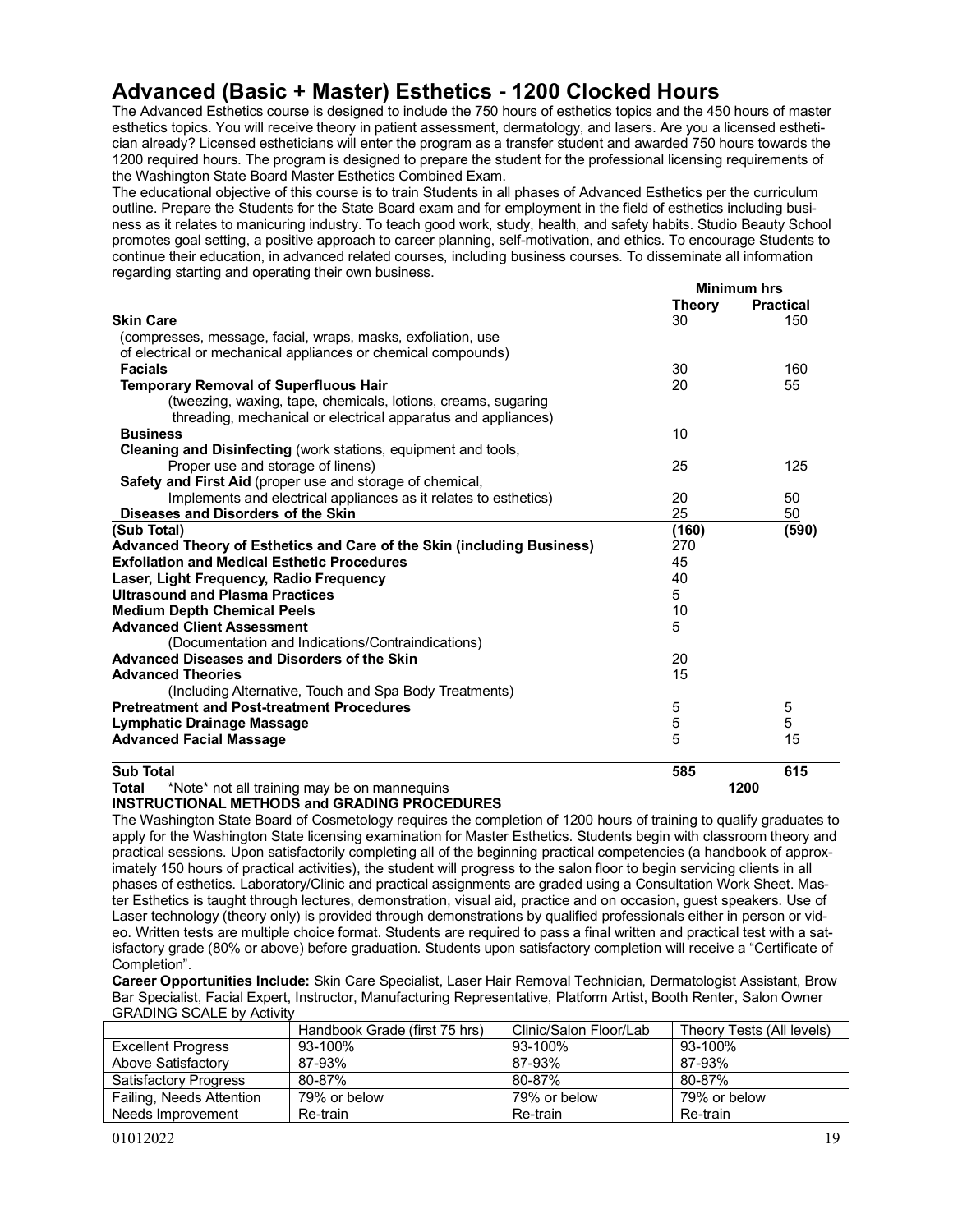# **Graduation/Certificate of Completion**

- Studio Beauty School will grant a certificate of completion and Official Transcript of Hours for the applicable course when the student has successfully completed all phases of study, required tests, practical assignments; passed a final comprehensive written and practical examination; completed the program of study according to State requirements; completed all exit paperwork; attended an exit interview and made satisfactory arrangements for payment of all debts owed to the school.
- We do not, however, guarantee the successful completion and passing of the National Interstate Cosmetology examinations.

# **Employment Assistance Counseling**

Though we can't guarantee employment to our students, we do include career information. In addition, we post current job opportunities and we endeavor to assist our graduates with employment through the following means.

- 1. Keep in touch with salons in the Spokane metropolitan area. They could have job openings.
- 2. Assist students with making contact with prospective employers.

# **Abandoned Equipment & Personal Property**

The School is not responsible for any equipment, textbooks, etc., abandoned by a student. The student is solely responsible for their equipment and supplies as well as personal property. A locker is assigned to each student. If the student is not going to be attending school for a period of 30 days or longer, he/she should make sure that any personal property or equipment and supplies are removed from their locker, otherwise, abandoned items will be removed from the school premises and any incurred expense for such removal will be the responsibility of the student. It is best that students take personal items home if they find themselves away from school for more than a few days. If a student fails to return from school and is determined to have dropped, Studio Beauty School will only hold items for 30 days from the last day of attendance.

The Kit remains the property of Studio Beauty School until such time that all fees and tuition owing are satisfied.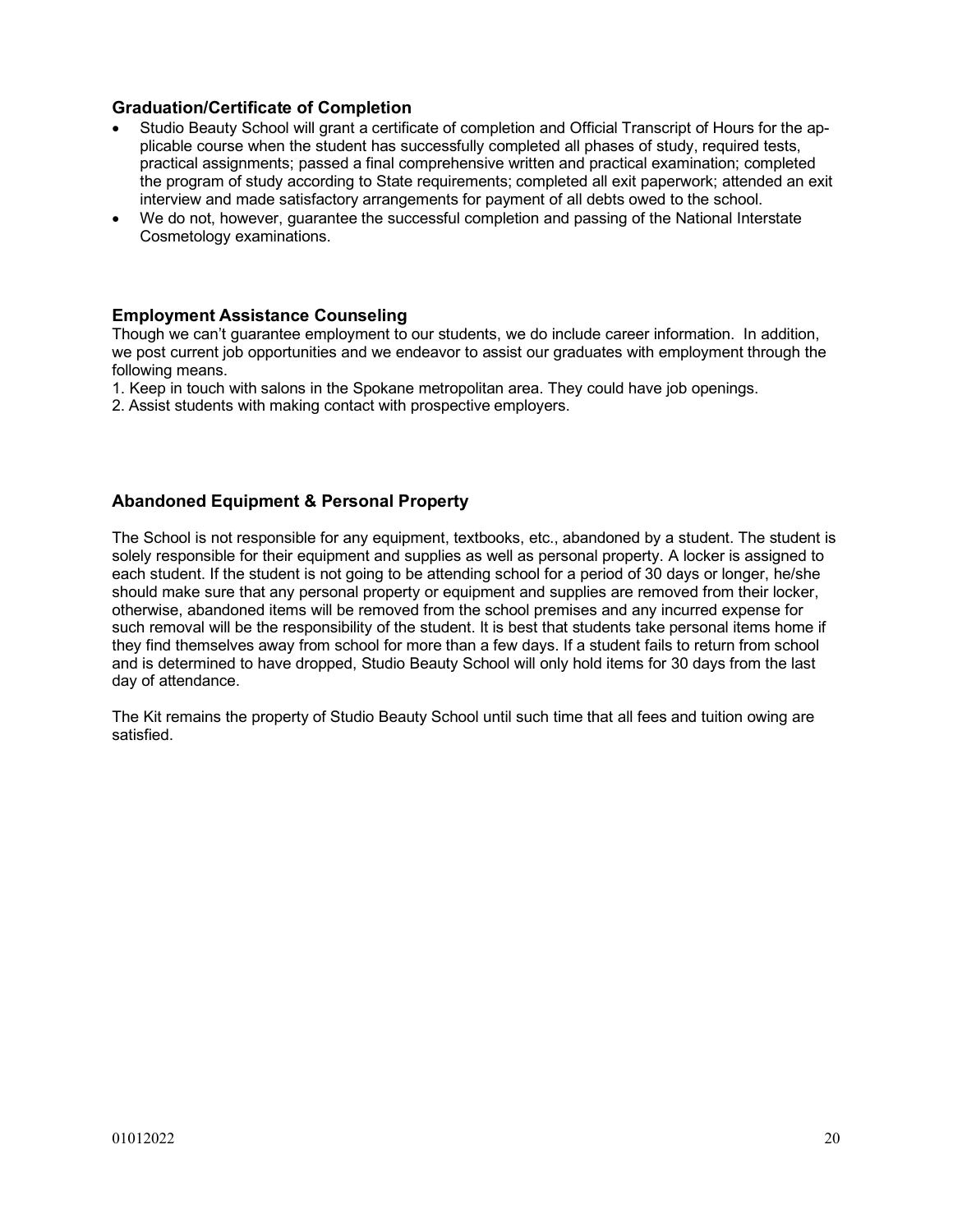# **Student Grievance Procedures:**

Nothing in this policy prevents the student from contacting the Department of Licensing at any time with a concern or a complaint.

A student may have a grievance against a staff member or even against another student. Procedures as outlined below should be followed in satisfying any grievance. These procedures are designed to help the school and the student as well, as frequently there are legitimate grievances, which should be aired and resolved.

In accordance with the institution's mission statement, the school will make every attempt to resolve any student complaint that is not frivolous or without merit. Complaint procedures will be included in new student orientation thereby assuring that all students know the steps to follow should they desire to register a complaint at any time. Evidence of final resolution of all complaints will be retained in school files in order to determine the frequency, nature, and patterns of complaints for the institution.

The following procedure outlines the specific steps of the complaint process.

- 1. The student should register the complaint in writing on the designated form provided by the institution within 60 days of the date that the act, which is the subject of the grievance, occurred.
- 2. The complaint form will be given to the school Director.
- 3. Management will review the complaint and a response will be sent in writing to the student within 30 days of receiving the complaint. The initial response may not provide for final resolution of the problem but will notify the student of continued investigation and/or actions being taken regarding the complaint.
- 4. If the complaint is of such nature that the management cannot resolve it, it will be referred to an appropriate agency if applicable.
- 5. Depending on the extent and nature of the complaint, interviews with appropriate staff and other students may be necessary to reach a final resolution of the complaint.
- 6. In cases of extreme conflict, it may be necessary to conduct an informal hearing regarding the complaint. If necessary, management will appoint a hearing committee consisting of one member selected by the school who has had no involvement in the dispute and who may also be a corporate officer, another member who may not be related to the student filing the complaint or another student in the school, and another member who may not be employed by the school or related to the school owners. The hearing will occur within 90 days of committee appointment. The hearing will be informal with the student presenting his/her case followed by the school's response. The hearing committee will be allowed to ask questions of all involved parties. Within 15 days of the hearing, the committee will prepare a report summarizing each witness' testimony and a recommended resolution for the dispute. School management shall consider the report and either accept, reject, or modify the recommendations of the committee. Corporate management shall consider the report and either accept, reject, or modify the recommendations of the committee.
- 7. Students must exhaust the institution's internal complaint process before submitting the complaint to the school's accrediting agency, if applicable.

# **Appeals Procedure**

When a student disagrees with the school's unsatisfactory performance determination, probation or termination, the student must:

- submit a written statement within 10 days of the school's decision to the school's director
- clearly state in the letter why the student feels he/she should be allowed to continue attending classes "in good standing"
- provide documentation of facts, grades, or good attendance that supports his/her disagreement
- explain in writing any unusual circumstances such as death of a relative, an injury or illness of the student or other allowable special circumstances (see extenuating circumstances) that prevented him/her from maintaining satisfactory progress and how those circumstances have been resolved.

The results of the appeal will be provided to the student as a written notice and mailed or provided to the student within 10 business days of the receipt of the student's written appeal and a copy of the written notice will be placed in the student's file.

 $01012022$  21 A student whose federal financial aid has been terminated for unsatisfactory progress may have it reinstated for one payment period on the basis of: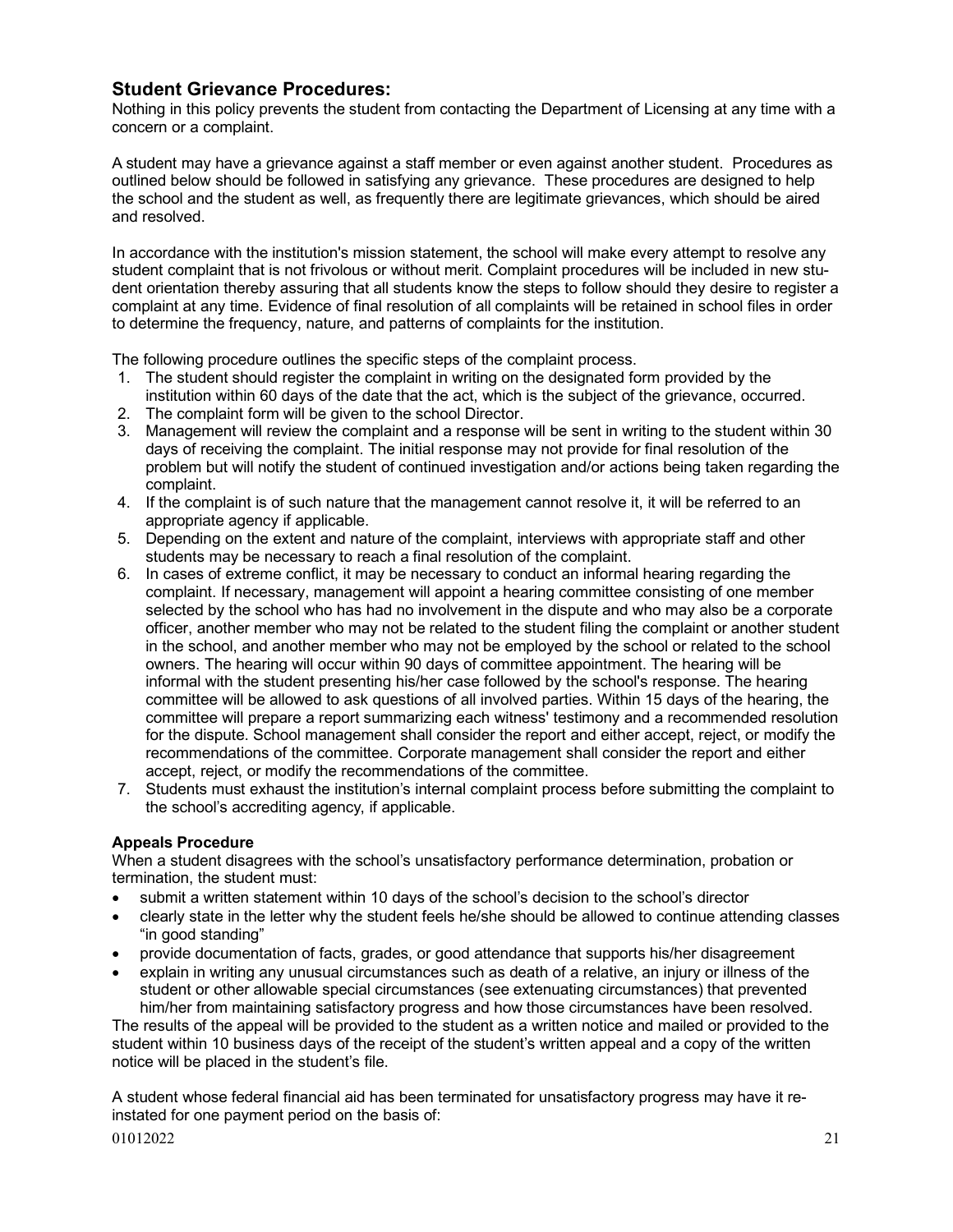- · Mitigating circumstances
- · After successfully rehabilitating the cumulative GPA to 80% or better
- · Achieving an attendance rate of 80% or better.

If the appeal is approved, the student will be put on Probation Status for one payment period and financial assistance will be re-instated. If the appeal is denied, the student can remain in school at their own expense.

# **Re-Entry After Termination**

After being terminated for any reason (students who withdraw are given the status of "terminated"), a student can be re-admitted under the following conditions and rules:

- 1. Students may return at the same satisfactory progress status at the time of termination when reentry is within 6 months of the date of last attendance.
- 2. Student **will sign a new enrollment agreement/**contract starting with re-enrollment date. This means that he/she must pay current cost of tuition and fees and must also pay the registration fee of \$100.00 again. However, the previous hours earned shall be used as credited hours in computing new charges.
- 3. The student is to re-register when signing the new contract.
- 4. After (30) thirty days, the student's grades, attitude, attendance, and general progress reviewed and evaluated for complete acceptance and/or non acceptance.

# **Student Records:**

- All personal records and files are kept in the director's office or in student records office. All records are kept confidential and under lock and key and accessible only to the administrative staff.
- All other persons needing access to these records and files must have written release on a previously signed waiver from the student.
- The student shall have access to his/her files at all times upon written request and under the direct supervision of a school official.
- Studio Beauty School is required to provide access to student records by officials of Washington State and its accrediting agency.
- Students and parents/guardians of dependent minors are guaranteed the right to access and review the student's educational file.

# **Exceptions:**

Special arrangements can be made for students to attend less than full time. DUE TO EXTENUATING CIRCUMSTANCES such as child care, employment or religion, minimum hours of attendance is 20 hours per week. No less than 4 hours a day.

Full time students are scheduled to attend five and a half (5.5) hours to (8) eight hours per day.

# **Extenuating Circumstances**

Extenuating circumstances will be taken into consideration during the probationary period and/or appeal. The following is a list of extenuating circumstances but not limited to said list:

- 5. Hospitalization of student due to serious injury or illness.
- 6. A member of the Student's family requires the care of the Student
- 7. Doctor's orders to remain for a specified number of days beyond (5) day limit.
- 8. Circumstances beyond the student's control (**must be approved)** by either the president/owner or director.

## **Waivers and Exemptions:**

Such waivers and exemptions are limited to a doctor's excuse, (statement) outlining extenuating circumstances.

 $01012022$  22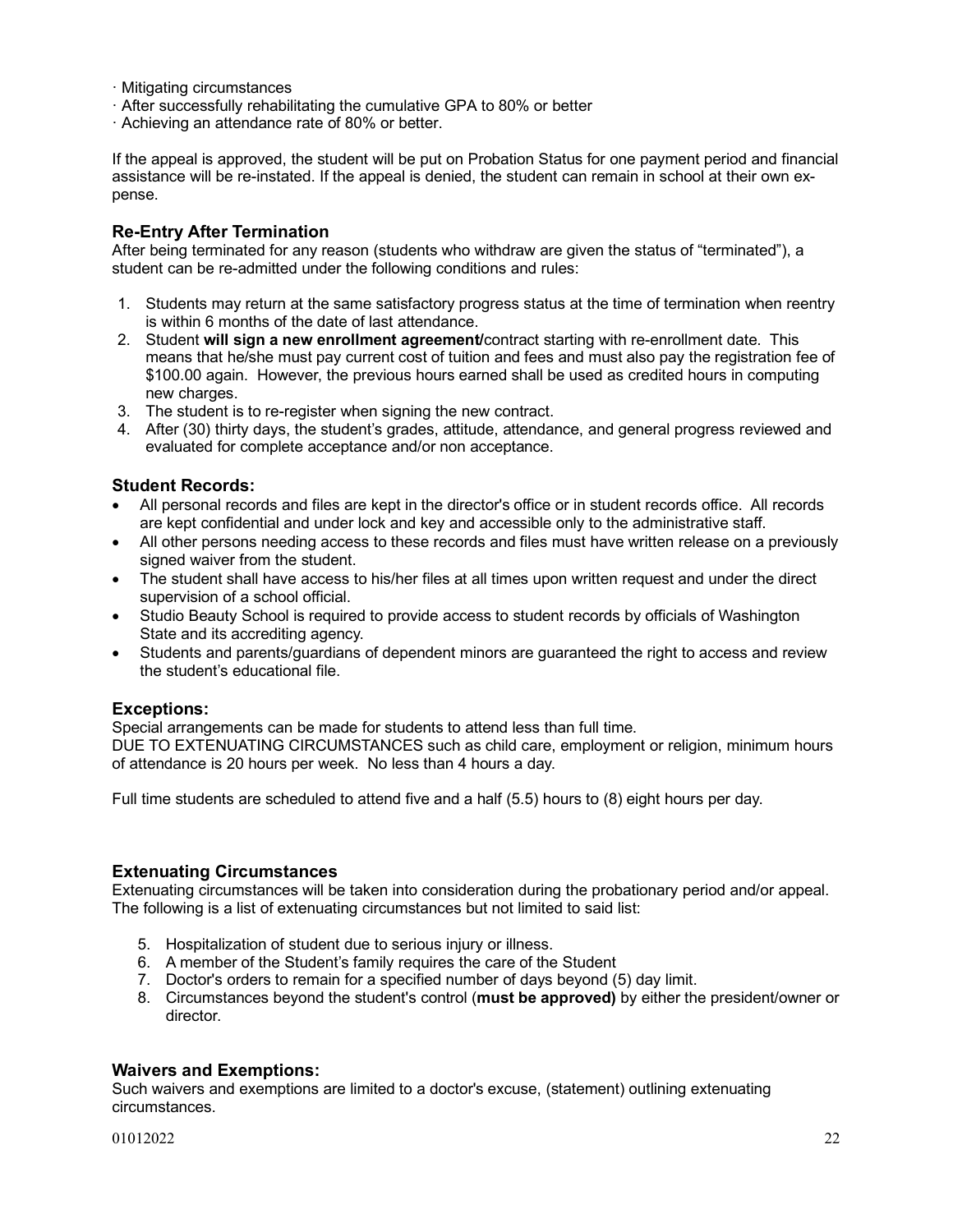# **Student Conduct Policy**

- Student agrees to comply with all Standards of Conduct, General Policies, State Laws and Regulations, and educational requirements including clinic assignments. Failure to comply or misuse of published rules and regulations may be grounds for Progressive Consequences or Termination of Contract.
- Agrees not to refuse to perform client services or other program requirements including at all times engaged in curriculum related activities.
- Agrees not to use cell phones/ personal listening devices/ laptops during school hours without permission.
- Student agrees to call the school at (509) 290-0124 to inform of an absence or tardy prior to the start of the scheduled day. Please refer to "Tardy Policy" found elsewhere in this document.
- Student agrees to maintain a positive attitude.
- Use of drugs and/or alcohol or theft are grounds for immediate and automatic termination.
- Foul language of any kind WILL NOT BE TOLERATED.
- Agrees to comply with the assigned schedule for the applicable program of study which may change from time to time at the discretion of the school.
- Agrees to attend theory class as scheduled for the duration of the course of study regardless of whether all required tests have been taken and passed.
- Insubordination to a client, instructor or any member of the administration is grounds for automatic termination.
- Student agrees to "clock in" upon entering the School building. Student agrees to "clock out" upon leaving School building for any purpose. Failure to "clock in" or "clock out" requires the Student to immediately document the failure upon discovery using the "Clock In & Out Correction Request Form" with instructor and student signatures.
- Breaks, other than scheduled, taken for personal purposes (including smoking, "errands", etc.) are considered an "absence" and must comply with the Student Absence Policy, which includes permission from an instructor/director and "clock out/clock in" appropriately.
- Studio Beauty School expects every student to arrive to school dressed "casual professional" with makeup and hair done ready for school. Studio Beauty School recognizes the need to consider current trends in the image industry, therefore, Studio Beauty School will consider the "overall look" when determining whether the garments are "casual professional". In determining the overall look as casual professional, Studio Beauty School allows clean jeans/slacks, dresses, and skirts (just above knee or longer), comfortable shoes, and modest shirt. Attire that overexposes skin regions like the 4B's, shorts, gym wear ("dress tennis shoe" is okay), pajama wear, gang related attire or attire related to drug or alcohol is not allowed. Underwear should be worn but not seen. Pants must be worn as intended (no "sagging"). The Director of Studio Beauty School reserves the right to consider attire inappropriate or offensive.
- Aprons are required to be worn at all times.
- Student nametags are required to be worn and visible at all times.
- Maintain Student's work areas in accordance with Washington State's Rules of Sanitation.
- Student agrees to park in designated student areas only. Parking on south side of parking lot is reserved for customer use only.
- Students are encouraged to use lockers for personal artifacts. Studio Beauty School will not be responsible for missing or stolen items.
- Fighting, physical conflicts or other forms of harassment will not be tolerated and may be grounds for immediate expulsion or termination of contract.
- Studio Beauty School is a tobacco free zone. Use of cigarettes or e-cigs by students or staff are prohibited except in the designated smoking area outside of the school premises. Students and staff must clock out and back in following a "smoking break" outside of regularly scheduled break times.
- No sleeping or wrapping of a "blanket" or personal "blankets" allowed on the premises.

# **Progressive Consequences for Violating Student Conduct Policy**

- 1) First offense verbal warning and if not corrected within 5 minutes will result in being clocked out for a minimum of 15 minutes.
- 2) Second offense in the same day: no additional warning clocked out for the remainder of the day
- 3) Addition offenses may result in 1 to 5 day suspensions.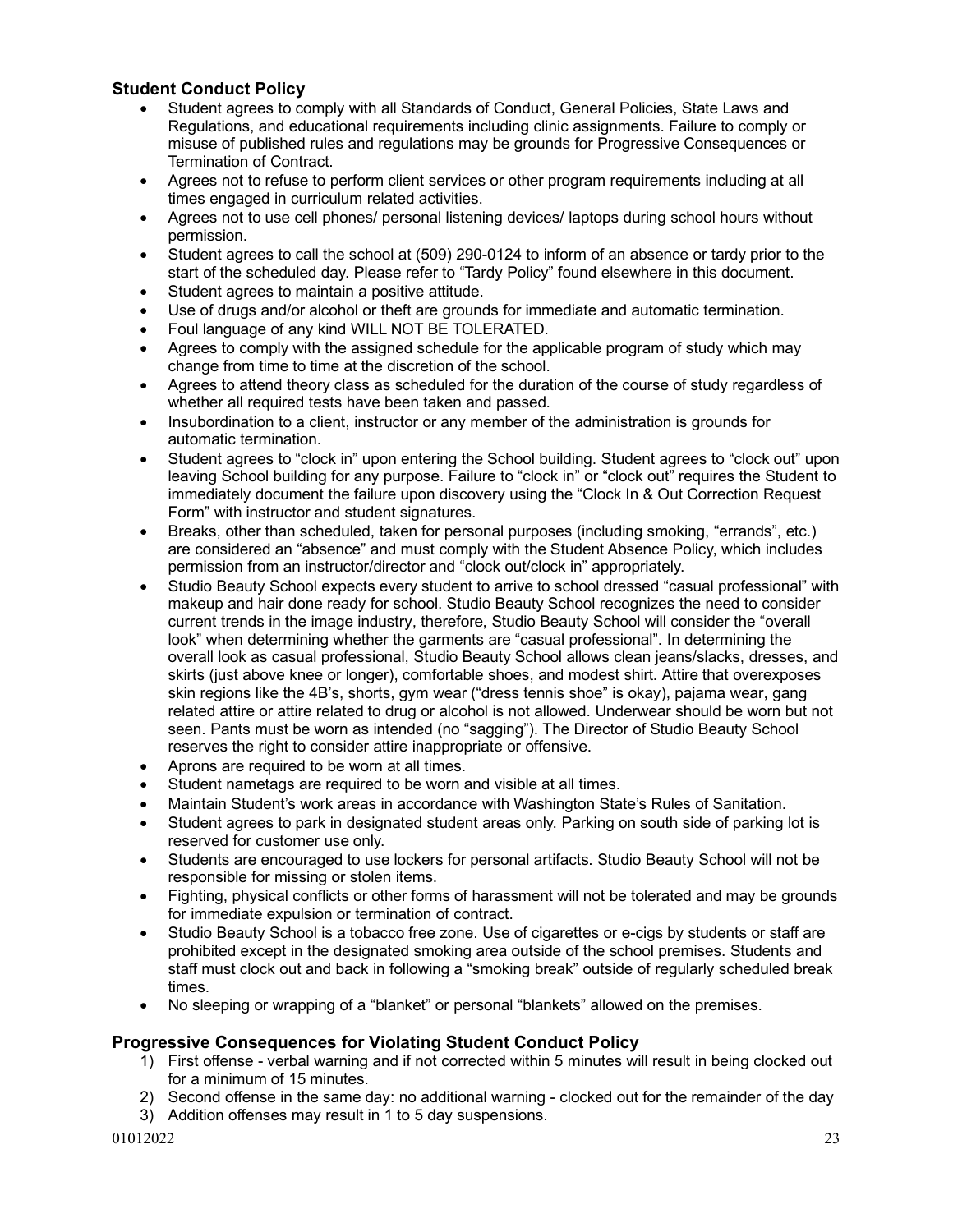# **Refund and Cancellation Policy**

For applicants who cancel enrollment or students who withdraw from enrollment a fair and equitable settlement will apply. The following policy will apply to all terminations for any reason, by either party, including student decision, course or program cancellation, or school closure.

Any monies due the applicant or students shall be refunded within 45 days of official cancellation or withdrawal. Official cancellation or withdrawal shall occur on the earlier of the dates that:

- 1. An applicant is not accepted by the school. The applicant shall be entitled to a refund of all monies paid.
- 2. A student (or legal guardian) cancels his/her enrollment in writing within three business days of signing the enrollment agreement. In this case all monies collected by the school shall be refunded, regardless of whether or not the student has actually started classes.
- 3. A student cancels his/her enrollment after three business days of signing the contract but prior to starting classes. In these cases he/she shall be entitled to a refund of all monies paid to the school less the registration fee in the amount of \$100.
- 4. A student notifies the institution of his/her withdrawal in writing.
- 5. A student on an approved leave of absence notifies the school that he/she will not be returning. The date of withdrawal shall be the earlier of the date of expiration of the leave of absence or the date the student notifies the institution that the student will not be returning.
- 6. A student is expelled by the school. (Unofficial withdrawals will be determined by the institution by monitoring attendance at least every 30 days.)
- 7. In type 2, 3, 4 or 5, official cancellations or withdrawals, the cancellation date will be determined by the postmark on the written notification, or the date said notification is delivered to the school administrator or owner in person.
- For students who enroll and begin classes but withdraw prior to course completion (after three business days of signing the contract), the following schedule of tuition earned by the school applies. All refunds are based on scheduled hours:

| PERCENT OF SCHEDULED TIME        | TOTAL TUITION SCHOOL        |
|----------------------------------|-----------------------------|
| ENROLLED TO TOTAL COURSE/PROGRAM | <b>SHALL RECEIVE/RETAIN</b> |
| $0.01\%$ to 04.9%                | <b>20%</b>                  |
| 5% to 09.9%                      | 30%                         |
| 10% to 14.9%                     | 40%                         |
| 15% to 24.9%                     | 45%                         |
| 25% to 49.9%                     | 70%                         |
| 50% and over                     | 100%                        |

- All refunds will be calculated based on the students last date of attendance. Any monies due a student who withdraws shall be refunded within 45 days of a determination that a student has withdrawn, whether officially or unofficially. In the case of disabling illness or injury, death in the student's immediate family or other documented mitigating circumstances, a reasonable and fair refund settlement will be made. If permanently closed or no longer offering instruction after a student has enrolled, the school will provide a pro rata refund of tuition to the student OR provide course completion through a pre-arranged teach out agreement with another institution. If the course is canceled subsequent to a student's enrollment, the school will either provide a full refund of all monies paid or completion of the course at a later time. If the course is cancelled after students have enrolled and instruction has begun, the school shall provide a pro rata refund for all students transferring to another school based on the hours accepted by the receiving school OR provide completion of the course OR participate in a Teach-Out Agreement OR provide a full refund of all monies paid.
- Students who withdraw or terminate prior to course completion are charged a cancellation or administrative fee of \$150.00. This refund policy applies to tuition and fees charged in the enrollment agreement. Other miscellaneous charges the student may have incurred at the institution (EG: extra kit materials, books, products, unreturned school property, etc.) will be calculated separately at the time of withdrawal. All fees are identified in the catalog and in this enrollment agreement.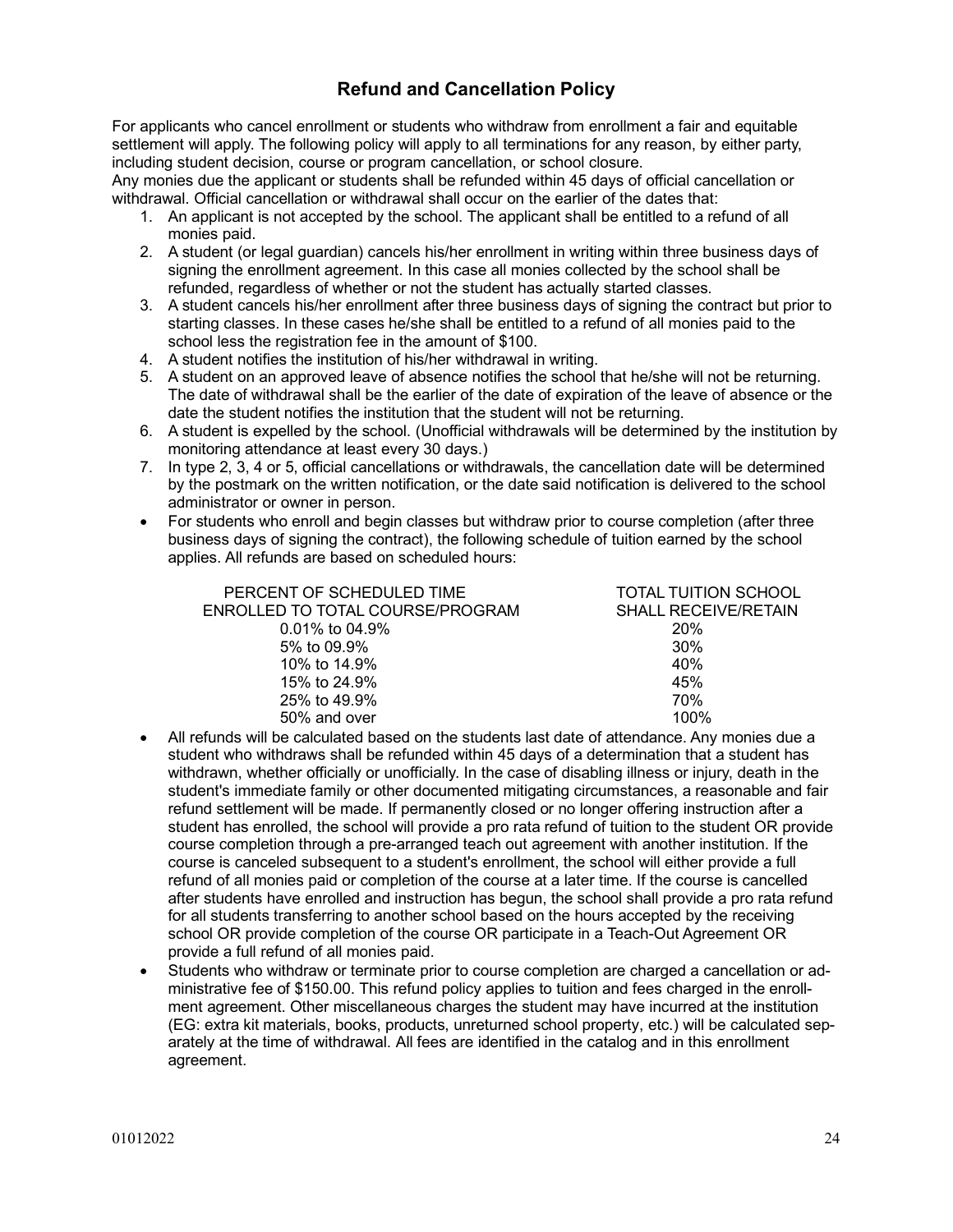# **Withdraws and Terminations**

- Formal termination may occur within thirty business days of exceeding the consecutive days absent policy (Five calendar days unexcused) and/or not returning as scheduled from a document leave of absence. The termination date will be the last date the Student attended.
- The official withdrawal or termination date for a Student on an approved leave of absence is the earlier of the date of expiration of the leave of absence or the date the Student notifies the School they will not be returning.
- The school may determine an unofficial withdrawal for clock-hour-students after monitoring clock hour attendance every month if requirements are not met according to the Satisfactory Academic Progress Policy.
- In the event the school expels the student, the official date of withdrawal shall occur on the date of the student's expulsion.
- The postmark on written notification or the date the cancelation notice is delivered to the school in person will determine the official cancelation date.
- If a program or course is cancelled subsequent to a Student's enrollment, and before instruction in the program or course has begun, the school shall at its option provide a full refund of all monies paid; or provide completion of the program or course.
- In the situation where a student ends up in collections, the student agrees to pay 40% of the unpaid tuition as a collection fee in addition to the unpaid tuition due. The student is also responsible for paying any unpaid fees or tuition owed within 30 days of termination or withdrawal. Transcripts will be released if and only if all fees and tuition are paid in full. Student understands that regardless of the reason Student withdraws or terminated, including medical issues, Student is responsible for paying any and all tuition and fees owed.
- Studio Beauty School's financial department currently handles initial collections, and promises to handle each case in good taste, and sound ethical business practices. Studio Beauty School may refer the account to a third-party collection agency representing the institution. The third-party collection agency representing the institution agrees to clearly acknowledge the existence of the Withdrawal and Settlement Policy.
- In the case where a promissory note or contract for tuition is sold or discounted to third parties, the third party is required to comply with the cancellation and settlement policy of the institution.
- Enrollment time is defined at the time elapsed between the actual starting date and the date which the student formally terminated enrollment. Termination shall occur upon the student's last day of physical attendance in this school, or in the case of absence, the student shall be terminated upon the day following 14 consecutive days of absence and a refund calculation will be done unless mitigating circumstances have been determined by the Director.
- In case of illness or disabling accident, death in the family or other mitigating circumstances BEYOND THE CONTROL OF THE STUDENT, this school shall arrange a settlement that is reasonable and fair to both parties.
- Refunds shall be made within forty-five days (45) days after official cancellation or withdrawal. Other miscellaneous charges the student may have incurred at the institution (EG: extra kit materials, books, products, unreturned school property, etc.) will be calculated separately at the time of withdrawal. All fees are identified in the catalog and in this enrollment agreement.
- If Studio Beauty School cancels a course and/or program and ceases of offer instruction after students have enrolled and instruction has begun, Studio Beauty School shall have at its option provide a pro rata refund for all students transferring to another school based on the hours accepted by the receiving school; or provide completion of the course and/or program; or participate in a Teach-Out Agreement or provide a full refund of all monies paid.
- If Studio Beauty School closes permanently and ceases to offer instruction after students have enrolled, and instruction has begun, the school will act in the best interest of the student and the student will receive a Pro-Rated refund or participate in a Teach-Out Agreement. A list of all students who were enrolled at the time of school closure including the amount of each pro rata refund will be submitted to the accreditation agency on record at the time of school closure. All monies due to the Student will be refunded within forty-five business days of the official written notification, withdrawal (whether officially or unofficially) or termination date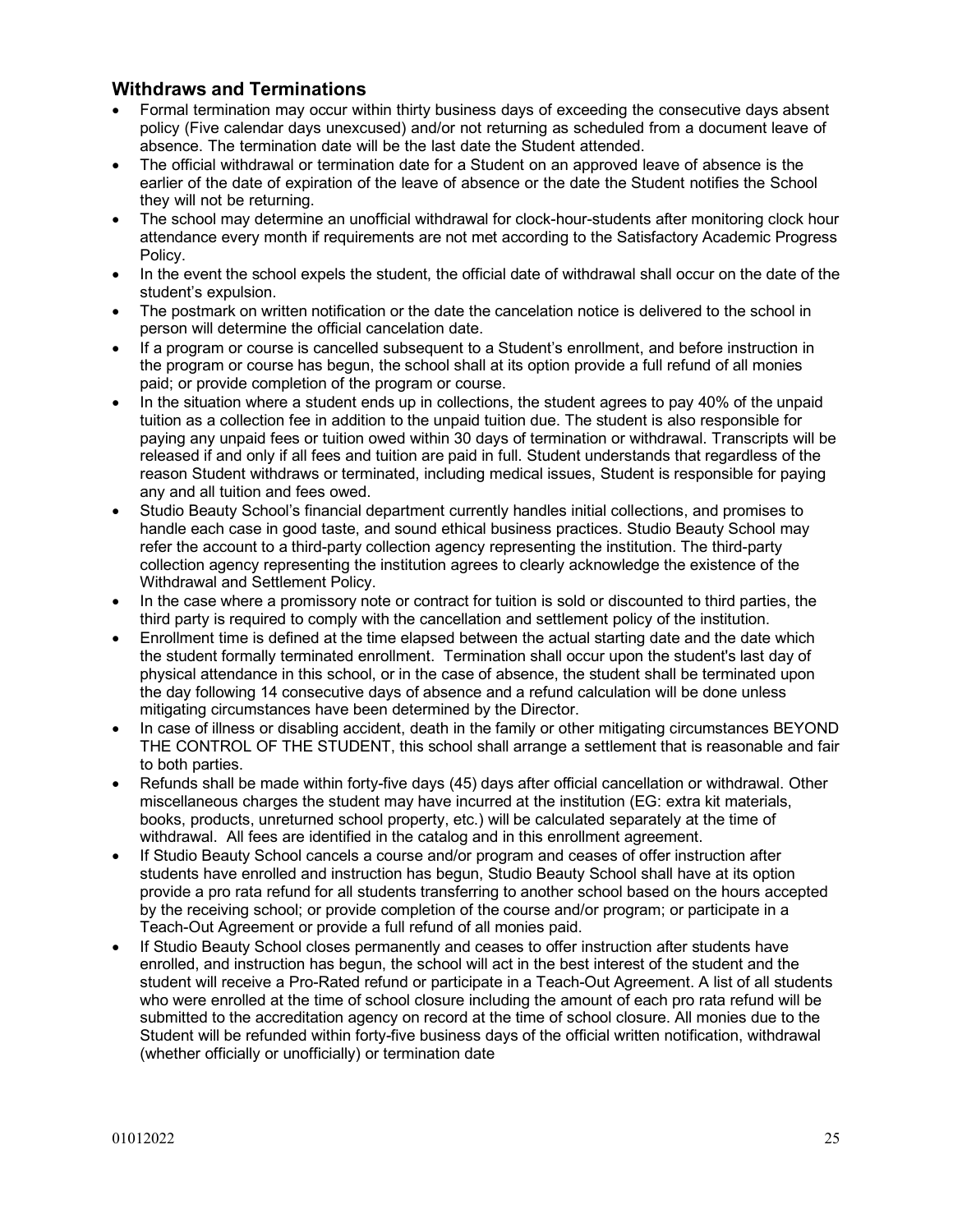# **Title IV Refunds**

# **First a letter from the Department of Education:**

*The law specifies how your school must determine the amount of Title IV program assistance that you*  earn if you withdraw from school. The Title IV programs that are covered by this law are: Federal Pell *Grants, Iraq and Afghanistan Service Grants,TEACH Grants,Stafford Loans, PLUS Loans, Federal Supple-mental Educational Opportunity Grants (FSEOGs) and Federal Perkins Loans.* 

*When you withdraw during your payment period or period of enrollment (your school can define these for you and tell you which one applies), the amount of Title IV program assistance that you have earned up to that point is determined by a specific formula. If you received (or your school or parent received on your behalf) less assistance than the amount that you earned, you may be able to receive those additional funds. If you received more assistance than you earned, the excess funds must be re-turned by the school and/or you.*

*The amount of assistance that you have earned is determined on a pro rata basis. For example, if you completed 30% of your payment period or period of enrollment, you earn 30% of the assistance you were originally scheduled to receive. Once you have completed more than 60% of the payment period or period of enrollment, you earn all the assistance that you were scheduled to receive for that period.*

*If you did not receive all of the funds that you earned, you may be due a Post-withdrawal disbursement. If your Post-withdrawal disbursement includes loan funds, your school must get your permission before it can disburse them. You may choose to decline some or all of the loan funds so that you don't incur additional debt. Your school may automatically use all or a portion of your Post-withdrawal disbursement of grant funds for tuition, fees, and room and board charges (as contracted with the school).* 

*The school needs your permission to use the Post-withdrawal grant disbursement for all other school charges. If you do not give your permission (some schools ask for this when you enroll), you will be offered the funds. However, it may be in your best interest to allow the school to keep the funds to reduce your debt at the school.* 

*There are some Title IV funds that you were scheduled to receive that cannot be disbursed to you once you withdraw because of other eligibility requirements. For example, if you are a first-time, first year undergraduate student and you have not completed the first 30 days of your program before you withdraw, you will not receive any Direct Loan funds that you would have received had you remained enrolled past the 30th day.*

*If you receive (or your school or parent receive on your behalf) excess Title IV program funds that must be returned, your school must return a portion of the excess equal to the lesser of: 1.your institutional charges multiplied by the unearned percentage of your funds, or 2.the entire amount of excess funds.*

*The school must return this amount even if it didn't keep this amount of your Title IV program funds. If your school is not required to return all of the excess funds, you must return the remaining amount.* 

*Any loan funds that you must return, you (or your parent for a PLUS Loan) repay in accordance with the terms of the promissory note. That is, you make scheduled payments to the holder of the loan over a period of time.*

*Any amount of unearned grant funds that you must return is called an overpayment. The Maximum amount of a grant overpayment that you must repay is half of the grant funds you received or were scheduled to receive. You do not have to repay a grant overpayment if the original amount of the overpayment is \$50 or less. You must make arrangements with your school or the Department of Education to return the unearned grant funds.*

 $01012022$  26 *The requirements for Title IV program funds when you withdraw are separate from any refund policy that*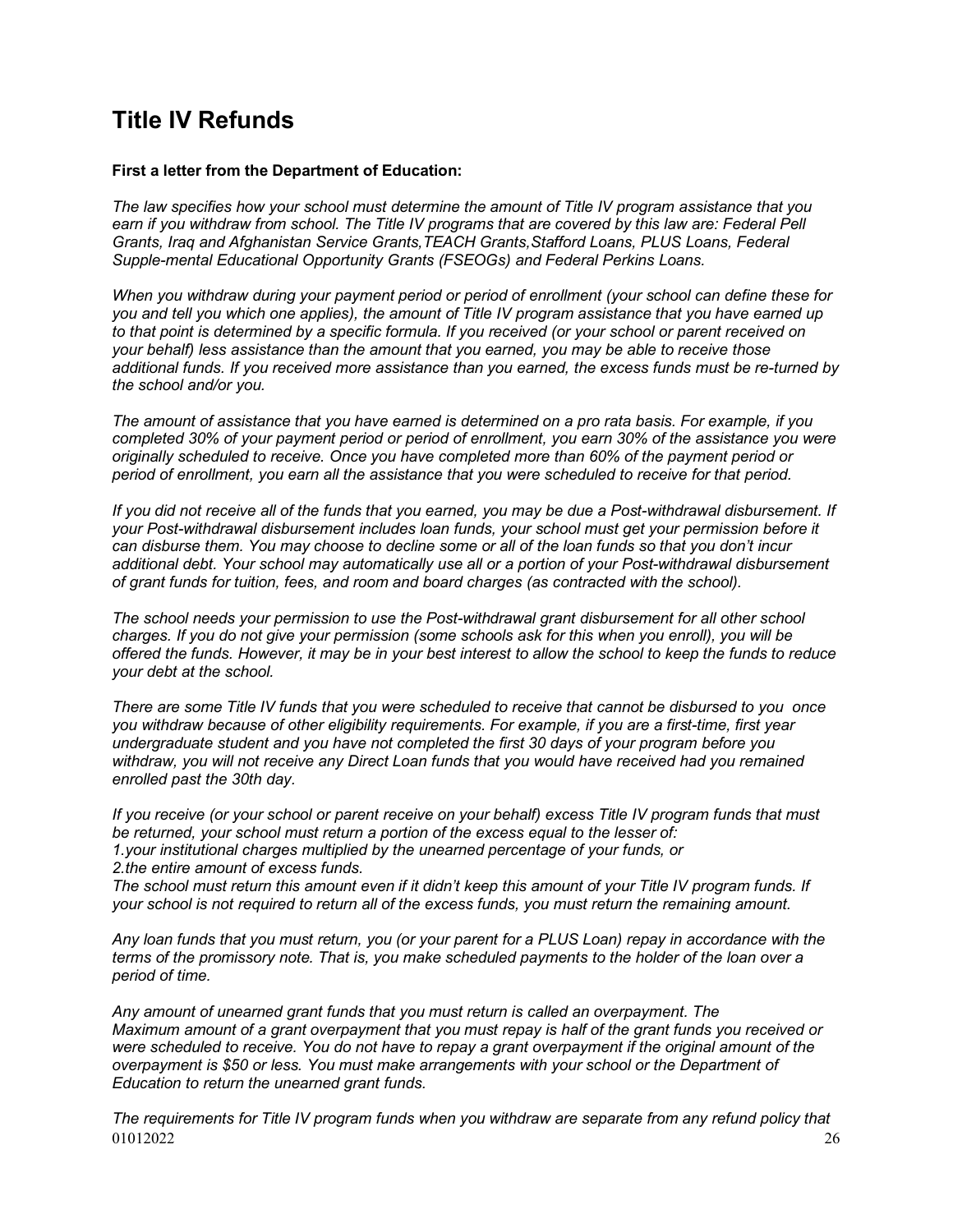*your school may have. Therefore, you may still owe funds to the school to cover unpaid institutional charges. Your school may also charge you for any Title IV program funds that the school was required to return. If you don't already know what your school's refund policy is, you can ask your school for a copy. Your school can also provide you with the requirements and procedures for officially withdrawing from school.*

*If you have questions about your Title IV program funds, you can call the Federal Student Aid Information Center at 1-800-4-FEDAID (1-800-433-3243). TTY users may call 1-800-730-8913. Information is also available on Student Aid on the Web at www.studentaid.ed.gov.*

**End of Letter**

# **Studio Beauty School's Withdrawal and Return to Title IV Funds (R2T4) Policy**

# **How a Withdrawal Affects Financial Aid**

Title IV (TIV) (federal) financial aid funds are awarded under the assumption that a student will remain in classroom attendance for the entire period (term) for which the funds were awarded. When a student withdraws from all courses, regardless of the reason, s/he may no longer be eligible for the full amount of TIV funds originally awarded. The return of funds to the federal government is based on the premise that a student earns financial aid in proportion to the length of time during which s/he remains enrolled. A prorated schedule determines the amount of federal student aid funds s/he will have earned at the time of full withdrawal. For example, a student who withdraws in the second week of the term has earned less of his/her financial aid than a student who withdraws in the fifth week. Once the 60% point in the term is reached, a student is considered to have earned all of the financial aid originally awarded and will not be required to return any funds.

Federal regulations require a recalculation of financial aid eligibility if a student:

• Completely withdraws;

• Stops attending before the 450, 900, 1150, 1200, 1250, 1400, and 1600 clock hour "term" ends; STUDIO BEAUTY SCHOOL students who receive federal financial aid and who do not remain in attendance through the end of the term could be responsible for repaying a portion of the financial aid originally received. Students who do not begin attendance in classes are not eligible for federal financial aid and must repay all aid originally received.

NOTE: STUDIO BEAUTY SCHOOL's institutional tuition refund policy is separate from federal regulations to return unearned aid. Receiving a tuition/fee refund from STUDIO BEAUTY SCHOOL will have no impact on the amount the student must repay to the federal aid programs.

# **How Earned Financial Aid is Calculated**

Financial aid recipients "earn" the aid they originally received by remaining in classes. The amount of federal assistance earned is based on a pro-rated system. Students who withdraw or do not complete all classes in which they were enrolled may be required to return some of the aid originally awarded. STUDIO BEAUTY SCHOOL is required to determine the percentage of TIV aid "earned" by the student and return the "unearned" portion to the appropriate federal aid programs. STUDIO BEAUTY SCHOOL is required to perform this calculation within 30 days of the date the school determines that a student has completely withdrawn. The school must return the funds within 45 days of the calculation. The R2T4 calculation is completed by the Financial Aid Office.

The following explains the formula used to determine the percentage of unearned aid to be returned to the federal government: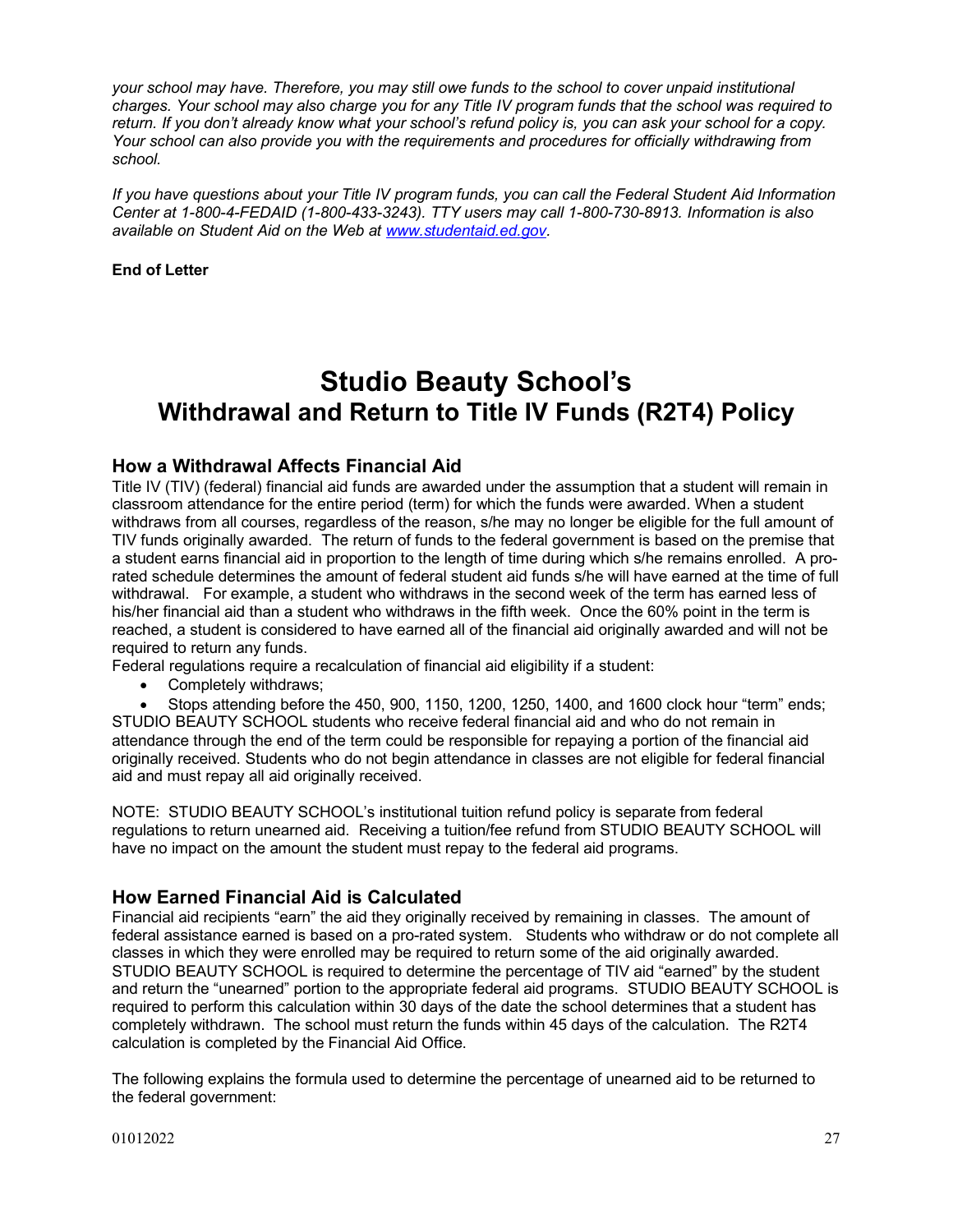- The percent earned is equal to the number of scheduled clock hours up to the withdrawal date divided by the total number of clock hours in the payment period.
- The payment period for most students is
	- 450, 900, and 1250 clock hour time periods attended for the cosmetology program
		- 450, 900, 1150 and 1400 clock hours for the hair design program
		- 300 clock hours for the manicuring program
	- 350 clock hours for the esthetics program
	- 450, 900, and 1200 clock hours for the Advanced Esthetics program
	- 300 clock hours for the instructor program
	- Makeup Artistry is pending and not an approved program at this time
- The percent unearned is equal to 100 percent less the percent earned.

Institutional scholarship funds are not subject to the R2T4 policy.

# **R2T4 Process**

- A copy of the withdrawal form, complete with instructors' signatures and indicating the last date of attendance, is received in the Financial Aid Office. The latest date of attendance in the classes in which the student was enrolled will be used as the withdrawal date.
- The Financial Aid Office determines the amount of TIV aid originally awarded and whether it is "disbursed" or "could have been disbursed."
- The Business Office provides the student's original tuition and fee and bookstore charges.
- An R2T4 worksheet on the "FAA Access to CPS" site is completed by RGM systems using the above data. The calendar for the payment period will have previously been entered and saved.
- The Financial Aid Office will post the recalculated amount of aid for which the student is eligible (as per the results of the R2T4 worksheet) to his/her account.
- A copy of the worksheet is maintained in the Financial Aid Office and electronically scanned and made part of the student's record after the end of the term.
- A second copy of the worksheet is forwarded to the Business Office for the purposes of checking the accuracy of data entry and for student billing purposes.
- STUDIO BEAUTY SCHOOL will return funds to the federal programs on the student's behalf and will bill the student.
- In the instances in which a student owes a federal grant repayment in addition to what STUDIO BEAUTY SCHOOL has returned to the federal programs, the student is notified in writing and the amount is reported by the Financial Aid Office as an overpayment.
- The student is responsible for all STUDIO BEAUTY SCHOOL charges and federal overpayments resulting from an R2T4 calculation.

# **Withdrawal from a Clock Hour Program**

The RGM system provides the student's last date of attendance, the number of clock hours completed as of the last date of attendance, and the number of clock hours expected to have been completed as of the last date of attendance. These data elements are used by the Financial Aid Office in completing the R2T4 worksheet on the "FAA Access to CPS" site. The procedure continues as outlined above.

# **Post-Withdrawal Disbursement of Loan Proceeds**

When the R2T4 calculation results in the student's being eligible to receive either Federal Direct Stafford Subsidized or Unsubsidized Loan proceeds, s/he will be contacted via e-mail and US Mail by the Financial Aid Office. Written authorization from the student will be requested and is required before loan proceeds can be processed and awarded to the student.

# **Determination of Withdrawal Date**

The withdrawal date used in the R2T4 calculation is the actual last date of attendance as provided by the RGM systems on the withdrawal form.

# **Withdrawing Prior to the 60% Point of a Payment Period**

Unless and until a student completes 60% of the term in which financial aid was awarded, the student will be required to return all or part of the financial aid originally awarded for the term.

# **Credit Balance Policy**

 $01012022$  28 If Title IV disbursements result in a credit balance on the student's account, the Financial Aid office will notify the student. The student has the option to have the school hold the credit balance and can complete an authorization for the school to hold the funds by obtaining an authorization form from the Financial Aid Department. If the student does not want the school to hold their funds, all credit balance disbursements and refunds due to funding source will be processed within 14 days of the credit balance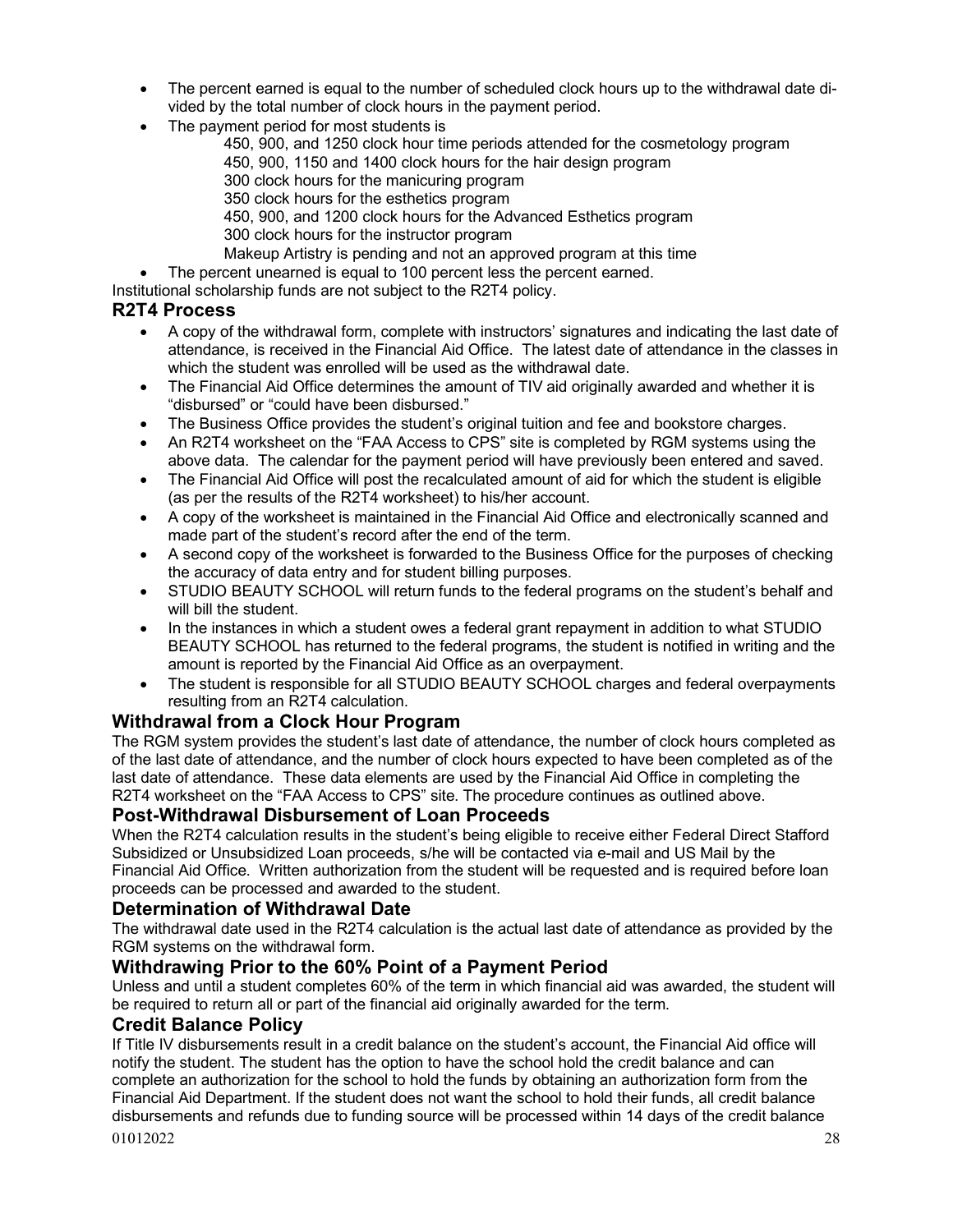appearing on the student account. Regardless of the chosen option the school will clear all credit balances on a student account by the end of the award year.

# **When a Student Fails to Begin Attendance**

If financial aid is processed for a student who never begins attendance in any program for which s/he enrolled in a term, all aid will be canceled.

The Registrar provides a "no show" report after the census date of the payment period. This report lists the students and the programs in which they never attended. Financial aid originally awarded is canceled for students who failed to begin attendance in all programs in which they were originally enrolled and is adjusted for those who fail to begin attendance in a portion of the programs in which they were originally enrolled.

# **When a Student Fails All Classes**

If a financial aid recipient who has not officially withdrawn fails to receive a passing grade in at least one unit during the term, the Financial Aid Office will determine whether the student actually established eligibility for the aid originally awarded. Instructors will be contacted and asked to provide information on the student's attendance. If the student did not begin attendance, or stopped attending during the payment period, the financial aid originally awarded will be canceled or adjusted.

# **Order of Return to Federal Aid Programs**

In accordance with federal regulations, unearned aid will be returned to the federal programs in the following order:

- Federal Direct Loans: Unsubsidized, then Subsidized
- Federal Direct Parent Loans
- Federal Pell Grant
- Federal Supplemental Educational Opportunity Grant

# **Information Regarding Loan Repayment**

The R2T4 calculation may result in the student's and parent's being responsible for directly returning additional loan amounts to the US Department of Education.

The loan grace period begins on the withdrawal date from the school, or when a student ceases to be enrolled on at least a half-time basis. If the student does not re-enroll as a half-time student within 6 months of withdrawal or less than half-time enrollment, the loans enter repayment. The student should contact the loan servicer or the US Department of Education to make repayment arrangements. The promissory note signed by the borrower outlines repayment obligations. The student should contact the servicer or the US Department of Education with any questions.

# **Consequences of Non-Repayment**

Students who owe the US Department of Education for an overpayment of TIV funds are not eligible for any additional federal financial aid until the overpayment is paid in full or payment arrangements are made with the US Department of Education.

Students who owe STUDIO BEAUTY SCHOOL because of an R2T4 calculation will be placed on a financial hold. They will not be allowed to continue clocking hours or receive academic transcripts until the balance is paid.

# **How a Withdrawal Affects Future Financial Aid Eligibility**

Refer to the Financial Aid Office Satisfactory Academic Progress Policy to determine how a withdrawal impacts aid eligibility.

NOTE: This policy is subject to revision without notice based on changes to federal laws and regulations or STUDIO BEAUTY SCHOOL policies. If changes are made, the student is held to the most current policy. This statement is intended to provide an overview of policies and procedures related to a complicated and very encompassing regulation. Additional information, including examples of R2T4 calculations, is available in the Financial Aid Office.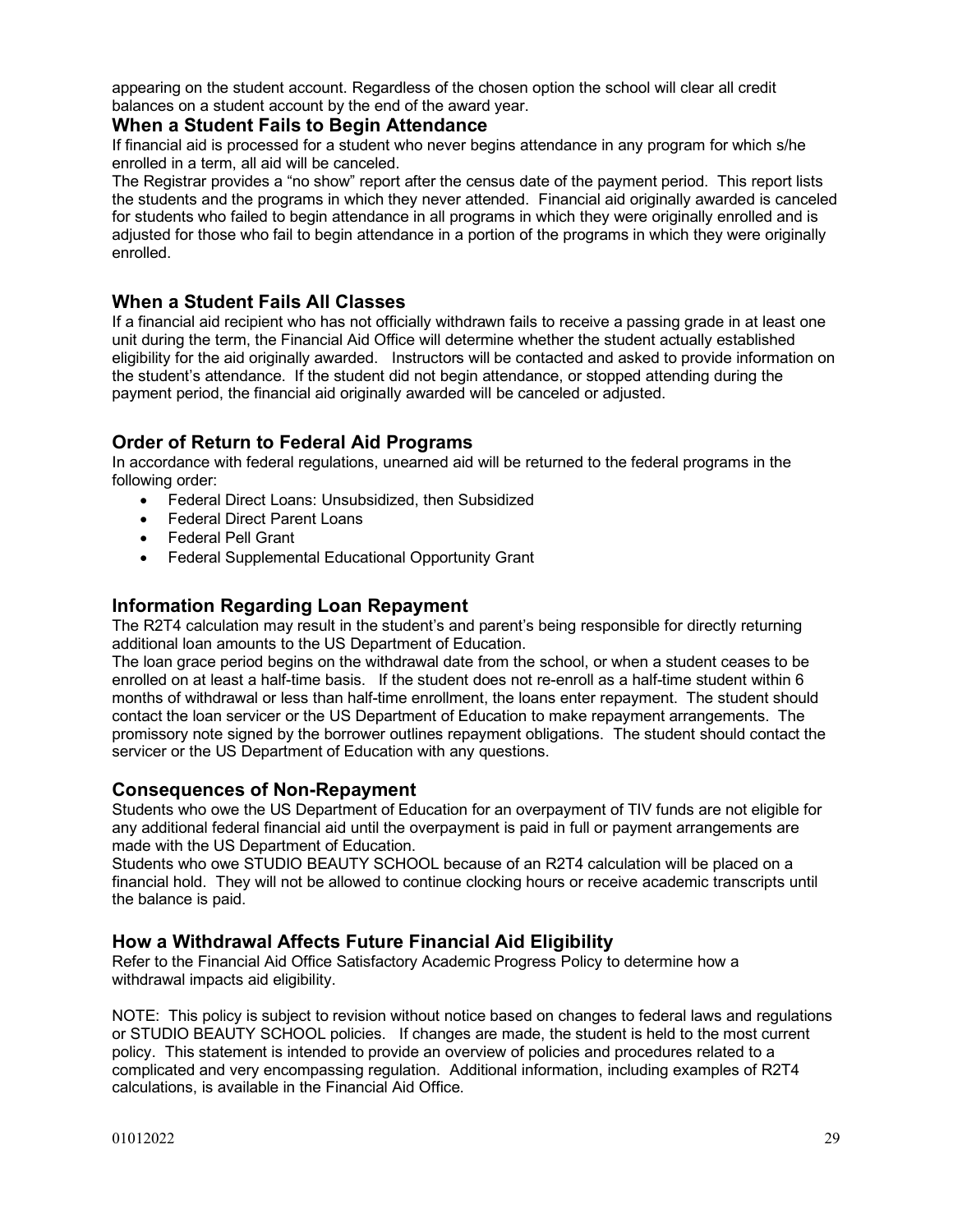# **Miscellaneous**

- A **\$150.00 WITHDRAWAL FEE** will be charged to any student that withdraws prior to course completion.
- Students who have an outstanding balance on their account will not be certified for State Boards Written Examination until said balance is satisfied. All tuition's and fees must be paid in FULL prior to completion of clock hours.
- This school does not quaranteed employment to any student.
- **A refund schedule is on file in the President/Director office and may be seen upon request** and is also located on the enrollment contract.
- No money is collected until applicant has been accepted or rejected by this school.
- We are not responsible for those items left out, and students are not to use the school to store their items while choosing not to attend.
- **Books and Implements are non-refundable after being issued**. All students are responsible for their items, and are advised to label all of their items.
- Student agrees not to loan out any part of their kit. Student agrees if tuition becomes over 30 days late they may be asked to stop clocking hours until such time that the account is brought current.

## **Policy Regarding Copyright Infringement**

Summary of Civil and Criminal Penalties for Violation of Federal Copyright Laws

Copyright infringement is the act of exercising, without permission or legal authority, one or more of the exclusive rights granted to the copyright owner under section 106 of the Copyright Act (Title 17 of the United States Code). These rights include the right to reproduce or distribute a copyrighted work. In the file-sharing context, downloading or uploading substantial parts of a copyrighted work without authority constitutes an infringement. Penalties for copyright infringement include civil and criminal penalties. In general, anyone found liable for civil copyright infringement may be ordered to pay either actual damages or "statutory" damages affixed at not less than \$750 and not more than \$30,000 per work infringed. For "willful" infringement, a court may award up to \$150,000 per work infringed. A court can, in its discretion, also assess costs and attorneys' fees. For details, see Title 17, United States Code, Sections 504, 505. Willful copyright infringement can also result in criminal penalties, including imprisonment of up to five years and fines of up to \$250,000 per offense. For more information, please see the website of the U.S. Copyright Office at www.copyright.gov.

# **Directory Information Policy**

Studio Beauty School reserves the right to publish honors and awards received by students on public media in compliance with FERPA.

## **Policy Regarding Externship or Internship Programs**

Studio Beauty School offers students the opportunity to participate in internship programs determined by the Director and which does not exceed 10% of the total program clock hours. Prior to entering into the internship phase students must have passed all unit tests and academic finals, maintained attendance at or above 80%, satisfied all financial obligations including any fees and/or approved by the Director prior to entering into an approved contract with a salon/shop. All State mandated requirements regarding internships are required prior to accepting the documented clock hours through the internship program.

#### State Law regarding Externship

WAC 308-20-091 Student credit for training in a licensed salon/shop. (1) A maximum ten percent of the total curriculum hours required may be earned by a student in a licensed salon/shop under a contract approved by the department signed by the student, the school owner, and the salon/shop manager. (2) A copy of the signed contract shall be kept in the student file, kept on file at the salon shop and given to the student and shall be made available to the department on request. (3) Only those hours of instruction a student is given under the direction of a licensed operator in the contracted salon/shop and in the subjects agreed to in the contract shall be credited towards completion of the course of study required in RCW 18.16.100. (4) Students will not receive any wages or commission for hours of credit earned in a salon/shop. (5) Salon/shops shall provide weekly reports to the school and student with hours the student earned in each area of agreed training. (6) Weekly reports provided by salon/shops verifying hours student earns in salon training must be included in student's records and recorded on student's monthly and final reports. (7) Licensed operators must be physically present where students are training. (8) Students in training must wear identification visible to the public that states that they are students in training. (9) Certified training hours expire three years after the last day of attendance. Any hours earned by a student that are more than three years old are considered by the department to be expired and will not be considered valid towards initial licensure.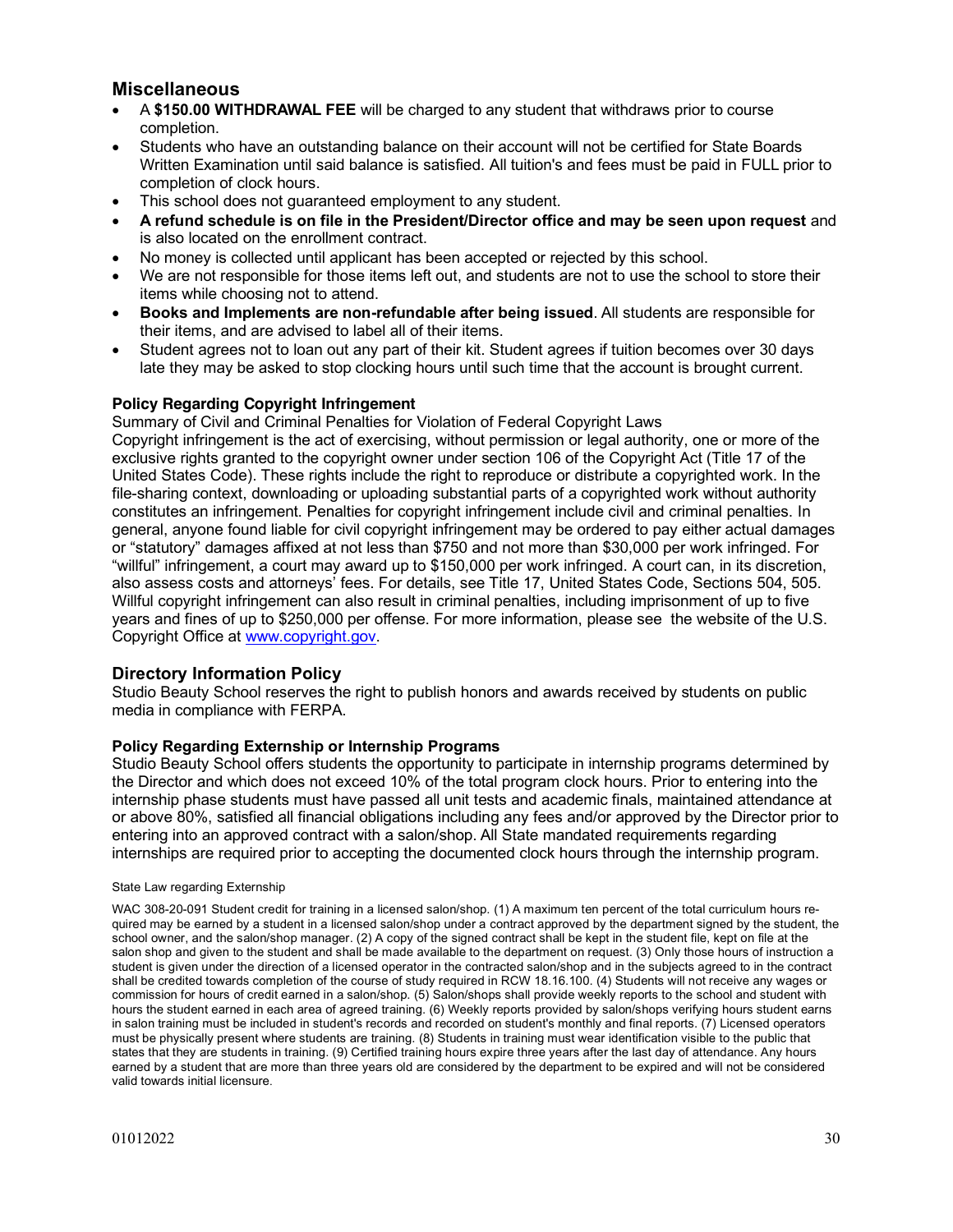# **Studio Beauty School Enrollment Application Process: Studio Beauty School Application**

Applicant must mail to: Application Committee

Studio Beauty School 10001 E. Sprague Ave. Spokane Valley, WA 99206

or email to: studiobeautyschool@gmail.com

the following items:

- 1. Completed Statement of Accuracy Form (see next page)
- 2. Letter of application addressed to the Application Committee
	- a. Letter from applicant containing a brief explanation of career goals, Biographical (background) information, and the reason you're choosing Studio Beauty School
	- b. Two letters of recommendation from choice of teacher, administrators, counselors, employers or individual with significant knowledge of applicants experience and involvement
- 3. A current photo or ID
- 4. Provide copy of High School Diploma or GED
- 5. Be Interviewed

# **Program you are Appling For:**

Cosmetology \_\_\_\_\_\_\_Hair Design \_\_\_\_\_\_\_Manicuring \_\_\_\_\_\_\_Esthetics Advanced Esthetics – Are you a current licensed Esthetician? Yes No \_\_\_\_\_\_\_Instructor Makeup Artistry (pending)

Intended starting Month (Remember the first Monday of the Month is the usual starting day)

# **Criteria:**

 $\frac{1}{2}$  ,  $\frac{1}{2}$  ,  $\frac{1}{2}$  ,  $\frac{1}{2}$  ,  $\frac{1}{2}$  ,  $\frac{1}{2}$  ,  $\frac{1}{2}$  ,  $\frac{1}{2}$  ,  $\frac{1}{2}$  ,  $\frac{1}{2}$  ,  $\frac{1}{2}$ 

Must be 17 yrs old High school diploma or GED Applicant must demonstrate the following: Positive goals Positive impact on community Significant improvement or success

All these can be determined through 2 letters of recommendation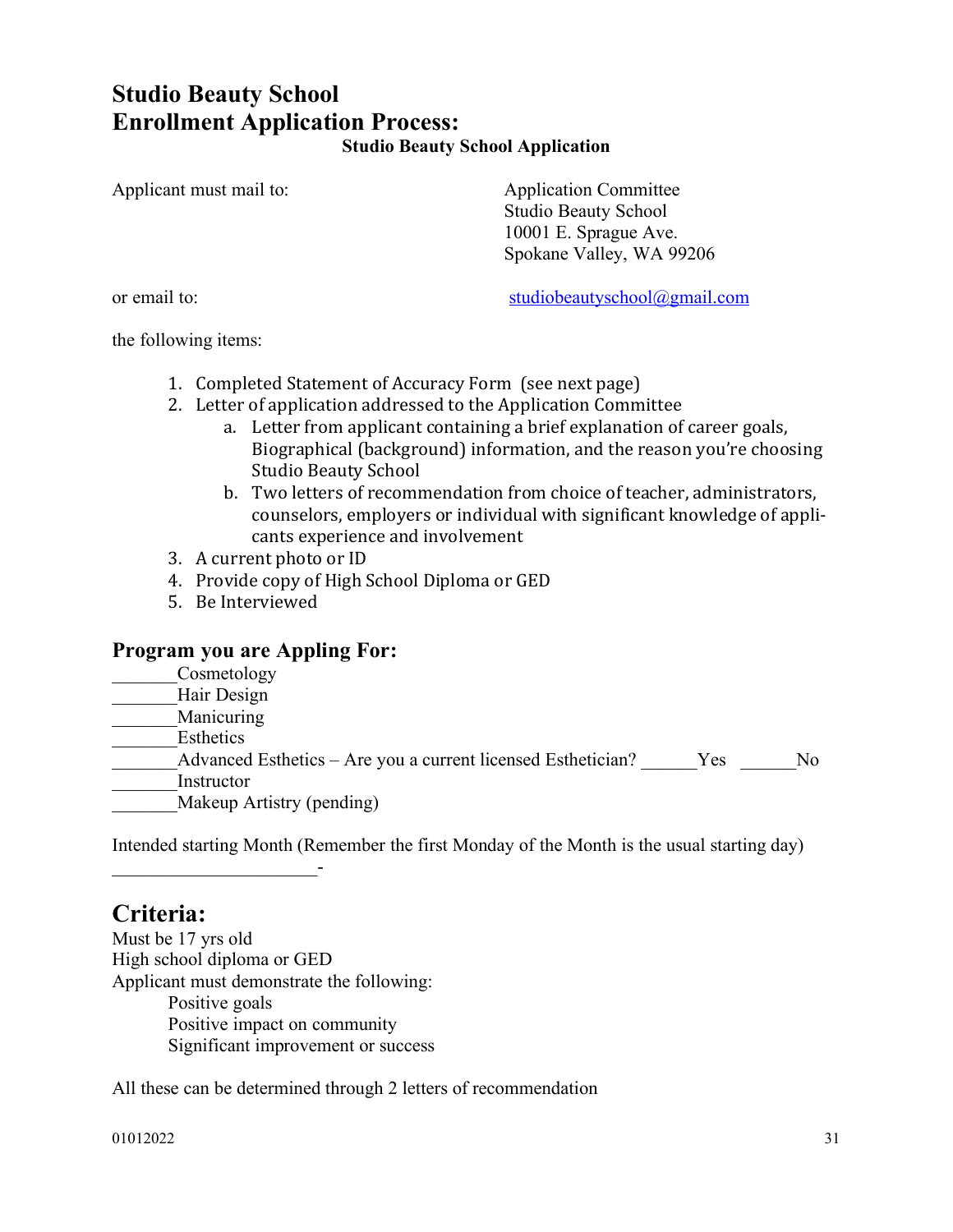# Studio Beauty School ENROLLMENT FORM STATEMENT OF ACCURACY

I hereby affirm that all the above stated information provided by me is true and correct to the best of my knowledge.

| Print Full                                               | Name                                                                                                                                                                                                                           |  |
|----------------------------------------------------------|--------------------------------------------------------------------------------------------------------------------------------------------------------------------------------------------------------------------------------|--|
|                                                          |                                                                                                                                                                                                                                |  |
|                                                          |                                                                                                                                                                                                                                |  |
|                                                          |                                                                                                                                                                                                                                |  |
| Date: $\frac{1}{\sqrt{1-\frac{1}{2}} \cdot \frac{1}{2}}$ |                                                                                                                                                                                                                                |  |
| <b>Emergency Contact Information:</b>                    |                                                                                                                                                                                                                                |  |
|                                                          |                                                                                                                                                                                                                                |  |
|                                                          | A) Name Phone: Phone: Phone: Phone: Phone: Phone: Phone: Phone: Phone: Phone: Phone: Phone: Phone: Phone: Phone: Phone: Phone: Phone: Phone: Phone: Phone: Phone: Phone: Phone: Phone: Phone: Phone: Phone: Phone: Phone: Phon |  |
|                                                          |                                                                                                                                                                                                                                |  |
|                                                          | B) Name Phone: Phone: Phone: Phone: Phone: Phone: Phone: Phone: Phone: Phone: Phone: Phone: Phone: Phone: Phone: Phone: Phone: Phone: Phone: Phone: Phone: Phone: Phone: Phone: Phone: Phone: Phone: Phone: Phone: Phone: Phon |  |
| Please mail completed application to:                    | <b>Application Committee</b><br><b>Studio Beauty School</b><br>10001 E. Sprague Ave.<br>Spokane Valley, WA 99206                                                                                                               |  |
| Or email recommendations and completed forms to:         |                                                                                                                                                                                                                                |  |

studiobeautyschool@gmail.com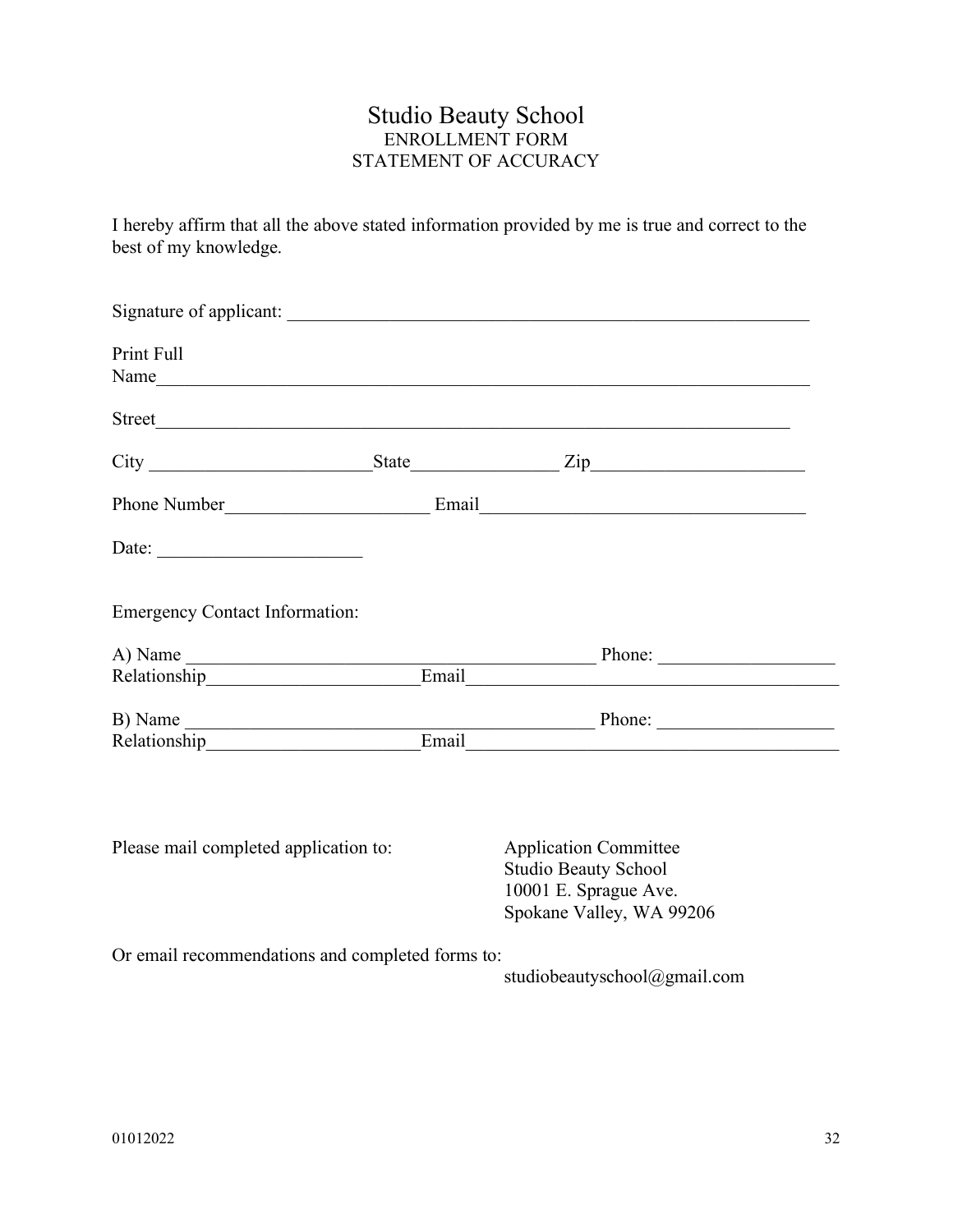# **Services Available to Students with Disabilities**

No qualified handicapped person, by reason of the handicap, will be excluded from enrolling in a course of instruction. Additionally, the school will exert its best effort to provide reasonable special requirements for the handicapped person by nature of their handicap. If you would like to request academic adjustment or auxiliary aids, please contact the School Director – You may request academic adjustments or auxiliary aids at any time. The School Director is responsible for coordinating compliance with Section 504 of the Rehabilitation Act of 1973 and Title Ill of the Americans with Disabilities Act of 1990.

Applicants who are persons with disabilities, as defined in paragraph 104.3 (j) of the regulation under Section 504 of the Rehabilitation Act of 1973, may apply for admittance into the program. The School will work with the applicant or student to determine whether reasonable accommodations can be effective and/or are available.

Any qualified individual with a disability requesting an accommodation or auxiliary aid or service should follow this procedure:

- 1. Notify the School Director in writing of the type of accommodation needed, date needed, documentation of the nature and extent of the disability, and of the need for the accommodation or auxiliary aid. The request should be made at least four weeks in advance of the date needed. You may contact the School Director by telephone at 509-242-9921.
- 2. The School Director will respond within two weeks of receiving the request.

# **U.S. Department of Education**

Students or The School staff who have questions or concerns about disability issues may contact the Office for Civil Rights (OCR), U.S. Department of Education. OCR enforces Section 504 of the Rehabilitation Act and the Americans with Disabilities Act as they apply to post-secondary educational institutions.

The OCR National Headquarters is located at: **U.S. Department of Education, Office for Civil Rights Lyndon Baines Johnson Department of Education Bldg 400 Maryland Avenue, SW Washington, DC 20202-1100**  *Telephone:* **(800) 421-3481** *FAX:* **(202) 453-6012;** *TDD:* **(877) 521-2172** *Email:* **OCR@ed.gov** 

OCR has regional offices located throughout the country. To find the office for our state, you can check the OCR website at: **http://wdcrobcolp01.ed.gov/CFAPPS/OCR/contactus.cfm**, or call the telephone number above.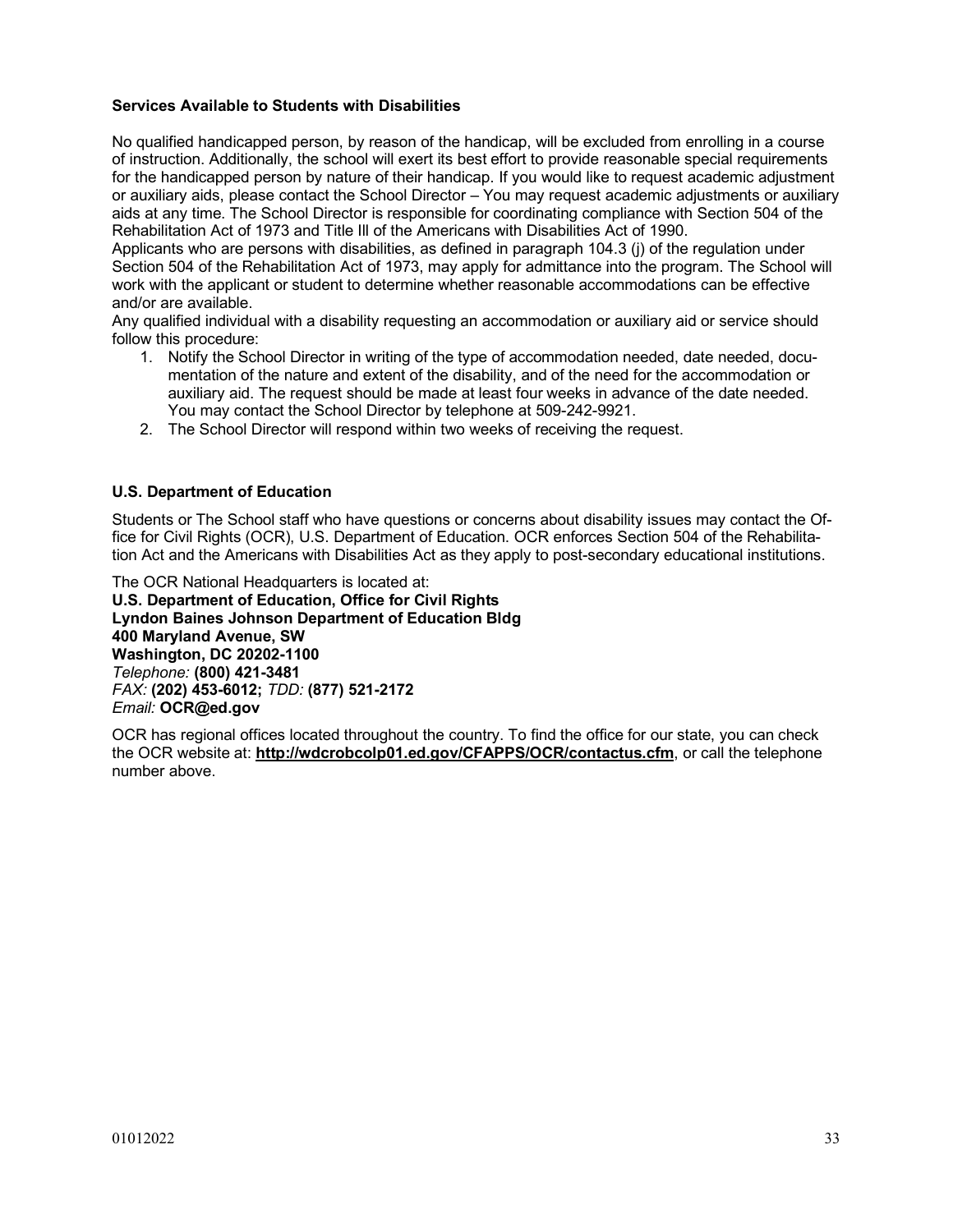# Studio Beauty School

Policy for a Drug and Alcohol-Free School and Workplace Program

Drug and Alcohol Abuse Awareness/Prevention Program

> Employee/Student Handbook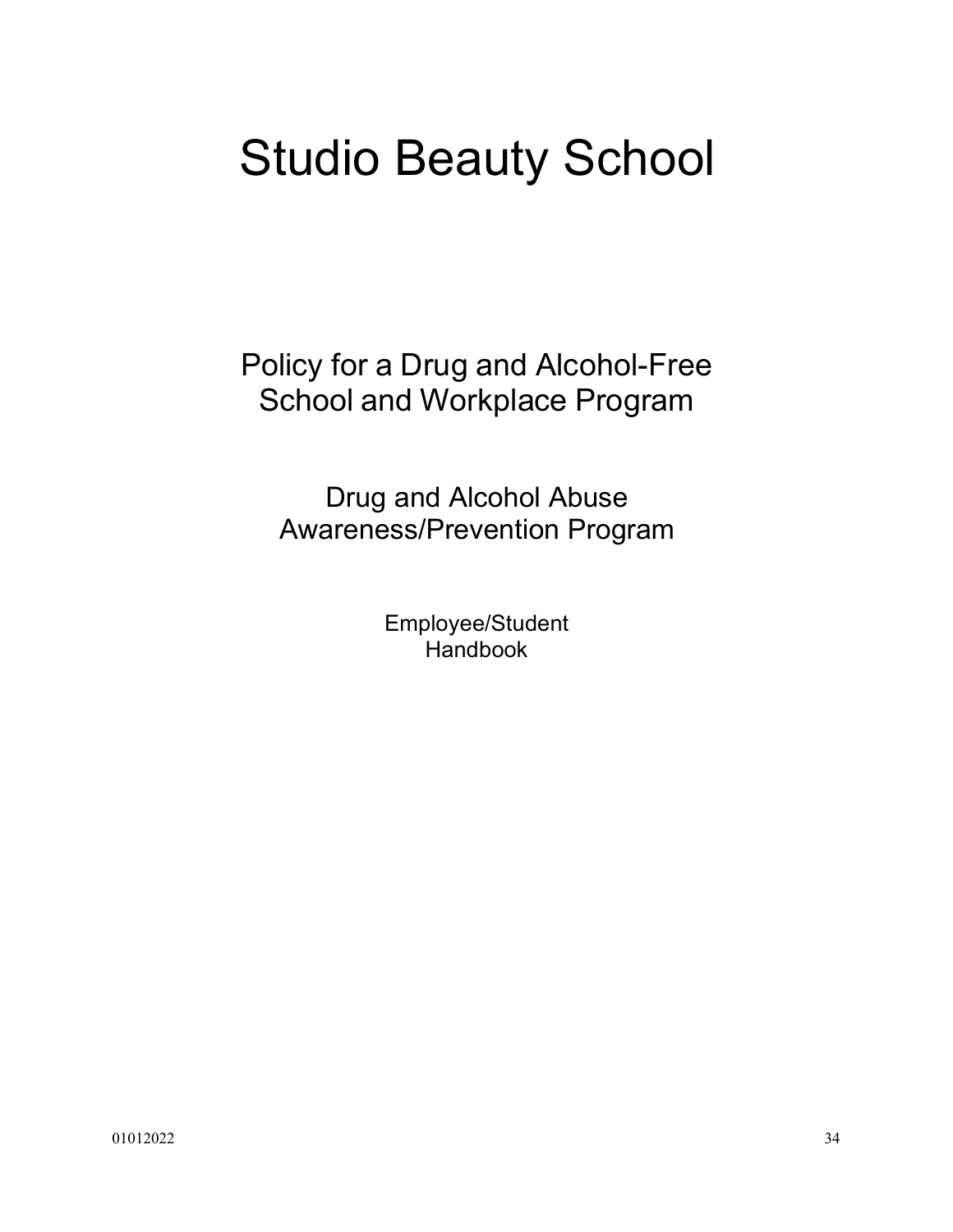# **POLICY**

Studio Beauty School maintains Drug and Alcohol Policies and Procedures as well as a Drug and Alcohol Abuse Awareness/Prevention Program.

# PURPOSE

Studio Beauty School is committed to providing a school and workplace environment that ensures the safety and encourages the personal health and productivity of its employees and students. Studio Beauty School recognizes that substance and/or alcohol abuse is a threat to the safety, health, and job performance of its employees and students. Studio Beauty School establishes the highest standards for our employees and students, and we will strive to meet and exceed their expectations. The goal of this policy is to balance Studio Beauty School's respect for individuals with the need to maintain a safe, productive, alcohol and drug-free environment. Studio Beauty School has established this policy to detect and remove abusers of alcohol and controlled substances from the workplace and school environment.

The purpose of this policy is to convey to employees, students, and prospective employees and students, Studio Beauty School's policy on alcohol and drug use in the workplace/school. These policies and procedures are not intended to create or alter any existing contract, written or verbal, between Studio Beauty School and its employees, contractors, job applicants, students or student applicants. This policy does not change the at-will employment status of employees.

# **SCOPE**

This policy applies to all departments, all employees, all job applicants, all current students, and all student applicants. The term employee includes contracted employees. As a condition of employment, employees are required to abide by this policy. As a condition of enrollment or continued enrollment, students are required to abide by this policy.

# WORKSPACE/SCHOOL CAMPUS DEFINITION

In compliance with the Drug-Free Workplace Act of 1988, Studio Beauty School workplace consists of the following:

- 1. The entire campus facility
- 2. Any location used for an off-site school function (field trips, competitions, hair shows, graduation, etc.
- 3. Others (including off-site) as used by employees in the service of the institution in any capacity

# PROHIBITED ACTIVITIES

It is therefore the policy of Studio Beauty School that the following activities are strictly prohibited during working/school hours by all employees and students, and that illegal use of drugs and/or alcohol is prohibited at any time.

It is against company policy:

- 1. For an employee to work or student to attend class with the presence of a controlled substance (drugs or alcohol) in his or her body, including the presence of a drug metabolite, unless legally prescribed to her or him.
- 2. For an employee or student to sell, use, purchase, distribute, dispense, manufacture or be in possession of a controlled substance (drugs or alcohol), including drug paraphernalia while on Studio Beauty School time, conducting Studio Beauty School business, on Studio Beauty School property, attending class or while representing Studio Beauty School on or off Studio Beauty School property.
- 3. For an employee or student to sell, use, purchase, distribute, dispense, manufacture or be in possession of controlled substances (drugs or alcohol), including prescription medications that are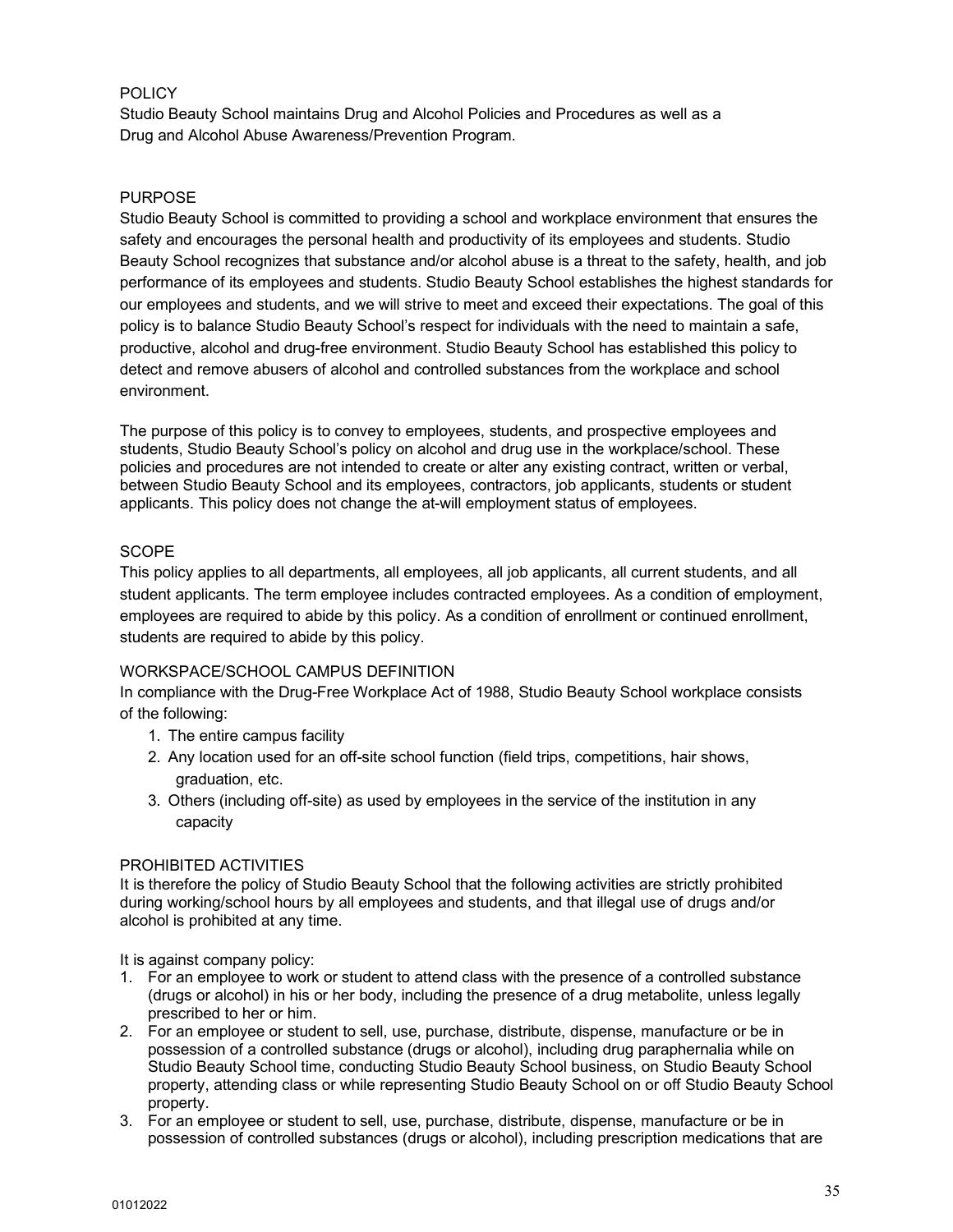controlled substances, on Studio Beauty School time, business, property, or while attending class, unless the prescription medication is legally prescribed to the employee or student.

- 4. For an employee or student to operate any equipment while under the influence of any drug(s) or alcohol, including prescription or over the counter medications that render the employee or student incapable of safely and adequately using the equipment or performing any other job duties.
- 5. To consume any alcoholic beverage or alcohol containing liquid within four hours of a scheduled work or class period or assignment.
- 6. For any student or employee to use over-the-counter drugs in a manner not intended by the manufacturer and/or prescribed by a licensed medical professional.
- 7. For Studio Beauty School supervisors to allow an employee to work or student to attend class if they have actual knowledge that an employee or student has violated this policy.

# **HEALTH RISKS ASSOCIATED WITH ILLICIT DRUG USE AND ALCOHOL ABUSE**

Below are summaries of the health risks and the signs and symptoms associated with illicit drug use and alcohol abuse. This is an overview and not a complete list. Each individual will experience the drug in a different way depending on individual characteristics such as body size, sex, and other physical and psychological factors. (Source of drug-related information: National Institute on Drug Abuse).

# **Terminology**

Tolerance: Development of body or tissue resistance to the effects of a chemical so that larger doses are required to reproduce the original effect.

Withdrawal: Physical or emotional signs of discomfort related to the discontinued use of a substance.

Psychological Dependence: A tendency for repeated or compulsive use of an agent because its effects are considered pleasurable or satisfying, or because it

reduces undesirable feelings.

Physical Dependence: Adaptation of body tissue to the continued presence of a chemical, revealed in the form of serious, even life-threatening withdrawal symptoms. The extent of physical dependence and the severity of withdrawal vary by drug and by amount, frequency, and duration of use. While physical dependence can complicate the process of cessation of use, it is the psychological relationship with a substance that often proves more difficult to alter.

# PROCEDURES/ACTIONS REQUIRED OF EMPLOYEES OR STUDENTS

If an employee or student suspects that she or he has a substance abuse or alcohol problem, the employee or student is expected to contact a Studio Beauty School administrator. Employees with drug or alcohol problems that have not resulted in, and are not the immediate subject of disciplinary action may request approval to take unpaid time off to participate in rehabilitation or treatment programs. Any employee or student who voluntarily seeks such assistance or rehabilitation shall not be subject to disciplinary action for violation of the policy as long as the employee continues to participate satisfactorily in a counseling or rehabilitation program. The employee or student must obtain a work release from a counselor or treatment provider before returning to work or school.

Any investigation by law enforcement or conviction for controlled substance or alcohol activity may be cause for dismissal from employment or school. Failure to report any conviction for illegal drug use or alcohol misuse to Studio Beauty School may result in immediate termination from employment or school attendance. The use of prescription or over-the-counter medications that may impair an employee's or student's ability to safely or adequately perform his/her essential functions on the job must be reported to the employee's or student's supervisor. Some medication use may require reassignment or temporary leave of absence without pay/credited hours. Employees and students must only take medication as directed on the medication label and must heed any warnings listed on medication labels.

## DISCIPLINARY ACTION (STUDENTS AND/OR EMPLOYEES)

Violations of the Studio Beauty School Drug and Alcohol Abuse and Prevention Policy shall result in disciplinary action including and up to termination of employment/enrollment. Such violations may also have legal consequences. Employees and students who violate this policy by illegally selling,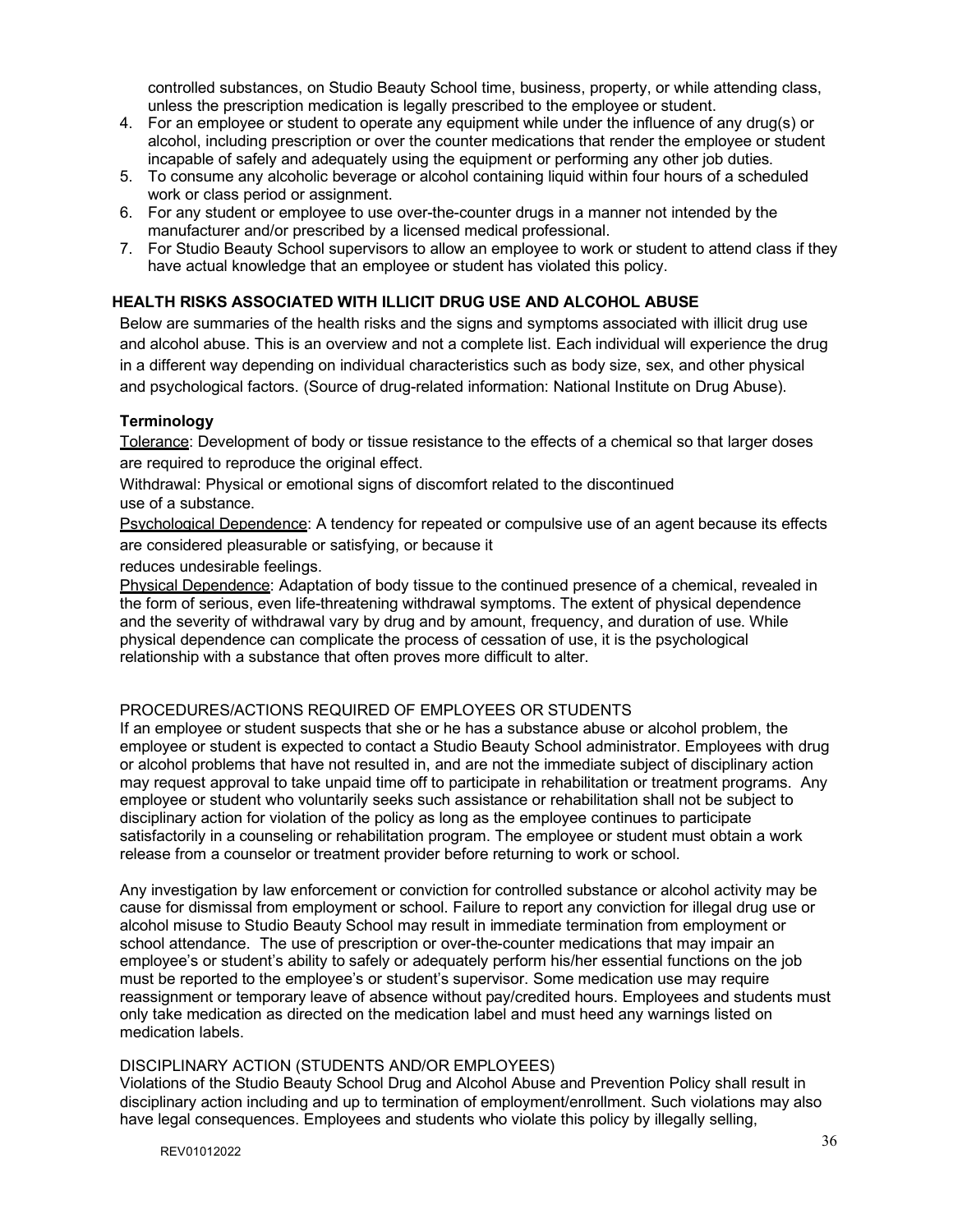manufacturing, distributing or possessing controlled substances or alcohol will be terminated from employment or enrollment.

Studio Beauty School reserves the right to implement random drug and alcohol testing at any time, with or without prior notice. Such testing may be implemented for use with current employees and/or students and/or prospective employees and/or prospective students. Refusal to test will result in disciplinary action up to and including termination of employment/enrollment and/or required participation in a substance abuse rehabilitation or treatment program.

# DRUG AND ALCOHOL PREVENTION AND IDENTIFICATION

The following information is intended to assist you in identification of potential abuse behaviors or patterns of behavior that may indicate that you or someone else may be having difficulty with substance abuse. The following is not intended to be all encompassing, but simply to serve as a guideline.

# IDENTIFICATION OF ABUSIVE BEHAVIORS

Abusive behavior varies with the user; however, in general, behaviors will manifest themselves in a person's life either socially, mentally, and/or physically.

Alcohol is the most widely abused drug in the United States; however, indicators show that there are growing trends in the area of abuse of over-the-counter medications and prescription drug abuse.

Persons who are under the influence of drugs and alcohol tend to display behaviors such as certain physical symptoms including but not limited to: decreased or slow motor skills, either increased or decreased verbal interaction, verbal skill depletion, increased or decreased physical contact, loss of or increased appetite, and aggressive behavior. Additionally, persons abusing may have social or economic issues that arise due to the use and/or abuse of these substances. There are also health risk indicators that may be helpful in the identification of abusive behavior. The brain is affected heavily by drugs and alcohol; it affects the ability to think and respond quickly as well as a wide range of skills needed to operate machinery including automobiles. People also tend to have issues with depression, paranoia, convulsions, comas, and even death can result.

Not only does the person using the substance subject him or herself to all sorts of health risks, drug and alcohol abuse can, and in many cases does, cause grief and discomfort to innocent people.

# IDENTIFICATION OF DRUG AND/OR ALCOHOL PARAPHERNALIA

Identification of drug paraphernalia is sometimes a difficult thing. Many common household items are misused to manufacture and abuse drugs. Employees and students alike are encouraged to be observant and to report items and/or behaviors that may be an indicator of drug and alcohol use and/or abuse

## DEALING WITH PERSONS UNDER THE INFLUENCE

Due to the wide variety of reactions people display or manifest when under the influence, all

employees/students are advised to use caution when dealing with

such a person. It is recommended that direct contact with the employee/student

be limited to persons in supervisory roles when there is a perceived or true need for

confrontation/advising. However, documentation may be provided by person(s) with direct involvement in an incident and/or accident resulting from the use of a controlled substance or person(s) with direct knowledge of the use of or possession of controlled substances covered in this policy.

## RESOURCES AVAILABLE

There are many resources available to persons who are having difficulty with substance (drug and/or alcohol) abuse or addiction. There are counseling facilities, rehabilitation, and treatment centers located in most major cities and/or associated with local hospitals and health clinics. The yellow pages of the local phone directory are an excellent source. Look under the heading: Drug Abuse and Addiction – Information for Treatment; or under Alcohol Abuse and Treatment. The state of Washington has treatment resources that may be found on the Internet at the following sites: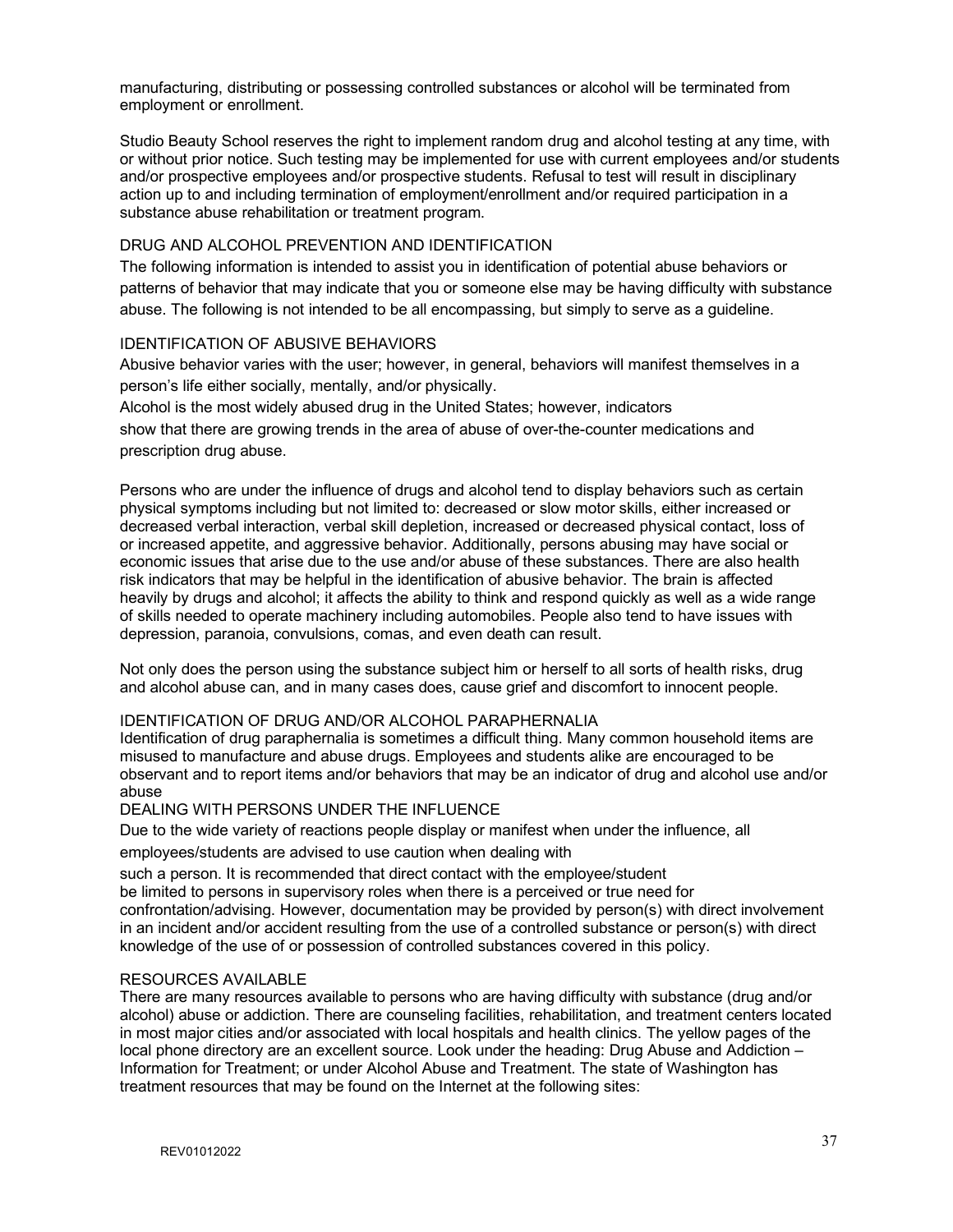www.stopaddiction.com www.teenchallenge.com www.findtreatment.samhsa.gov www.soberrecovery.com www.midwayrehab.org www.communityresources.net

Note: Studio Beauty School does not endorse any particular treatment center or resource

# ALTERNATIVES TO DRUG AND ALCOHOL USE

Studio Beauty School encourages its employees and students to live healthy lifestyles that are free from the use and/or abuse of controlled substances. Many alternatives are available that allow for a more rewarding and safer life span. Some alternatives include physical activities or sports, cultural events, and volunteerism. Contact your local community organizations and schools in your area to find out about programs they offer or volunteer assistance they may need.

# FEDERAL, STATE AND LOCAL PENALTIES – PUNISHABLE BY LAW

The legal consequences for the illegal use, possession, sale, distribution, trafficking, and/or the manufacturing of elicit drugs or alcohol are numerous.

Local, state, and federal laws exist that may be used to punish violators.

Penalties can range from suspension, revocation or denial of a driver's license to 20-50 years imprisonment without benefit of parole. Property may be seized. Community services and/or restitution may be mandated.

There are a number of federal anti-drug laws that affect a number of areas in everyone's lives. Students, for example, could lose eligibility for federal financial aid and could be denied other federal benefits such as: Social Security, retirement, welfare, disability and/or veteran's benefits. In fact, it is required that all applicants for federal student aid answer drug related questions on their application. Other federal laws allow the Department of Housing and Urban Development (which provides funds to states and communities for public housing) to now have the authority to evict residents and members of their household if they are associated with a drug-related crime. Businesses can lose their ability to seek or gain federal contracts and schools can lose federal assistance for students if the company/school does not promote a drug-free environment. State or local laws are also punitive to violators and in some cases have stiffer penalties than federal laws.

FEDERAL DRUG CONVICTION PENALTIES ON FEDERAL FINANCIAL AID Possession of Illegal Drugs:

- First Offense: Loss of eligibility for federal financial aid for one year from the date of conviction.
- Second Offense: Loss of eligibility for federal financial aid for two years from the date of conviction.
- Third and Subsequent Offenses: Indefinite ineligibility for federal financial aid from the date of conviction.

Federal financial aid includes:

- Federal Pell Grant
- Academic Competitiveness Grant (ACG)
- Federal Supplemental Educational Opportunity Grant (FSEOG)
- Federal Stafford Direct Loan (DL) Program
- Federal Stafford Direct Parent Loan for undergraduate student (PLUS)
- Federal Stafford Direct PLUS loans for graduate and professional degree students

For information on Federal Trafficking Penalties, please visit the following link;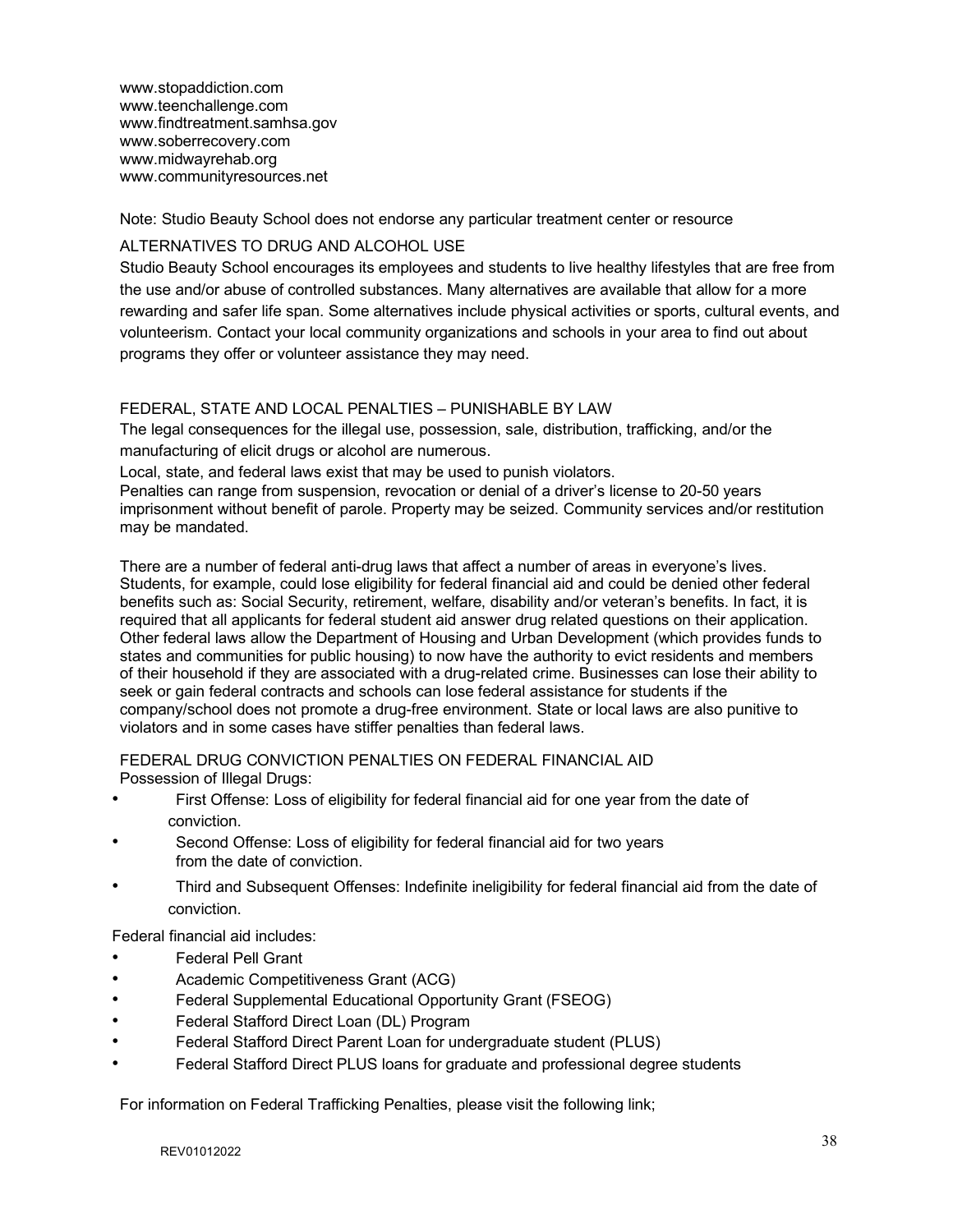http://www.justice.gov/dea/agency/penalties.htm

# WASHINGTON STATE AND LOCAL SANCTIONS REGARDING DRUG AND ALCOHOL VIOLATIONS

Under Washington law, the sanctions listed below are imposed for alcohol and substance abuse offenses:

- Persons under the age of 21 may not acquire, possess, or consume alcohol. Nor may other persons furnish alcohol to anyone under 21 or permit underage consumption on premises within their control. Penalty: Maximum \$500 fine, 2 months imprisonment, or both.
- Persons under 21 may not be in a public place or in a vehicle in public while exhibiting the effects of having consumed alcohol. A public place includes city streets and any buildings and grounds used for University purposes. Penalty: Maximum \$500 fine, 2 months imprisonment, or both.
- Persons under 21 may not purchase or attempt to purchase alcohol. Penalty: Maximum \$1,000 fine, 90 days imprisonment or both.
- Alcohol may not be opened or consumed in a public place. Penalty: Maximum \$1,000 fine.
- It is unlawful to manufacture, deliver, or possess an illicit drug. Penalty: Maximum \$10,000 fine, 5 years imprisonment, or both. The possession of 40 grams or less of marijuana is a misdemeanor (minimum \$250 fine and not less than 24 hours in jail – this law is under current review).
- It is unlawful to possess or use drug paraphernalia for purposes relating to the manufacture, delivery, possession, or use of an illicit drug. Penalty: Minimum \$250 fine and not less than 24 hours in jail.
- Any minor in possession (alcohol or drug) offense will result in loss of your driver's license for one year (1st offense) or for two years (2nd offense).
- Under age 21 Driving Under the Influence (DUI) with a .02-.07 BAC has the following penalties:
	- $\circ$  1st Offense: 90-day license suspension, maximum 90 days in jail and \$1,000 fine
	- $\circ$  2nd Offense: License revoked until age 21 or at least 1 year, maximum 90 days in jail and \$1,000 fine
- Any age Driving Under the Influence (DUI) with a BAC of .08 or higher has the following penalties:
- 1st Offense: 90-day license suspension, 1 day jail or 15-day electronic home monitoring, fines \$8,125, possible ignition interlock
- 2nd Offense: License revoked for minimum of two years, minimum 30 days in jail and 60 days electronic home monitoring, fines \$8,125, possible five year ignition interlock.
- Possession of a false identification card is a misdemeanor. Penalty: Minimum \$250 fine and 25 hours community service.
- Possession of a controlled substance starts as a Class 4 felony with fines of up to \$25,000 and a jail sentence of 1 to 3 years. Greater amounts may increase the charge to a Class 1 felony with imprisonment of 10 to 50 years and fines of up to \$200,000.
- Those involved in the manufacture or delivery of a controlled substance may be found guilty of a Class 3 felony with a jail term of 2 to 5 years and a fine of up to \$75,000. The charge can go as high as a Class X felony with a fine of up to \$500,000 and a sentence of 6 to 30 years.

# POLICIES REGARDING DRUG AND ALCOHOL TESTING

Studio Beauty School may at any time exercise its right to implement random or uniform drug and alcohol testing, with or without prior notice. The following policies will be followed with regard to such testing:

- The cost of drug/alcohol testing will be at the employee/student's expense if the test results are positive or if the test specimen has in anyway been adulterated.
- A first positive test will result in disciplinary action, which includes at a minimum a temporary suspension of duties/enrollment.
- A second positive test will result in immediate termination from Studio Beauty School. Reinstatements will not be considered for a period of at least 6 months following the date the positive test results were received. The employee/student seeking reinstatement may be required to provide proof of successful completion of a rehabilitation or treatment program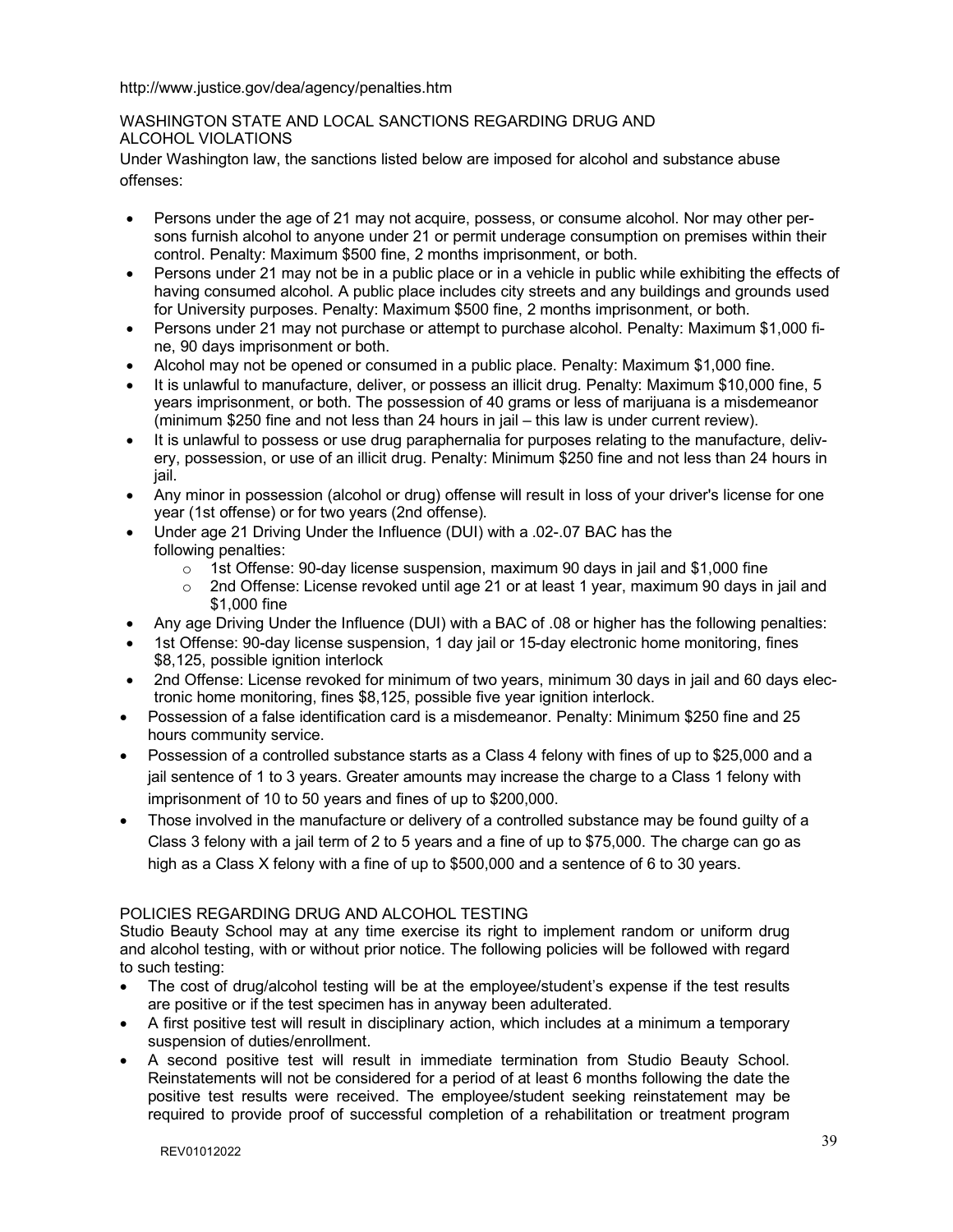prior to approval. The employee/student may also be required to pass a return to duty, rug and/or alcohol test at their own expense.

• An employee/student's third violation will result in immediate termination from employment/school and he or she will not be eligible for re -hire/reentry.

# DRUG-TESTING CIRCUMSTANCES

Pre-Employment Procedures: Prospective employees or students may be asked to submit a drug test at Studio Beauty School's designated collection facility as part of a potential job offer or as part of the acceptance/enrollment process.

Post-Accident Tests: Studio Beauty School may require drug and/or alcohol testing of any employee or student involved in an on-the-job accident/injury where the following occurs:

- 1. A fatality
- 2. An injury to an employee, student, client, or other individual that requires medical attention away from the workplace or accident scene
- 3. Damage to company property that exceeds \$500

Post-accident testing may also be required of any individual whose actions or inaction could have reasonably contributed to the cause of the accident.

Random Testing: Unannounced random drug and/or alcohol testing may be conducted on all employees or students and will be administered by a third-party administrator. Selection for random testing will be computer generated. All employees/students will have equal chance of selection in each selection period.

Unit or Blanket Testing: Drug and/or alcohol testing of all company employees/students in one location or job category may be conducted at the discretion of Studio Beauty School.

Reasonable Suspicion: Reasonable suspicion drug and/or alcohol testing will be done in cases where there is a reasonable belief by a supervisor, that an employee or student may be using a controlled substance, using alcohol while at work/school, or reporting to work/school under the influence of alcohol or a controlled substance, using prescription drugs illegally, or any other violation of company policy. Reasonable suspicion or For-Cause tests will be required when there is any of the following:

- 1. Observable phenomena (actual use, possession, odors, etc.)
- 2. Abnormal behavior or physical characteristics
- 3. A drug-related investigation, arrest or conviction, or an investigation of theft.

Return to Duty Testing: The first drug and/or alcohol test after a policy violation, evaluation by a counselor, acceptable to Studio Beauty School, and after the counselor has determined that the employee has successfully complied with prescribed education and/or treatment. The test result must be negative before he or she can return to duty or attend class.

Follow-up Testing: After a violation of this policy and return to duty, an employee or student is subject to unannounced drug and/or alcohol testing. The schedule of follow-up will be determined by an independent counselor or Studio Beauty School.

## CONTESTING A TEST RESULT

If an employee, student or applicant believes the laboratory analysis is in error, he or she will have 72 hours to request the re-analysis of the original urine

specimen that was verified as positive, adulterated or substituted. Re-analysis will be on the original specimen only and must be performed by a certified laboratory. The cost of reanalysis is at the employee/student's expense. If the secondary laboratory does not detect the same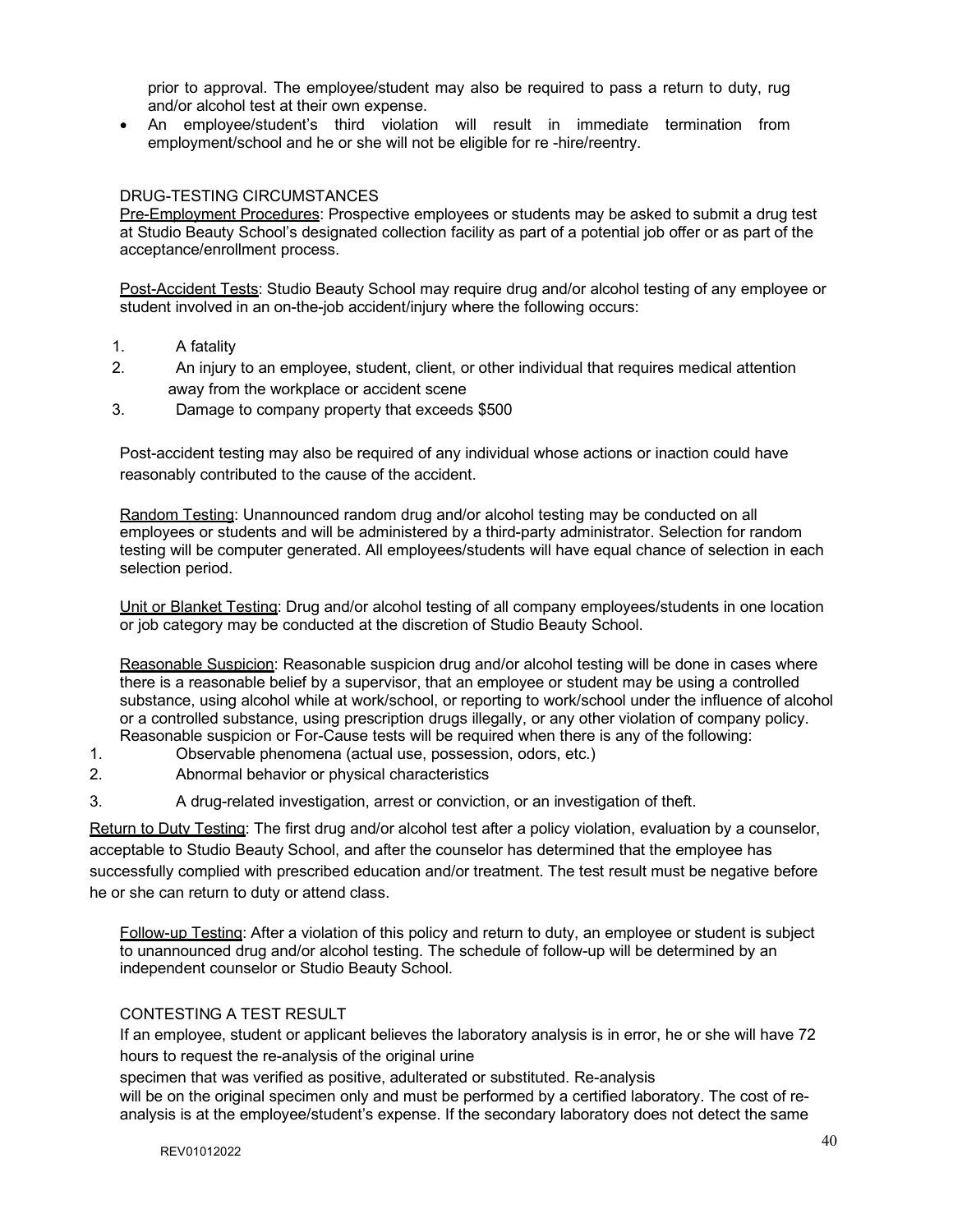controlled substance, the individual will be reimbursed the cost of re-analysis.

An employee who has a test result other than negative shall have the right to request a copy of the laboratory report from the employer in writing.

#### SPECIMEN COLLECTION PROCEDURES

All specimen collections will be done in conformity with and in accordance with Washington law. All drug tests, alcohol tests and sample collection procedures shall be performed under reasonable and sanitary conditions and in such a manner as to respect the privacy of the individual being tested, as well as to prevent tampering or misidentification of the sample.

#### **DEFINITIONS**

"Abuse" is the utilization of a natural and/or synthetic chemical substance(s) for non-medical reasons or in excess or outside of the prescribed recommendations. This use affects the body and its processes, the mind and nervous system, and one's behavior.

"Actual Knowledge" means knowledge by a supervisor that an employee/student has used alcohol or controlled substances based on the supervisor's direct observation of the individual, or an individual's admission of alcohol or controlled substance abuse. Direct observation as used in this definition means observation of alcohol or drug use and does not include observation of behavior or physical characteristics sufficient to warrant a reasonable suspicion request.

"Adulterated" means a specimen that contains a substance that is not expected to be present in human urine, or contains a substance expected to be present but is at a concentration so high that it is not

#### consistent with human urine.

"Alcohol" means the intoxicating agent in beverage alcohol, ethyl alcohol, or other low molecular weight alcohols including methyl and isopropyl alcohol.

"Alcohol Use" means to be tested by a certified breath-alcohol technician, using an approved breath testing device or an approved initial screening device. Blood and urine alcohol testing may also be used at the discretion of the employer.

"Controlled Substance or Drug" means any prescribed drug or controlled substance including those assigned by 21 U.S.C. 802 and includes all substances listed on Schedule I, through Schedule V, as they may be revisited from time to time (21 CFR 1308), including but not limited to:

- Marijuana
- **Cocaine**
- Amphetamines
- **Benzodiazepines**
- Opiates and other Narcotics
- Phencyclidine (PCP) and other hallucinogens

"Drug Testing" or "Drug Test" means the scientific analysis for the presence of drugs or their metabolites in specimens from the human body. Analysis will include separate screening and confirmation tests.

"Employee" means any person or offices in the service of the employer for compensation.

"On Duty" means all working hours including meal or break periods, regardless of whether the employee is on Studio Beauty School premises, and at any time the employee represents the Studio Beauty School in any capacity, including operating company equipment or vehicles.

"Positive Alcohol Test" means test levels are at or in excess of the established parameters outlined by the testing company and approved by Studio Beauty School.

"Positive Drug Test" means the drug test levels on both the screening test and the confirmation test are at or above the level recognized as positive by the U.S. Workplace Drug Testing programs, or the standard cutoff levels set by the laboratory; and the MRO has verified the test result as positive. "Prospective Employee" means any person who has made a written or oral application to become an employee of the Studio Beauty School. "Prospective Student" means any person who has made a written or oral application to become a student of Studio Beauty School. "Reasonable Suspicion" means an articulated belief, based on recorded specific facts and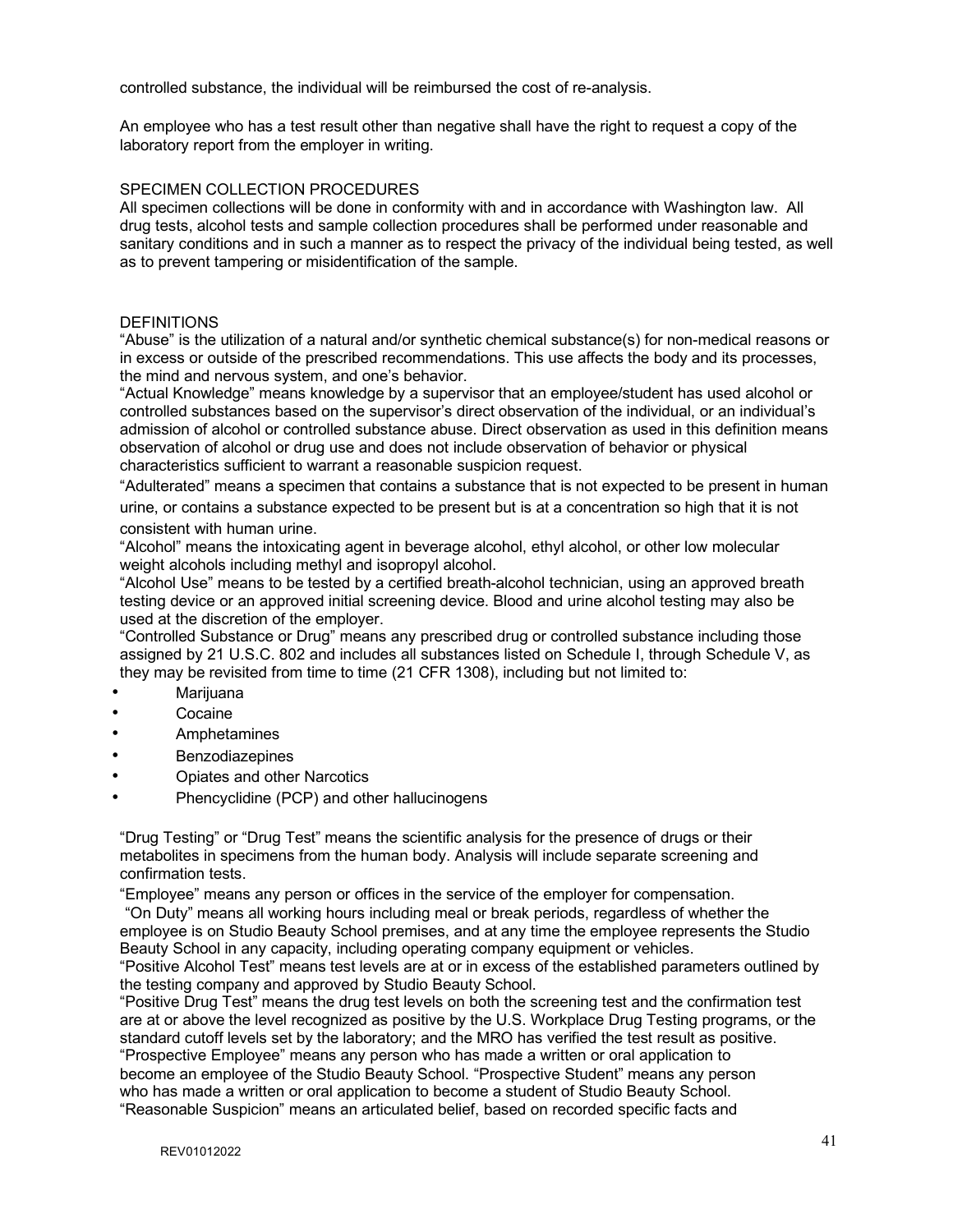observations, and reasonable inference drawn from those facts and observations, that an employee or student is in violation of a policy.

"Sample" or "Specimen" means any sample of urine, blood, breath, saliva, or hair used for drug or alcohol testing.

"Student" means any person who has been enrolled and has started any academically related activity that entitles them to course credited hours.

"Substituted" means a specimen with creatinine and specific gravity values that are so diminished or divergent that they are not consistent with human urine.

"Use" means to consume, sell, purchase, manufacture, distribute, be under the influence of, report to work under the influence of, or be in the possession of drugs or alcohol. The term shall also include the presence of drugs or alcohol in the body of an employee or student, including the presence as a metabolite, and the use of a prescription drug as prescribed by the authorizing health care provider.

# DRUG AND ALCOHOL POLICY REVIEW

Studio Beauty School conducts a policy effectiveness review of the Drug and Alcohol policy every two years. The factor used to determine the effectiveness of the policy include: number of disciplinary actions against students and employees for violations of the Drug and Alcohol policy.

#### **CONFIDENTIALITY**

All disciplinary actions, documentation including but not limited to drug and alcohol test results, will remain confidential to the extent required or allowed by law and in accordance with FERPA requirement.

## **Crime Statistics and Fire Security Report and Policy**

Studio Beauty School is committed to assisting all member of the Studio Beauty School community in providing for their own safety and security. The annual security and fire compliance document is available on the Studio Beauty School website at https://www.studiobeautyschool.com/faq

If you would like to receive the combined Annual Security and Fire Safety Report that contains this information, you can stop by the school located at 10001 E. Sprague Ave., Spokane Valley, 99206, or you can request a copy be mailed to you by calling (509) 242-9921.

The website and booklet contain information regarding campus security and personal safety including topics such as: crime prevention, fire safety, crime reporting policies, disciplinary procedures, and other matters of importance related to security and safety on campus. They also contain information about crime statistics for the three previous calendar years concerning reported crimes that occurred on campus and on public property within, or immediately adjacent to and accessible from the campus.

This information is required by law and is provided by the Studio Beauty School administrative staff.

# **Arbitration Agreement and waiver of jury trial:**

#### Students agree as follows:

1 – Any dispute the student may bring against Studio Beauty School, or any of its parent companies, officers, directors, or employees, without limitation, or which the school may bring against the school, no matter how characterized, pleated or styled, shall be resolved by binding arbitration, conducted by the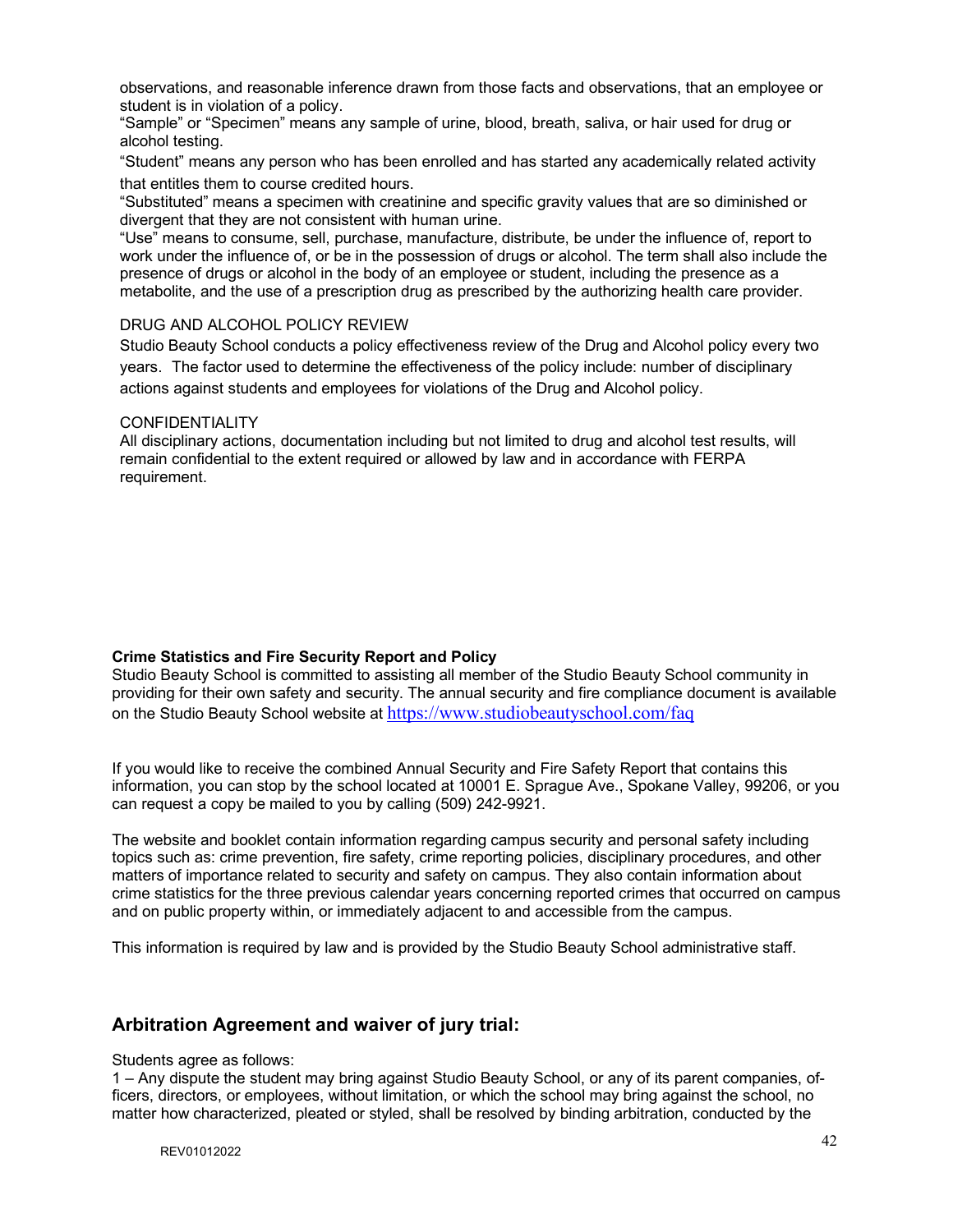American Arbitration Association, under its Supplementary Rules for Consumer Related Disputes, and decided by a single arbitrator. The arbitrator will decide the case pursuant to the Federal Arbitration Act, and under the laws of the state of Wisconsin. Any dispute over the interpretation, enforceability or scope of this Arbitration Agreement shall be decided by the arbitrator, and not by a court. The student explicitly waives any right the student may have to a jury trial, and the student understands that the decision of the arbitrator will be binding, and not merely advisory.

2 – Neither the School nor the student shall file any lawsuit against the other in any court and agree that any suit filed in violation of this provision shall be promptly dismissed by the court in favor of arbitration. Both the School and the student agrees that the party enforcing arbitration shall be awarded costs and fees of compelling arbitration.

3 – The costs of the arbitration filing fee, arbitrator's compensation, and facilities fees that exceed the applicable court filing fee will be paid by the school.

4 – The student agrees that any dispute or claim the student may bring shall be solely in the student's individual capacity, and not as a plaintiff or class member in any perported class action, representative proceeding, mass action or consolidation action.

5 – Any remedy available from a court under the law shall be available in the arbitration

6 – To the extent the student has outstanding federal student loan obligations incurred in connection with the student's enrollment at the School, any arbitration award providing monetary damages shall direct that those damages be the first paid toward the student's student loan obligations.

7 – The student may, but need not, be represented by an attorney at arbitration.

8 – Except as specifically required by the laws in the state of Washington, the fact of and all aspects of this arbitration and the underlying dispute shall remain strictly confidential by the parties, their representatives and AAA. I agree that any actual or threatened violation of this provision would result in irreparable harm, and will be subject to being immediately enjoined.

9 – If the student desire's to initiate arbitration, information about the AAA arbitration process and the Consumer Rules also can be obtained at www.adr.org or 1-800-778-7879. The student shall disclose this document to the AAA.

10 – If any paragraph, sub-paragraph, provision, or clause herein is held invalid, said paragraph, subparagraph, provision or clause shall not affect any other paragraph, sub-paragraph, provision, or clause that can have effect without the invalidated paragraph, sub-paragraph, provision or clause, and thus is severable one from the other.

# **Payments**

Payments are due by the  $1<sup>st</sup>$  of the month, starting with the first month.

In order to receive kit on proposed starting date, down must be in by the  $20<sup>th</sup>$  of previous month Kit, books, registration fee, and tuition must be satisfied before state board test registration.

- 1. Student and Sponsor (if applicable) agree to pay the school the tuition and fees for the program selected according to the approved payment plan stated below.
- 2. The school may, at its option and without notice, prevent student from attending class until any applicable unpaid balance or payments are satisfied.
- 3. School will charge an additional \$10.00 per calendar hour after the contract end date + flex hours (over contract fee) payable in advance, until graduation.
- 4. The school may charge a \$10.00 transcript fee for transcript requests.
- 5. The school will charge a registration fee for students enrolling or transferring to the school of \$100.00.
- 6. The tuition rates current at the time of re-entry will apply to the balance of training hours needed for students who withdraw and re-enroll more than 30 days after the formal withdrawal date unless mitigating circumstances apply.
- 7. The School may charge Transfer Students an evaluation fee of \$500 in addition to tuition charged at a minimum of \$10.00 per hour. Kit fees are negotiable. Methods of payment include full payment at time of signing the Enrollment Agreement, registration fee paid at time of signing agreement with balance paid prior to start date or through an approved payment plan